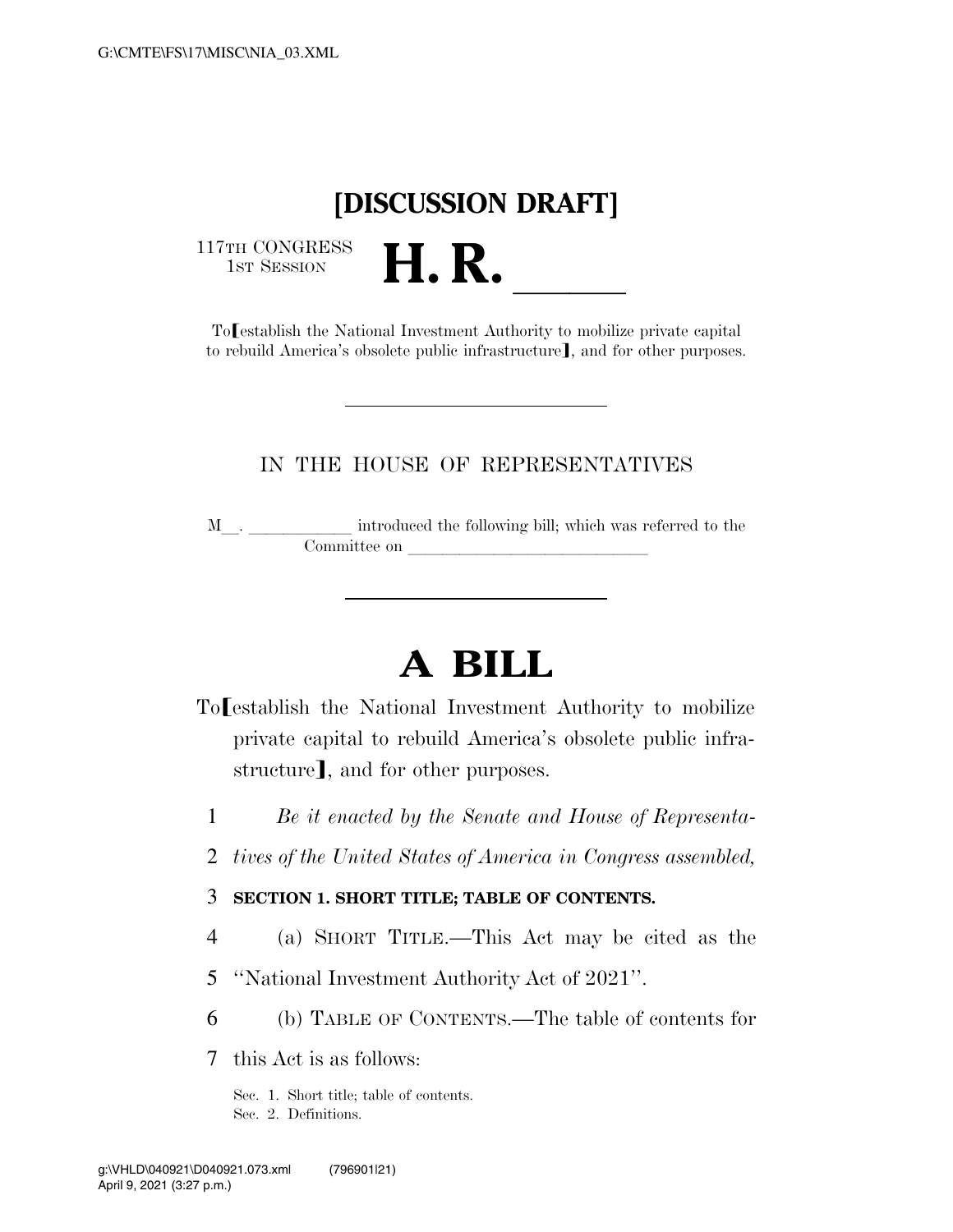### TITLE I—NATIONAL INVESTMENT AUTHORITY

- Sec. 101. Establishment.
- Sec. 102. Functions.
- Sec. 103. Funding.
- Sec. 104. NIA Governing Board.
- Sec. 105. Project eligibility and selection.
- Sec. 106. Public accountability.

#### TITLE II—NIA REGIONAL OFFICES

- Sec. 201. Establishment.
- Sec. 202. Organization and structure.
- Sec. 203. Functions.

#### TITLE III—NATIONAL INFRASTRUCTURE BANK

- Sec. 301. Establishment.
- Sec. 302. Functions.

Sec. 303. NIB Governance.

Sec. 304. Project eligibility and selection.

#### TITLE IV—NATIONAL CAPITAL MANAGEMENT CORPORATION

- Sec. 401. Establishment.
- Sec. 402. Purpose and functions.
- Sec. 403. NCMC Funds.
- Sec. 404. Public asset manager powers.
- Sec. 405. NCMC Governance.

#### 1 **SEC. 2. DEFINITIONS.**

#### 2 In this Act:

- 3 (1) CRITICAL PUBLIC INFRASTRUCTURE.—The 4 term ''Critical Public Infrastructure'' means high-5 quality, environmentally safe—
- 6 (A) physical infrastructure (including 7 transportation, energy, water, and communica-8 tions infrastructure);
- 9 (B) industrial infrastructure (including do-10 mestic manufacturing facilities); and
- 11 (C) social infrastructure (including afford-12 able housing, education, and healthcare).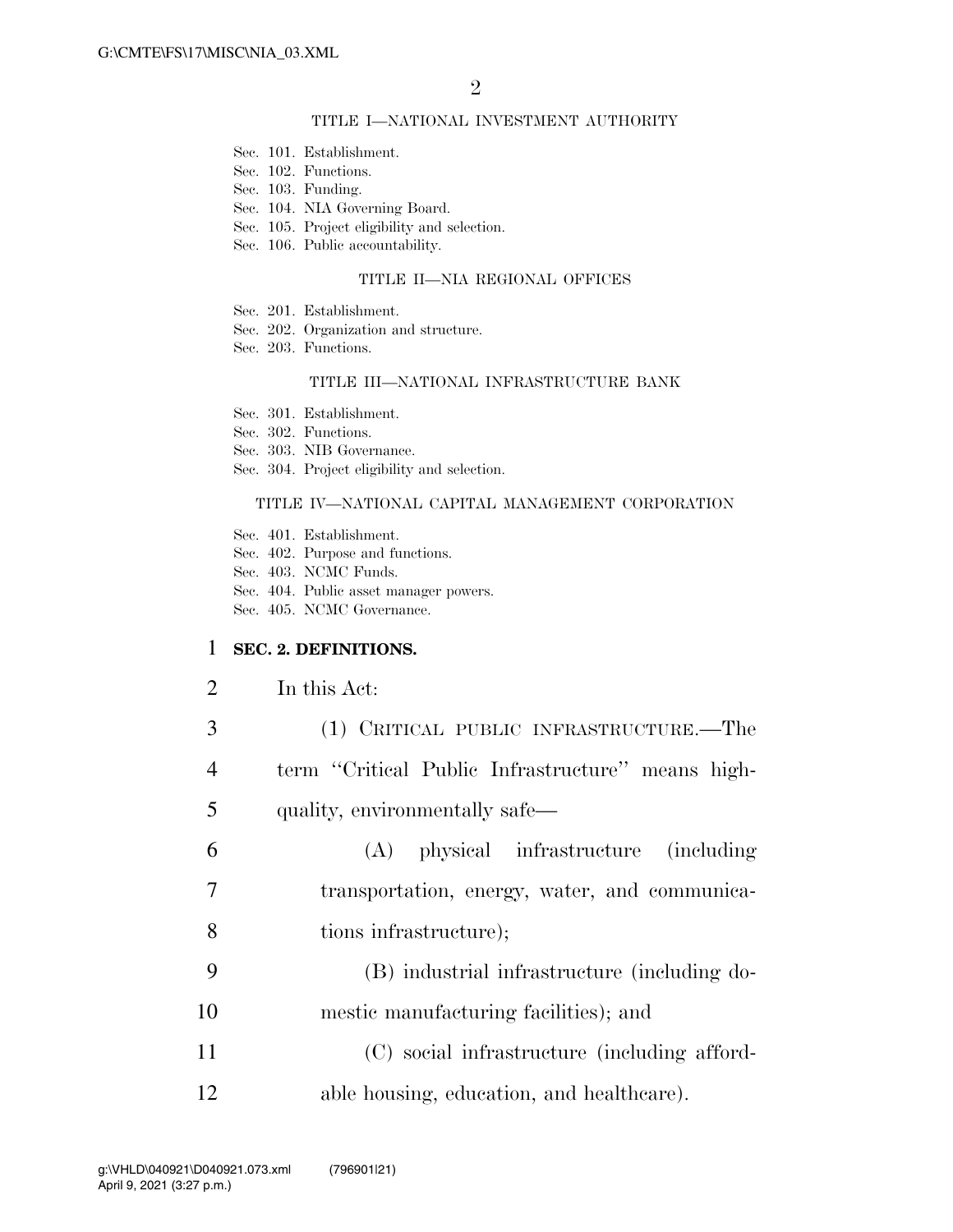| $\mathbf{1}$   | (2)<br>ELIGIBLE PRIVATE ENTITY.—The term          |
|----------------|---------------------------------------------------|
| $\overline{2}$ | "Eligible Private Entity" means any non-govern-   |
| 3              | ment entity, or a group of such entities, that—   |
| $\overline{4}$ | (A) seeks the NIA funding or technical as-        |
| 5              | sistance in connection with one or more Critical  |
| 6              | Public Infrastructure projects;                   |
| 7              | (B) is not itself and is not controlled by,       |
| 8              | directly or indirectly, a Financial Intermediary; |
| 9              | and                                               |
| 10             | (C) meets the entity eligibility criteria and     |
| 11             | any other requirements and conditions, estab-     |
| 12             | lished by the Governing Board or the NIA Op-      |
| 13             | erating Subsidiaries.                             |
| 14             | (3) FINANCIAL INTERMEDIARY.—The term "Fi-         |
| 15             | nancial Intermediary" means—                      |
| 16             | $(A)$ a commercial bank [with assets above        |
| 17             | $$10,000,000,000$ ];                              |
| 18             | (B) a broker or dealer (as such terms are         |
| 19             | defined under section 3 of the Securities Ex-     |
| 20             | change Act of $1934$ ;                            |
| 21             | (C) an issuer that would be an investment         |
| 22             | company, as defined under the Investment          |
| 23             | Company Act of 1940, but for paragraph $(1)$ or   |
| 24             | $(7)$ of section 3(c) of that Act; and            |
| 25             | (D) $\llbracket To \ be \ added \rrbracket$       |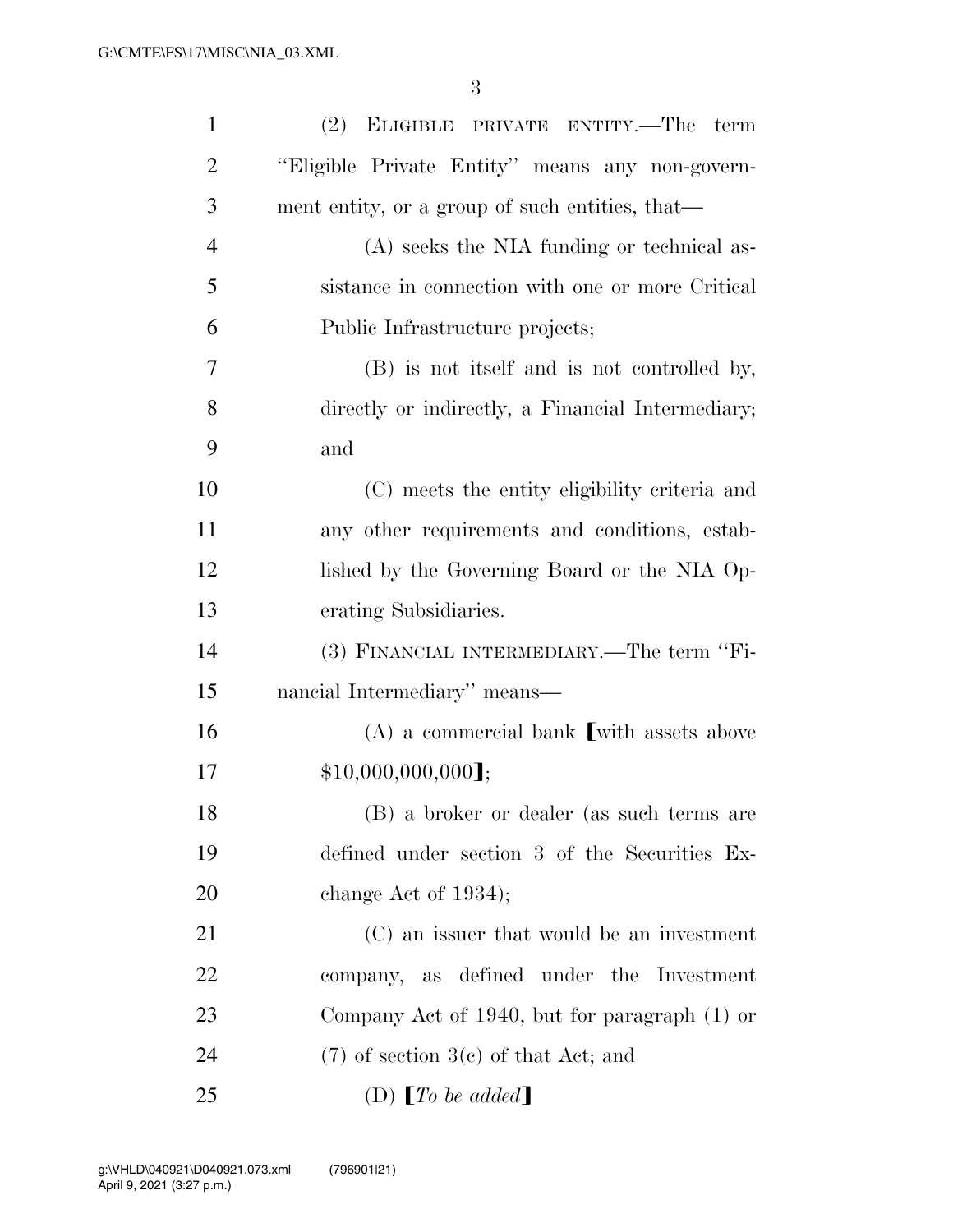| $\mathbf{1}$   | (4) GOVERNING BOARD.—The term "Governing"             |
|----------------|-------------------------------------------------------|
| $\overline{2}$ | Board" means the Governing Board of the NIA.          |
| 3              | (5) NATIONAL INVESTMENT STRATEGY.—The                 |
| $\overline{4}$ | term "National Investment Strategy" means the Na-     |
| 5              | tional Investment Strategy designed by the Gov-       |
| 6              | erning Board under section $102(b)$ .                 |
| 7              | (6) NCMC.—The term "NCMC" means the                   |
| 8              | National Capital Management Corporation.              |
| 9              | (7) NCMC FUNDS.—The term "NCMC Funds"                 |
| 10             | means collective investment vehicles organized, spon- |
| 11             | sored, invested in, and managed by the NCMC, in       |
| 12             | accordance with the provisions of this Act.           |
| 13             | (8) NIA.—The term "NIA" means the Na-                 |
| 14             | tional Investment Authority, established under sec-   |
| 15             | tion 101.                                             |
| 16             | (9) NIA ANNUAL REPORT.—The term "NIA                  |
| 17             | Annual Report" means the NIA Annual Report            |
| 18             | mandated under section 106.                           |
| 19             | $(10)$ NIA BOND.—The term "NIA bond"                  |
| 20             | means a bond or any other debt or debt-like instru-   |
| 21             | ment issued by the NIA or an NIA Operating Sub-       |
| 22             | sidiary.                                              |
| 23             | (11) NIA OPERATING SUBSIDIARY.—The term               |
| 24             | "NIA Operating Subsidiary" means—                     |
| 25             | $(A)$ the NIB;                                        |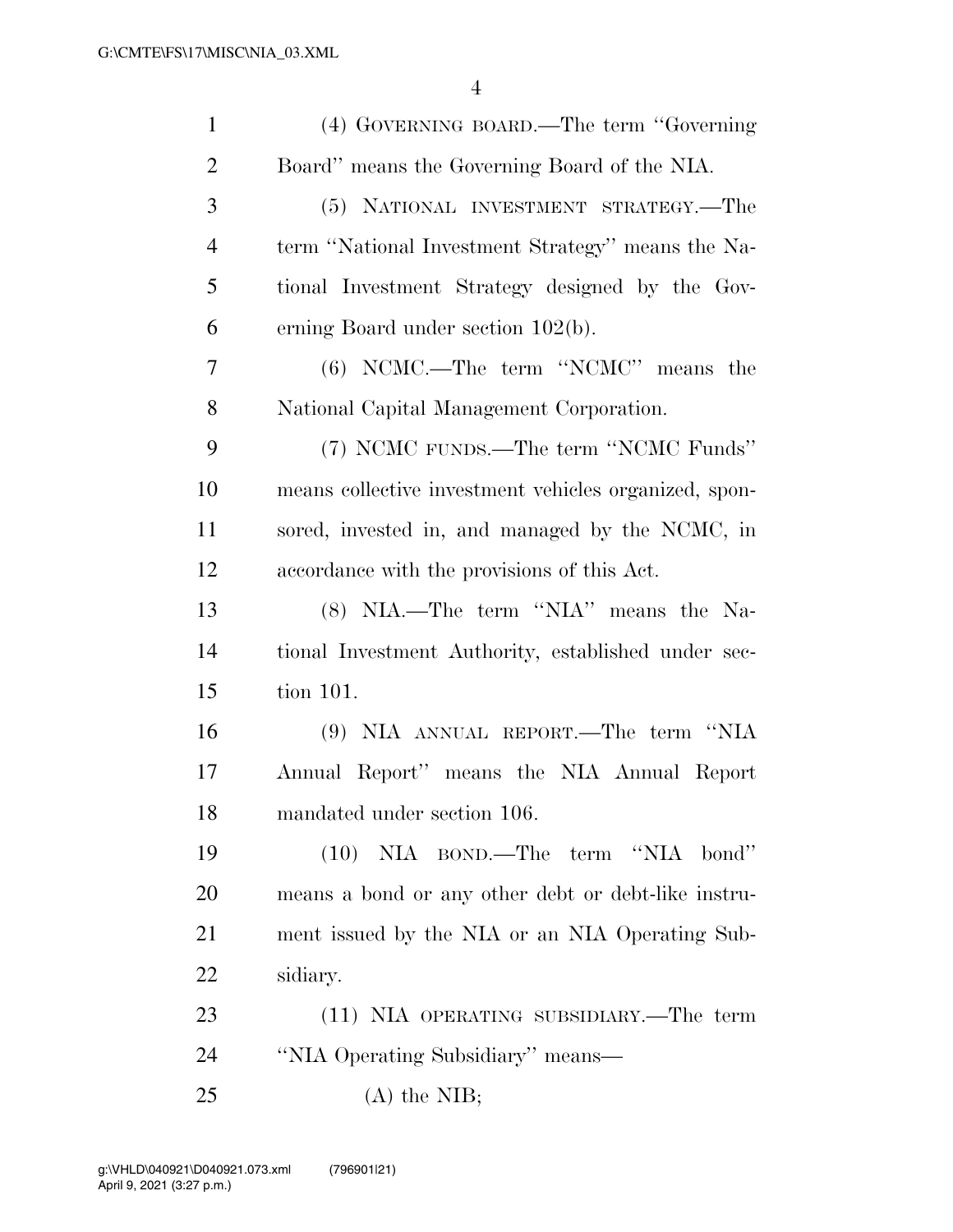| $\mathbf{1}$   | (B) the NCMC; and                                    |
|----------------|------------------------------------------------------|
| $\overline{2}$ | (C) such other government corporations or            |
| 3              | entities as may be established or designated by      |
| $\overline{4}$ | an Act of Congress as NIA Operating Subsidi-         |
| 5              | aries.                                               |
| 6              | (12) NIA STAFF.—The term "NIA Staff"                 |
| 7              | means the staff of the NIA.                          |
| 8              | (13) NIB.—The term "NIB" means that Na-              |
| 9              | tional Infrastructure Bank.                          |
| 10             | (14) PORTFOLIO PROJECT.—The term "Port-              |
| 11             | folio Project" means any project or undertaking, fi- |
| 12             | nanced, managed, or otherwise supported by any       |
| 13             | NIA Operating Subsidiary in the course of its busi-  |
| 14             | ness and in accordance with the provisions of this   |
| 15             | Act.                                                 |
| 16             | $(15)$ PROJECT FUNDING DATE.— The term               |
| 17             | "Project Funding Date" means, with respect to each   |
| 18             | NIA Portfolio Project, each date on which the        |
| 19             | $NIA-$                                               |
| 20             | (A) makes a final decision to commit to              |
| 21             | funding or participating in that Portfolio           |
| <u>22</u>      | Project; and                                         |
| 23             | (B) extends funding or assumes participa-            |
| 24             | tion pursuant to its commitment.                     |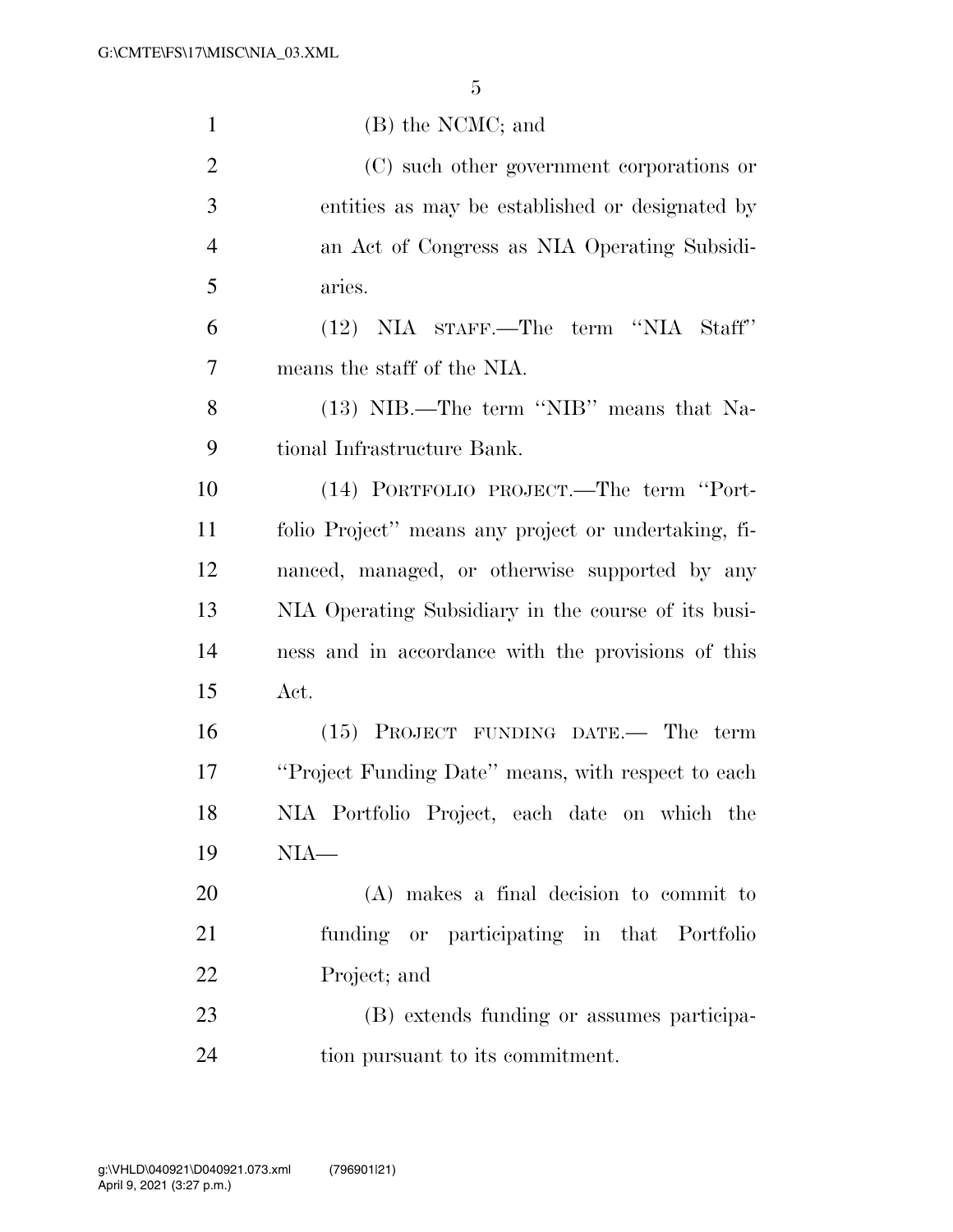| $\mathbf{1}$   | $(16)$ QUALIFYING FUND INVESTOR.—The term          |
|----------------|----------------------------------------------------|
| $\overline{2}$ | "Qualifying Fund Investor" means a public or pri-  |
| 3              | vate entity, or a group of such entities, that—    |
| $\overline{4}$ | (A) meets the criteria for participation in        |
| 5              | any NCMC Fund, as established by the Gov-          |
| 6              | erning Board and the NCMC Board; and               |
| 7              | $(B)$ is not—                                      |
| 8              | (i) a depository institution (as defined           |
| 9              | under section 3 of the Federal Deposit In-         |
| 10             | surance Act);                                      |
| 11             | (ii) a broker or dealer (as such terms             |
| 12             | are defined under section 3 of the Securi-         |
| 13             | ties Exchange Act of 1934); or                     |
| 14             | (iii) an issuer that would be an invest-           |
| 15             | ment company, as defined in the Invest-            |
| 16             | ment Company Act of 1940, but for para-            |
| 17             | graph $(1)$ or $(7)$ of section $3(c)$ of that     |
| 18             | Act.                                               |
| 19             | (17) STATE.—The term "State" means each of         |
| <b>20</b>      | the several States, the District of Columbia, each |
| 21             | territory of the United States, and each Indian    |
| 22             | Tribe.                                             |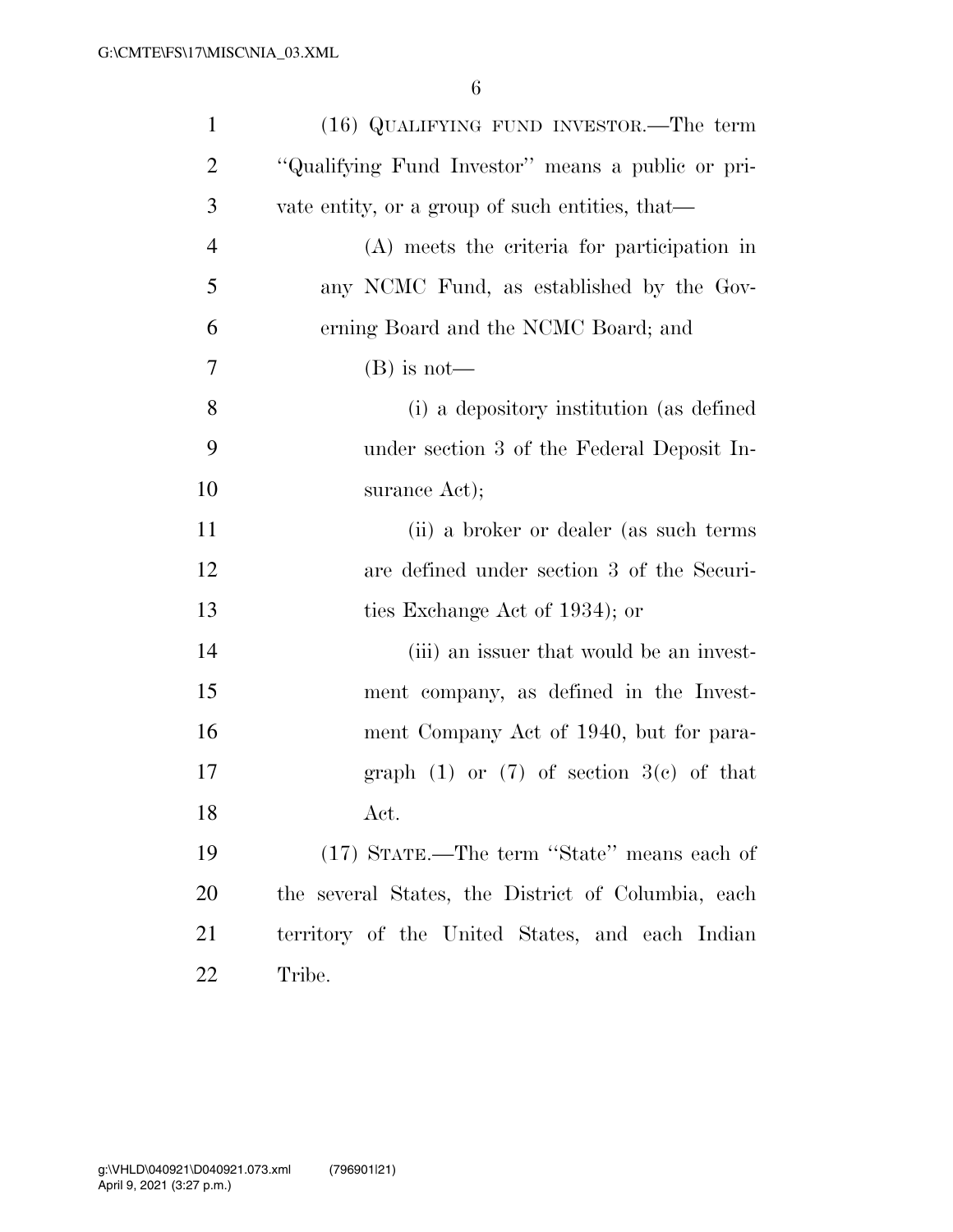# **TITLE I—NATIONAL INVESTMENT AUTHORITY**

# **SEC. 101. ESTABLISHMENT.**

 There is established the National Investment Author-ity, which shall contain—

 (1) the NIA Governing Board established under this title;

 (2) the NIA regional offices established under title II; and

 (3) the NIA Operating Subsidiaries, including the NIB established under title III and the NCMC established under title IV.

# **SEC. 102. FUNCTIONS.**

(a) NIA MISSION.—

 (1) IN GENERAL.—The NIA's mission shall be to design, finance, and implement a coherent and dynamic program of long-term national economic growth and development that is—

- (A) structurally and geographically bal-anced;
- 21 (B) environmentally sustainable;
- (C) socially equitable; and
- (D) in line with the strategic goals and na-tional interests of the United States.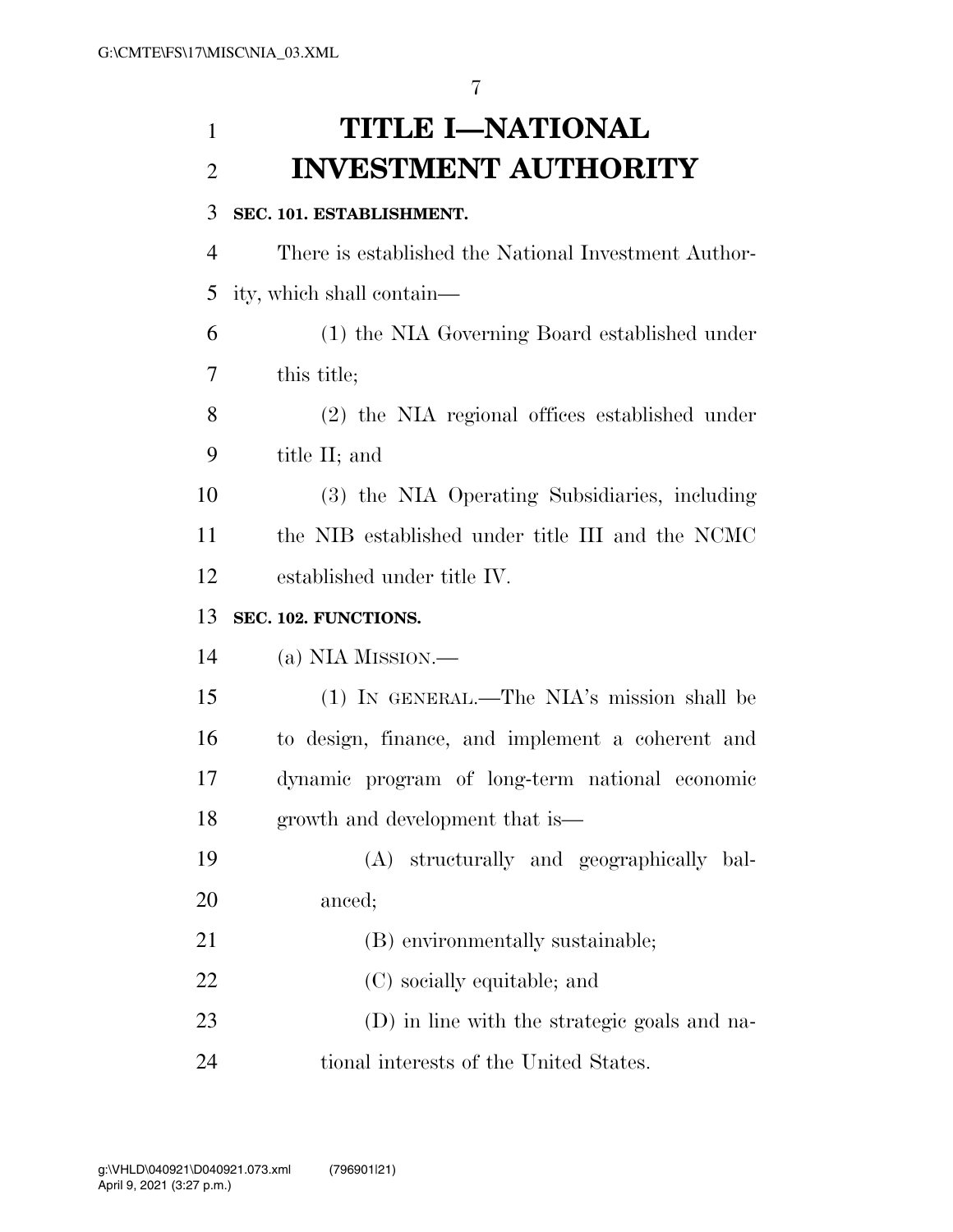| $\mathbf{1}$   | (2) PRINCIPAL GOALS.—In fulfilling its mission          |
|----------------|---------------------------------------------------------|
| $\overline{2}$ | under paragraph (1), the NIA shall have the prin-       |
| 3              | eipal goals of the following:                           |
| $\overline{4}$ | Eliminating unemployment, under-<br>(A)                 |
| 5              | employment, and poverty.                                |
| 6              | (B) Ensuring universal access to essential              |
| 7              | goods and services.                                     |
| 8              | (C) Prioritizing the communities in great-              |
| 9              | est need.                                               |
| 10             | (D) Remediating and eliminating threats                 |
| 11             | to communities arising from toxic water, land           |
| 12             | and air pollution, unsustainable resource use,          |
| 13             | and climate change.                                     |
| 14             | Prioritizing environmental justice<br>(E)               |
| 15             | hotspots and bolstering climate and environ-            |
| 16             | mental resilience.                                      |
| 17             | (F) Reducing greenhouse gas emissions in                |
| 18             | line with the recommendations of the Intergov-          |
| 19             | ernmental Panel on Climate Change.                      |
| 20             | (G) Increasing domestic manufacturing ca-               |
| 21             | pacity and ensuring U.S. competitiveness in line        |
| 22             | with the foregoing.                                     |
| 23             | (b) NATIONAL INVESTMENT STRATEGY.—In pursuit            |
| 24             | of the NIA's mission, the Governing Board shall formu-  |
| 25             | late, regularly update, and implement a forward-looking |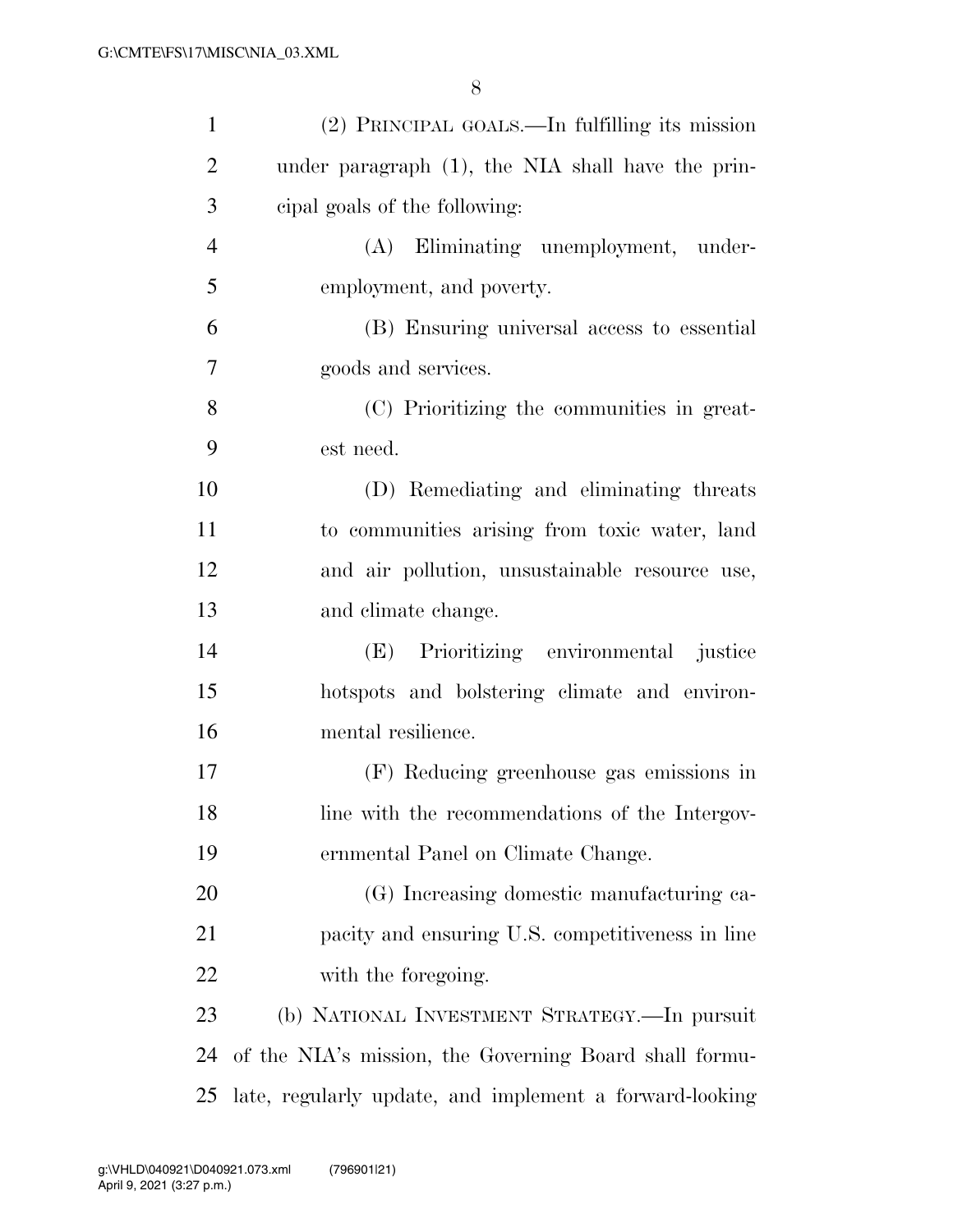| 1              | National Investment Strategy that mobilizes, amplifies,   |
|----------------|-----------------------------------------------------------|
| 2              | and coordinates investment of public and private capital, |
| 3              | over different time horizons, in-                         |
| $\overline{4}$ | (1) equitable, inclusive, structurally balanced,          |
| 5              | and environmentally sustainable growth of the U.S.        |
| 6              | economy;                                                  |
| 7              | (2) long-term development of domestic produc-             |
| 8              | tive and manufacturing capacity;                          |
| 9              | (3) creation of sustainable and well-paying do-           |
| 10             | mestic jobs;                                              |
| 11             | (4) universal availability of high-quality Critical       |
| 12             | Public Infrastructure;                                    |
| 13             | (5) elimination of gaps in the quality of life and        |
| 14             | well-being of ethnic and racial groups, as well as        |
| 15             | among geographic regions and communities;                 |
| 16             | (6) broad and equitable access to affordable              |
| 17             | housing;                                                  |
| 18             | (7) transition to a low-carbon emissions econ-            |
| 19             | omy;                                                      |
| 20             | (8) technology development in support of na-              |
| 21             | tional goals; and                                         |
| 22             | (9) such other goals as the Governing Board               |
| 23             | may determine.                                            |
| 24             | (c) OVERSIGHT OF NIA OPERATING SUBSIDI-                   |
| 25             | ARIES.—The Governing Board shall—                         |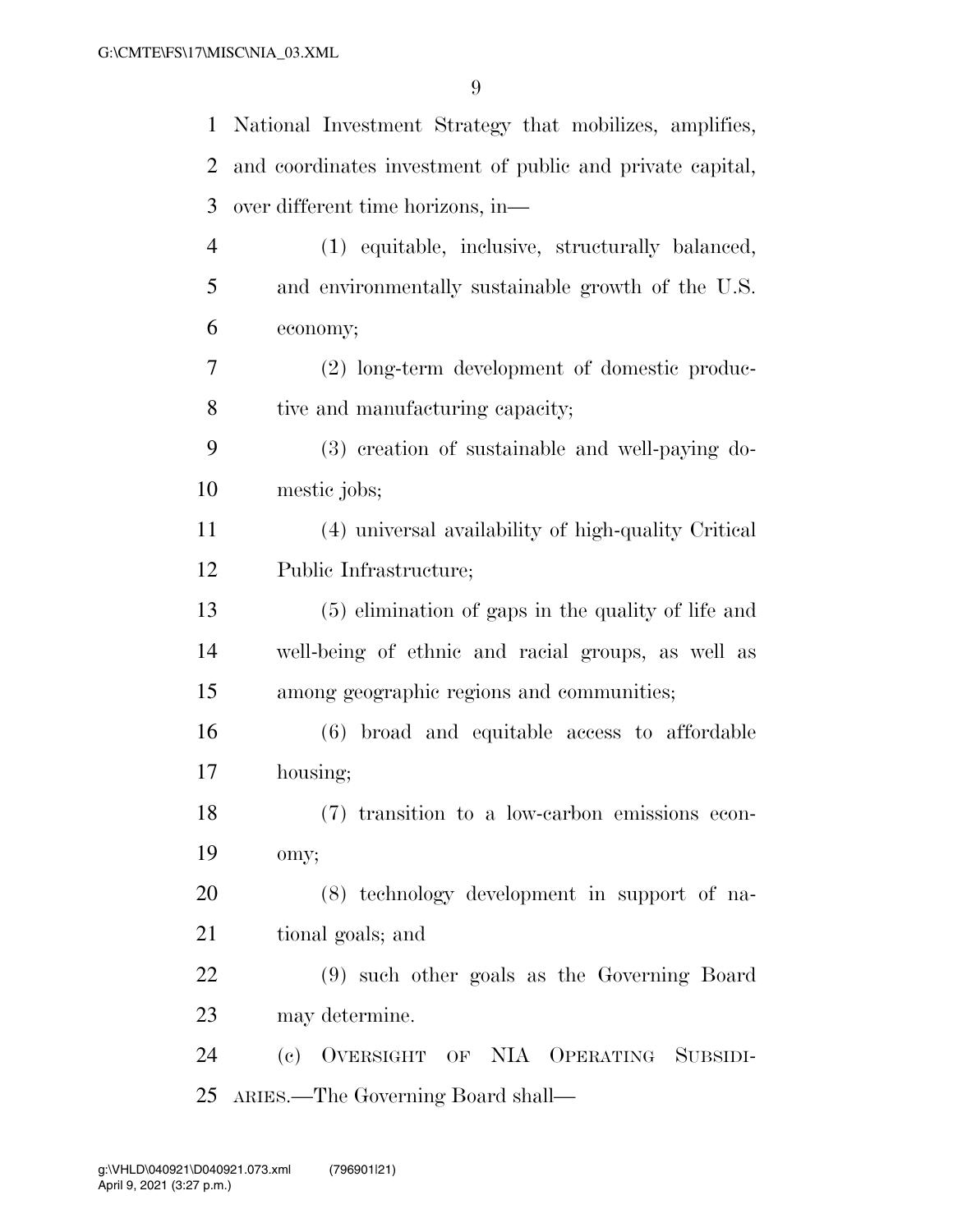| $\mathbf{1}$   | (1) establish rules governing the operations of             |
|----------------|-------------------------------------------------------------|
| $\overline{2}$ | the NIA Operating Subsidiaries;                             |
| 3              | (2) monitor the compliance of the NIA Oper-                 |
| $\overline{4}$ | ating Subsidiaries with the rules established under         |
| 5              | paragraph (1) and the provisions of this Act;               |
| 6              | (3) supervise the implementation of the Na-                 |
| 7              | tional Investment Strategy by the NIA Operating             |
| 8              | Subsidiaries; and                                           |
| 9              | (4) develop consistent policies and procedures              |
| 10             | for the NIA Operating Subsidiaries with respect to          |
| 11             | project selection and performance, consistent with          |
| 12             | section 105 and the other provisions of this Act, in-       |
| 13             | $cluding$ —                                                 |
| 14             | (A) labor, equity, and environmental cri-                   |
| 15             | teria to be used in the project-selection process           |
| 16             | and in the implementation of projects;                      |
| 17             | (B) project selection procedures; and                       |
| 18             | (C) the community engagement process in                     |
| 19             | project selection.                                          |
| 20             | (d) OVERSIGHT OF NIA REGIONAL OFFICES.—The                  |
| 21             | Governing Board shall establish rules and procedures es-    |
| 22             | tablishing the structure and governing the operation of the |
| 23             | NIA regional offices.                                       |
| 24             | (e) ANCILLARY FUNCTIONS.—The Governing Board                |
| 25             | shall—                                                      |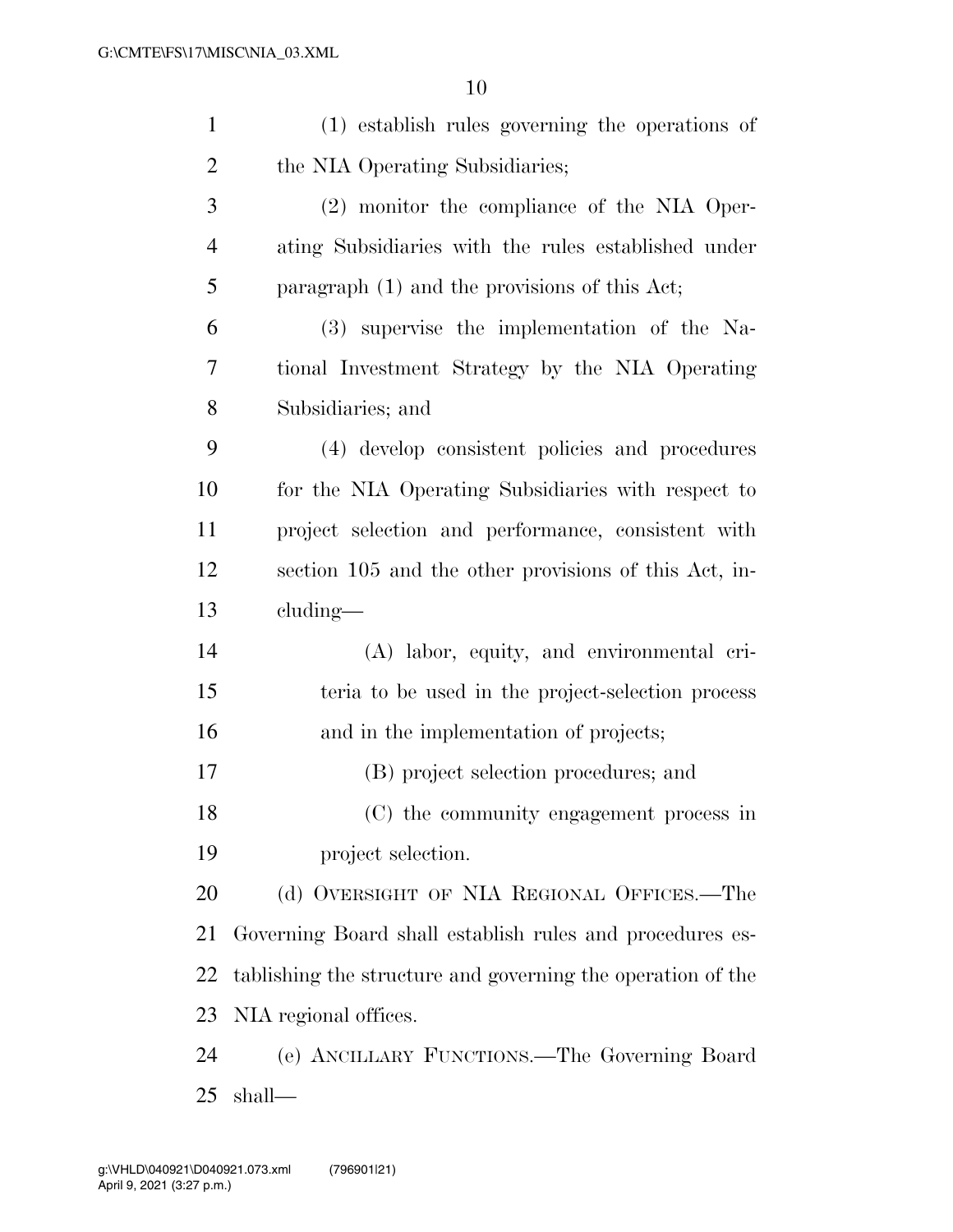(1) conduct, fund, coordinate, and otherwise support academic research and development of tech- nology and scientific knowledge consistent with and beneficial to the National Investment Strategy; (2) maintain regular and effective channels of communication and public outreach, especially with respect to communities in areas where the NIA con- ducts or plans to conduct its operations; (3) provide technical assistance to public and private entities, community groups, and individuals participating or intending to participate in the NIA project selection process; (4) ensure compliance with the relevant project selection criteria and all other applicable require- ments of this Act and the Governing Board; (5) collect, study, and publicize data relating to investments by the NIA and NIA Operating Subsidi- aries and the impact of such investments on eco- nomic growth, sustainability, inclusivity, and other measures of the nation's well-being; and (6) perform any additional functions deter- mined necessary or useful in order to support or en- hance the NIA's ability to fulfill its mission under this Act.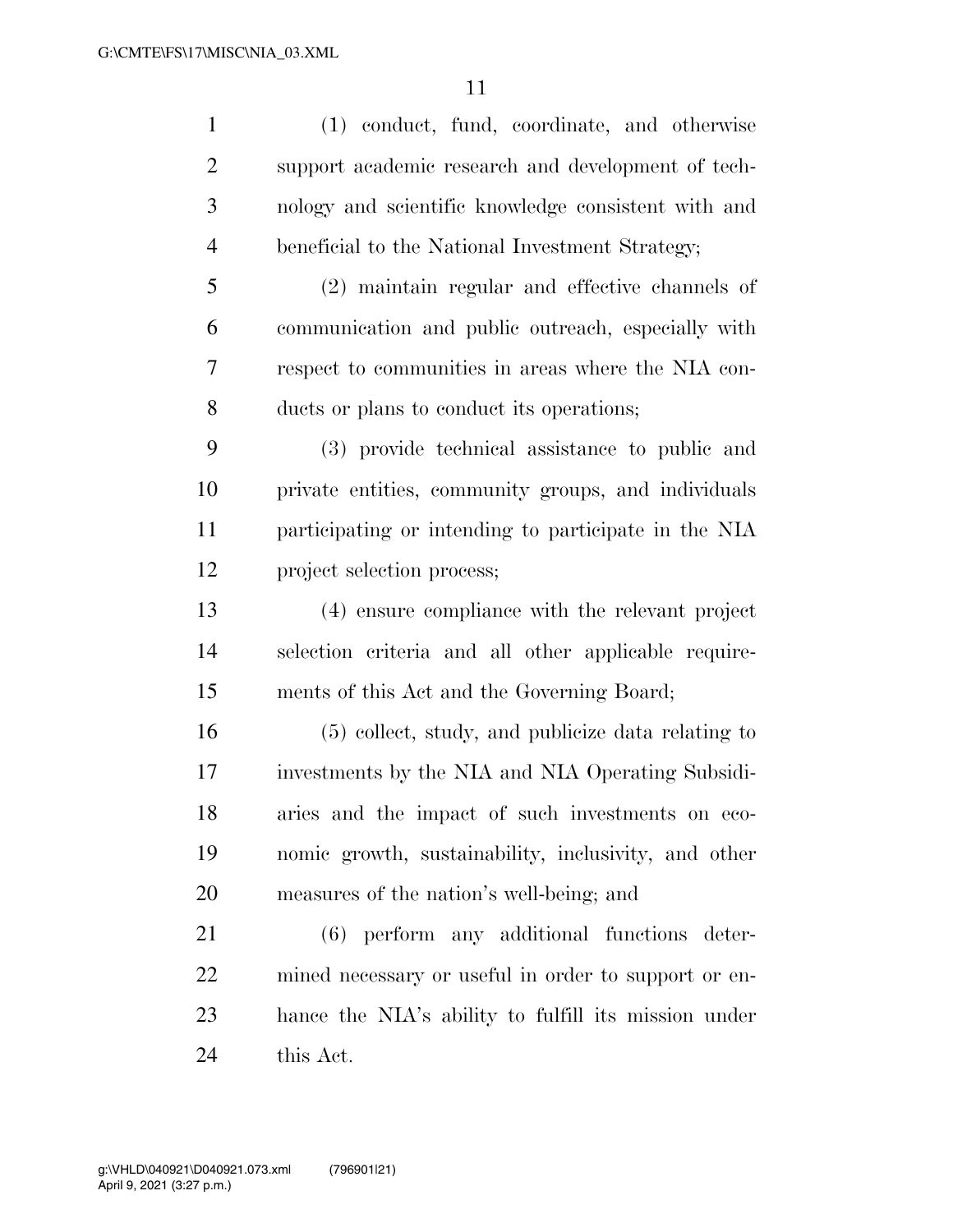## **SEC. 103. FUNDING.**

 (a) INITIAL APPROPRIATION.—Upon the date of en-3 actment of this Act, and annually thereafter for  $\lceil 3/5 \rceil$ 4 years, there is appropriated to the Governing Board  $\lceil \frac{4}{3}x \rceil$  for the initial establishment of the NIA, NIB, and NCMC and to carry out this Act, such sums to remain available until expended.

(b) FEDERAL RESERVE SUPPORT.—

9 (1) PURCHASE OF NIA BONDS.—

 (A) IN GENERAL.—The Board of Gov- ernors of the Federal Reserve System may pur- chase NIA bonds and other debt instruments, both directly from the NIA or NIA Operating Subsidiary and in secondary markets.

 (B) LIMITATION.—The total value of NIA bonds and other debt instruments held by the Board of Governors of the Federal Reserve Sys-18 tem at any one time may not exceed 25 percent of the total assets held by the Board of Gov- ernors of the Federal Reserve System and the Federal reserve banks. For purposes of this preceding sentence, the total asset amount shall 23 be calculated as the average total assets over 24 the preceding 6-month period  $\frac{1}{\text{as}}$  of the last day of the quarter immediately preceding the 26 date of such calculation.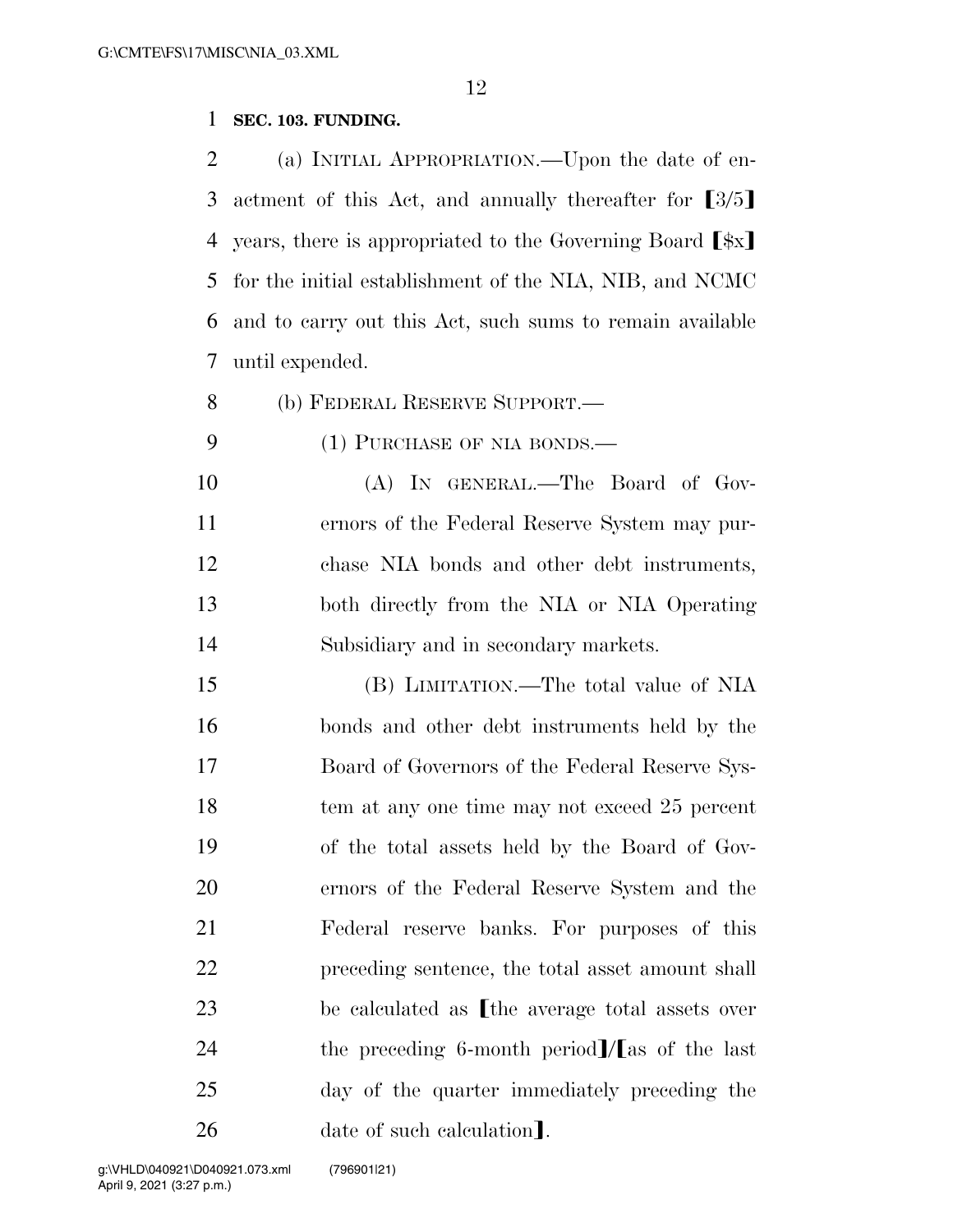| $\mathbf{1}$   | $(2)$ BACKUP LIQUIDITY SUPPORT.—                  |
|----------------|---------------------------------------------------|
| $\overline{2}$ | (A) IN GENERAL.—At the request of the             |
| 3              | head of an NIA Operating Subsidiary, the          |
| $\overline{4}$ | Board of Governors of the Federal Reserve Sys-    |
| 5              | tem shall lend funds to such NIA Operating        |
| 6              | Subsidiary—                                       |
| 7              | (i) at preferential rates; and                    |
| 8              | (ii)<br>on a collateralized<br><b>or</b>          |
| 9              | uncollateralized basis.                           |
| 10             | (B) LIMITATION.—The total value of out-           |
| 11             | standing loans provided by the Board of Gov-      |
| 12             | ernors of the Federal Reserve System under        |
| 13             | this paragraph may not exceed 25 percent of       |
| 14             | the total assets held by the Board of Governors   |
| 15             | of the Federal Reserve System and the Federal     |
| 16             | reserve banks. For purposes of this preceding     |
| 17             | sentence, the total asset amount shall be cal-    |
| 18             | culated as [the average total assets over the     |
| 19             | preceding 6-month period]/[as of the last day     |
| 20             | of the quarter immediately preceding the date     |
| 21             | of such calculation.                              |
| 22             | (c) TREASURY LINE OF CREDIT.—                     |
| 23             | (1) IN GENERAL.—At the request of the Chair       |
| 24             | [or Vice-Chair] of the Governing Board, the Sec-  |
| 25             | retary of the Treasury shall lend funds to one or |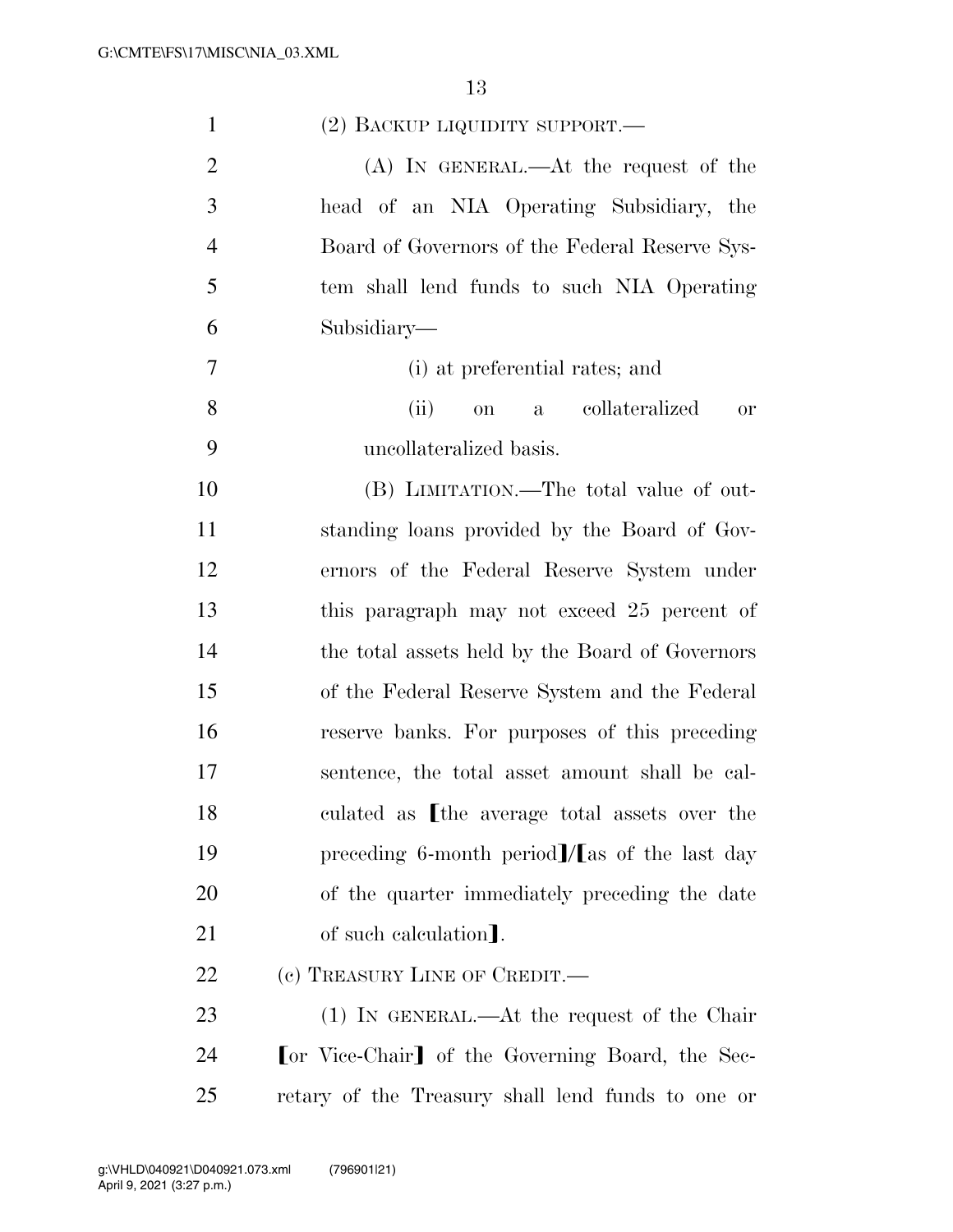| $\mathbf{1}$   | more NIA Operating Subsidiary designated in such     |
|----------------|------------------------------------------------------|
| $\overline{2}$ | request, at cost. The request submitted under this   |
| 3              | provision shall be accompanied by a written attesta- |
| $\overline{4}$ | tion by the head of the relevant NIA Operating Sub-  |
| 5              | sidiary that such Operating Subsidiary is unable to  |
| 6              | access the liquidity support from the Board of Gov-  |
| 7              | ernors of the Federal Reserve System authorized      |
| 8              | under subsection (b).                                |
| 9              | (2) LIMITATION.—The aggregate amount of all          |
| 10             | loans authorized under paragraph (1) at one time     |
| 11             | may note exceed $[\frac{1}{2}x]$ .                   |
| 12             | (d) NIA BONDS.—                                      |
| 13             | (1) IN GENERAL.—The NIA or NIA Operating             |
| 14             | Subsidiaries may issue bonds and other debt instru-  |
| 15             | ments, or "NIA Bonds", on terms determined by the    |
| 16             | Governing Board or the issuing NIA Operating Sub-    |
| 17             | sidiary, as applicable, in accordance with the re-   |
| 18             | quirements of this Act.                              |
| 19             | EXEMPT SECURITIES.-NIA Bonds<br>(2)<br>and           |
| 20             | other instruments issued by NIA Operating Subsidi-   |
| 21             | aries shall be exempt from the requirements of sec-  |
| 22             | tion 5 of the Securities Act of 1933.                |
| 23             | (3) NO FULL FAITH AND CREDIT.—NIA Bonds              |
|                |                                                      |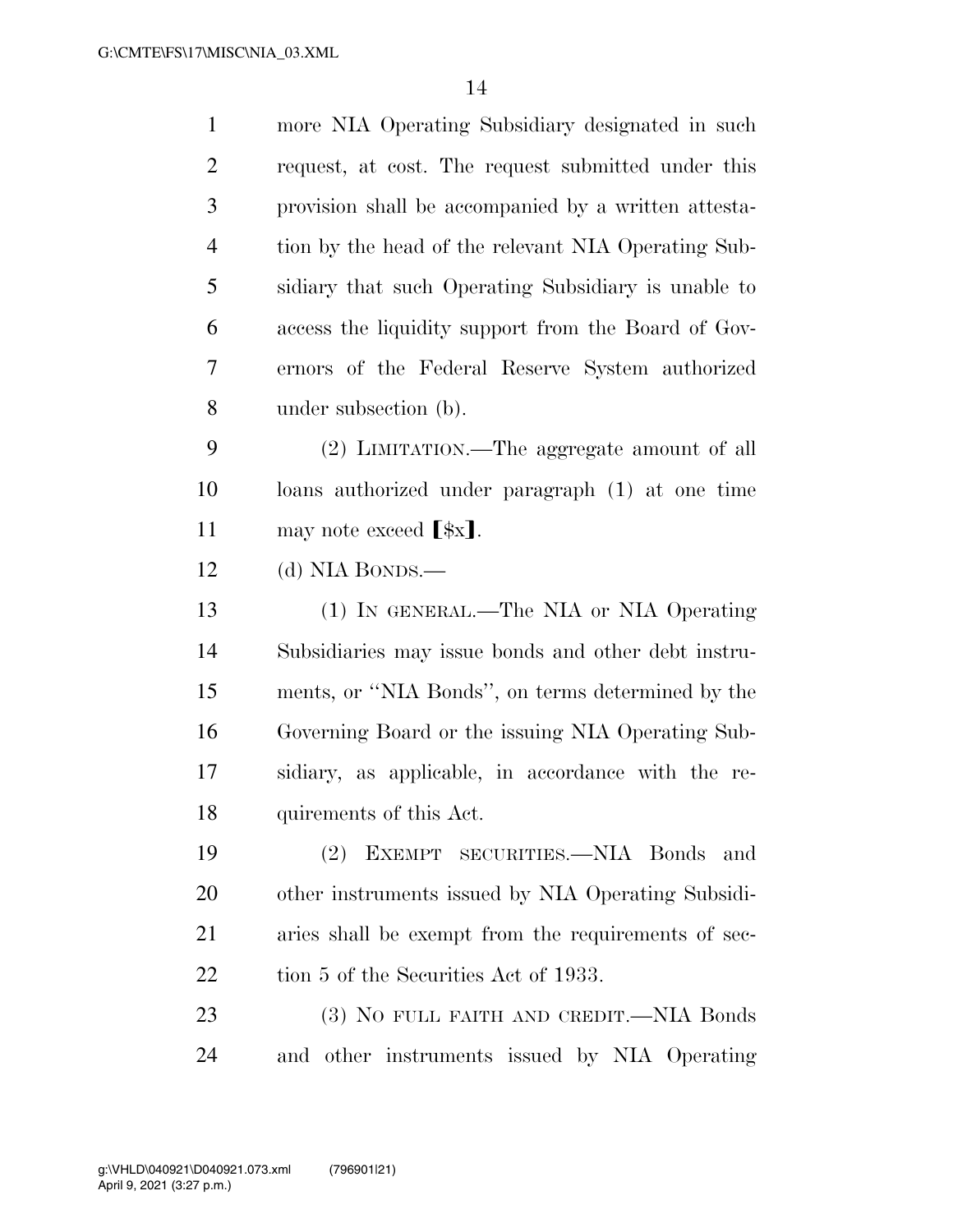Subsidiaries shall not be backed by the full faith and credit of the United States.

 (e) USE OF PROCEEDS.—The NIA and NIA Oper- ating Subsidiaries shall retain all proceeds from financing, investments, and other financial assistance made under this Act and may, without further appropriation, use such amounts to carry out this Act.

## **SEC. 104. NIA GOVERNING BOARD.**

 (a) ESTABLISHMENT.—There is established the Gov- erning Board of the NIA, as an independent Federal agen-cy.

(b) MEMBERS.—

 (1) IN GENERAL.—The Governing Board shall consist of the following:

 (A) VOTING MEMBERS.—Nine voting mem- bers, appointed by the President by and with the advice and consent of the Senate.

 (B) NON-VOTING MEMBERS.—The fol-lowing ex-officio, non-voting members:

 (i) The Chairman of the Board of Governors of the Federal Reserve System. 22 (ii) The Secretary of the Treasury. (iii) The Secretary of Housing and

Urban Development.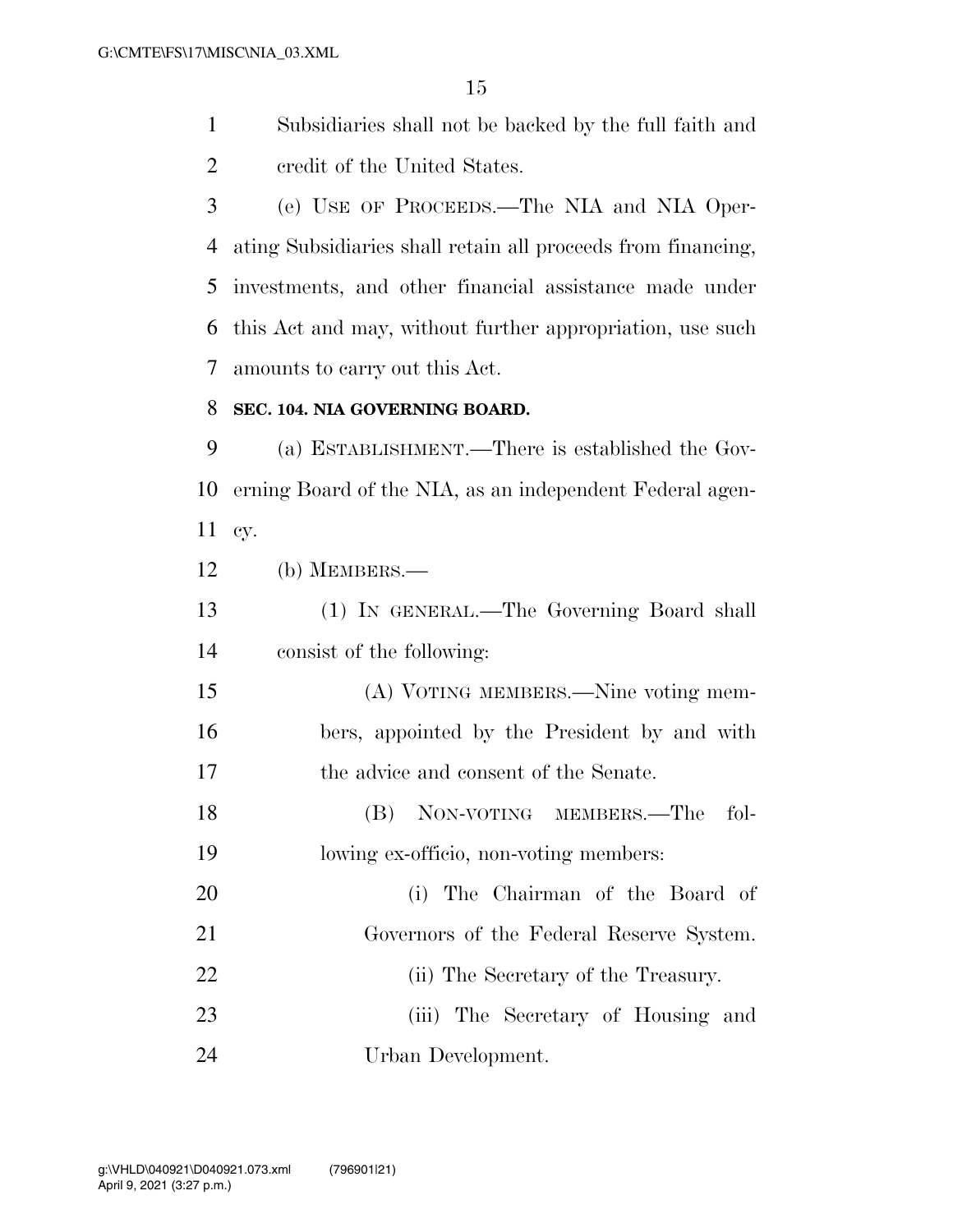| $\mathbf{1}$   | (iv) The President of each NIA Oper-               |
|----------------|----------------------------------------------------|
| $\overline{2}$ | ating Subsidiary.                                  |
| 3              | (2) CHAIR; VICE CHAIR.—The President shall         |
| $\overline{4}$ | select one voting member of the Governing Board to |
| 5              | serve as Chair and one to serve as Vice Chair.     |
| 6              | $(3)$ TERMS OF SERVICE.—                           |
| 7              | (A) IN GENERAL.—The voting members of              |
| 8              | the Governing Board shall serve a 10-year          |
| 9              | term, and members may not serve more than          |
| 10             | one term.                                          |
| 11             | (B) STAGGERED TERMS.—Notwithstanding               |
| 12             | subparagraph $(A)$ —                               |
| 13             | (i) in appointing the initial voting               |
| 14             | members of the Governing Board, the                |
| 15             | President shall stagger the terms of the           |
| 16             | initial members such that no more than             |
| 17             | one member's term ends in any one year;            |
| 18             | and                                                |
| 19             | (ii) the initial voting members of the             |
| 20             | Governing Board may be appointed to a              |
| 21             | second term.                                       |
| 22             | (4) QUALIFICATIONS.—In appointing the voting       |
| 23             | members of the Governing Board, the President      |
| 24             | shall ensure that—                                 |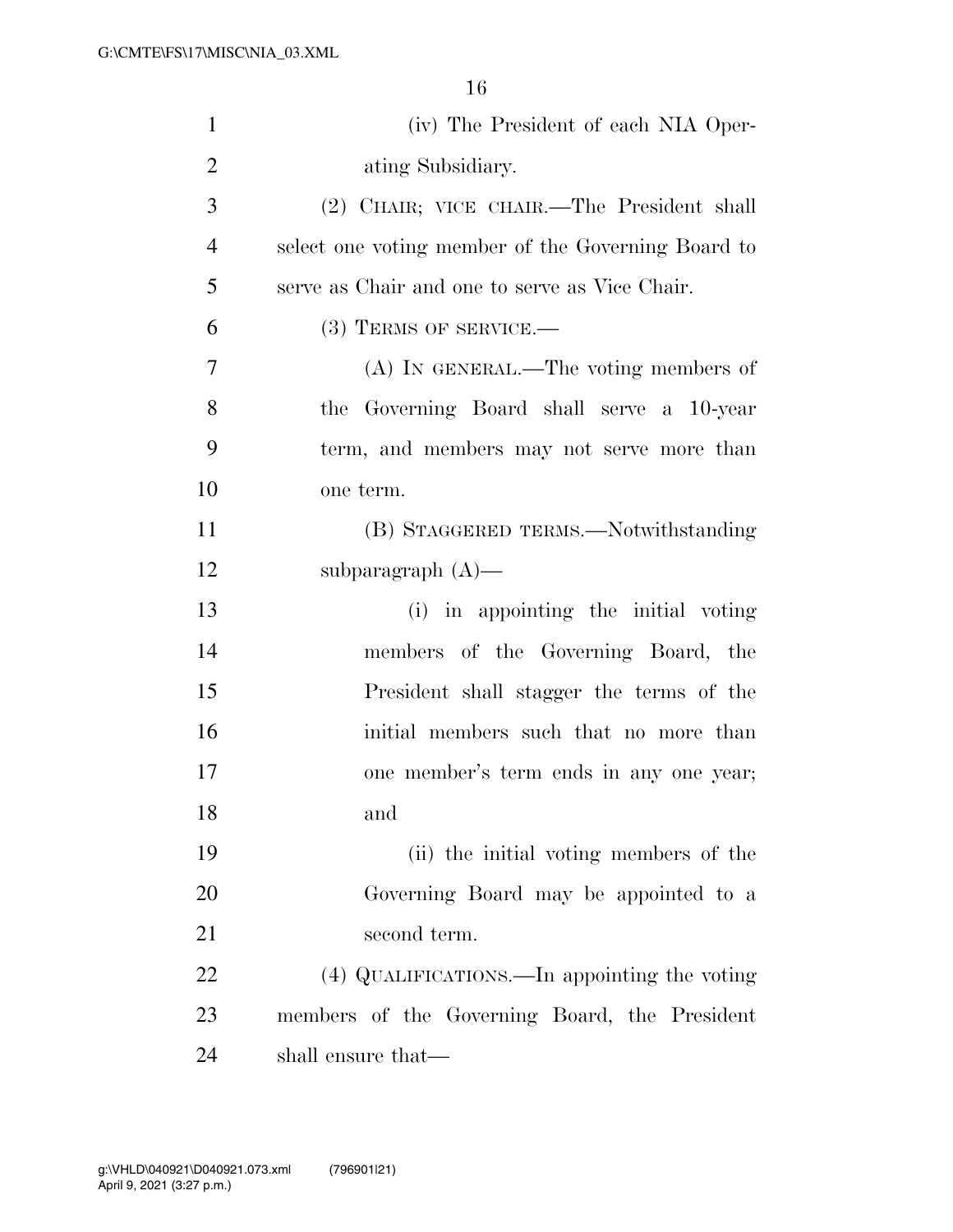| $\mathbf{1}$   | (A) all members have established expertise                    |
|----------------|---------------------------------------------------------------|
| $\overline{2}$ | finance, economics, law, environmental<br>$\operatorname{in}$ |
| 3              | science, engineering, public administration, in-              |
| $\overline{4}$ | frastructure projects, public health, or other rel-           |
| 5              | evant fields; and                                             |
| 6              | (B) [at least 5 of the members] have dem-                     |
| 7              | onstrated experience with, and endorsement                    |
| 8              | from, labor organizations, non-profit organiza-               |
| 9              | tions, and community advocacy groups.                         |
| 10             | $(5)$ COMPENSATION.—                                          |
| 11             | $[(A)$ CHAIR.—The Chair of the Governing                      |
| 12             | Board shall be compensated at the rate of pay                 |
| 13             | payable for a position at level I of the Executive            |
| 14             | Schedule under section 5312 of title 5, United                |
| 15             | States Code.                                                  |
| 16             | $[(B)$ OTHER MEMBERS.—The members of                          |
| 17             | the Governing Board other than the Chair shall                |
| 18             | be compensated at the rate of pay payable for                 |
| 19             | a position at level II of the Executive Schedule              |
| 20             | under section 5313 of title 5, United States                  |
| 21             | Code.                                                         |
| 22             | (c) PROFESSIONAL STAFF.—To assist the NIA in the              |
| 23             | performance of its responsibilities under this Act, the Gov-  |
| 24             | erning Board shall establish and operate professional full-   |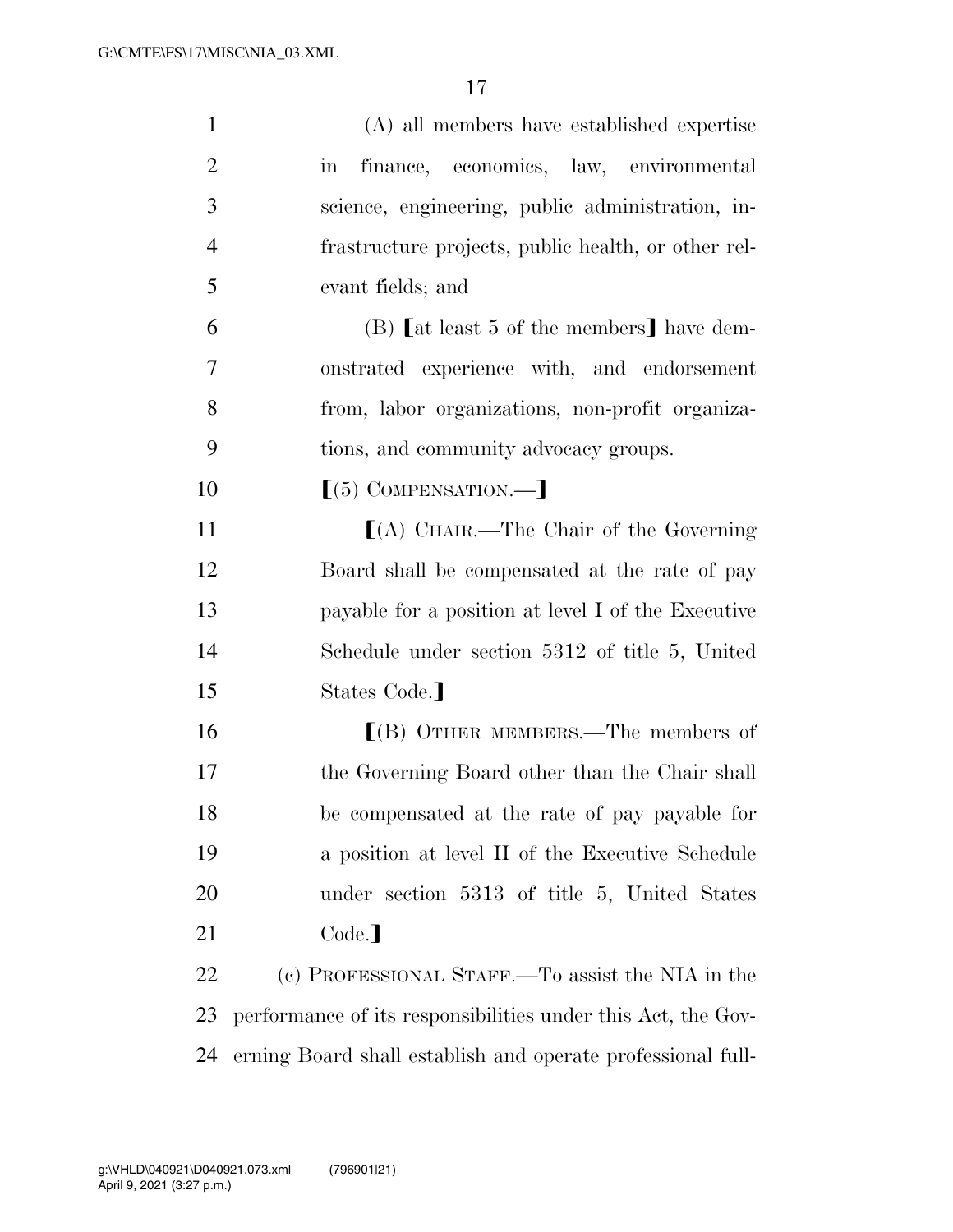time staff, the NIA Staff, whose structure shall include the following units:

| 3              | (1) The Applied Research and Technology unit,              |
|----------------|------------------------------------------------------------|
| $\overline{4}$ | which shall organize, finance, and coordinate applied      |
| 5              | research and development of technologies that could        |
| 6              | improve environmental, economic, and social out-           |
| 7              | comes.                                                     |
| 8              | (2) The Public Outreach and Communication                  |
| 9              | unit, which shall ensure the continuous flow of infor-     |
| 10             | mation and communication between the Governing             |
| 11             | Board and businesses and communities, including            |
| 12             | through the NIA regional offices.                          |
| 13             | (3) The Technical Assistance and Strategic Co-             |
| 14             | ordination unit, which shall—                              |
| 15             | (A) coordinate public investment strategies                |
| 16             | and ensure cooperation among Federal, State,               |
| 17             | and local agencies; and                                    |
| 18             | (B) provide technical assistance to public                 |
| 19             | and private entities.                                      |
| 20             | (4) Such other units as the Governing Board                |
| 21             | determines necessary to support its operations.            |
| 22             | (d) OFFICE OF MINORITY AND WOMEN INCLU-                    |
| 23             | $SION.$ Section 342 $(g)(1)$ of the Dodd-Frank Wall Street |
| 24             | Reform and Consumer Protection Act (12 U.S.C.              |
| 25             | $5452(g)(1)$ is amended—                                   |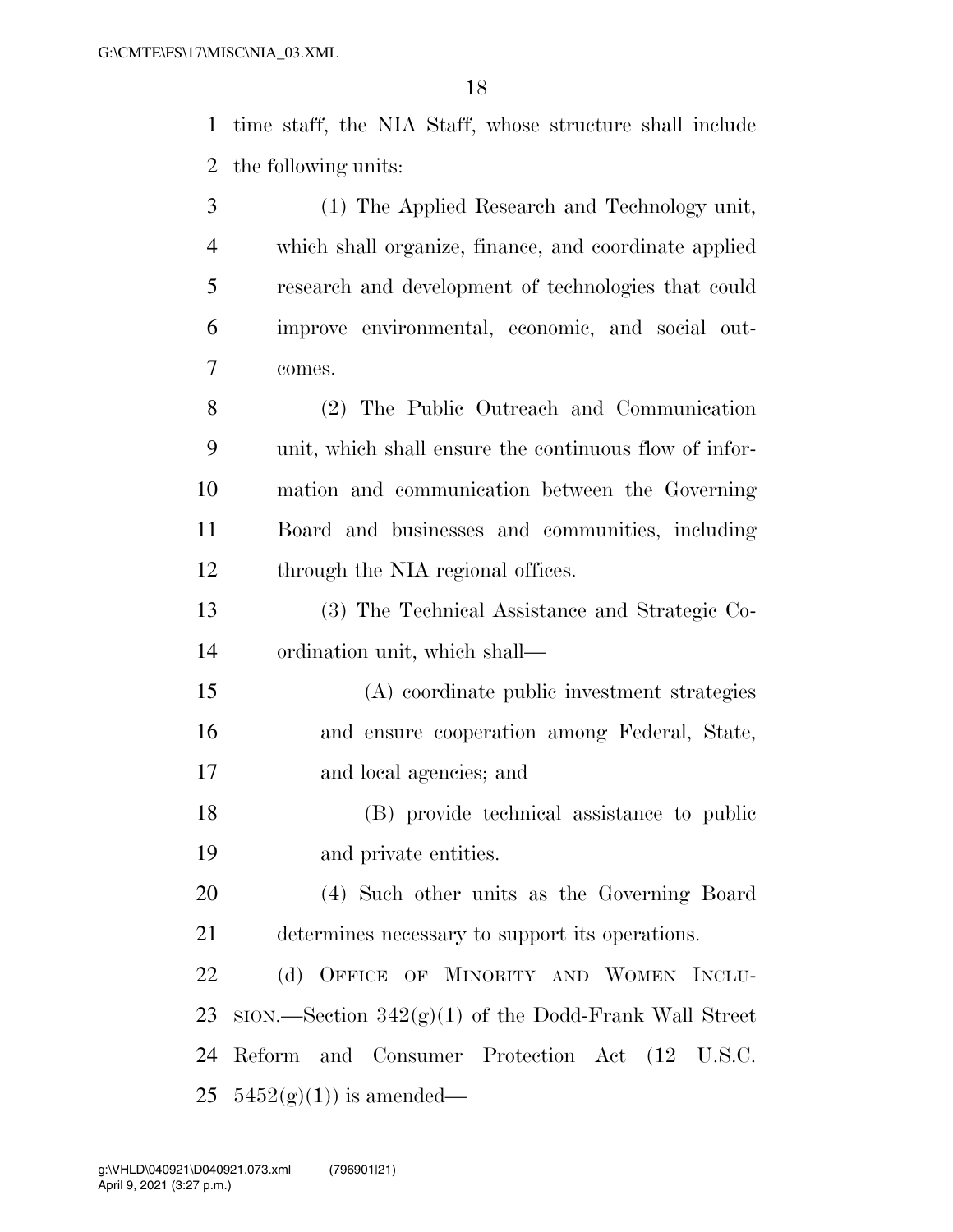(1) in subparagraph (H), by striking ''and''. (2) in subparagraph (I), by striking the period and inserting ''; and''; and (3) by adding at the end the following: 5 ''(J) the National Investment Authority.". (e) INTERAGENCY CONSULTATION AND COORDINA- TION.—The NIA Governing Board, the Secretary of the Treasury, and the Board of Governors of the Federal Re- serve System shall establish the process for regular con- sultations to ensure effective cooperation and coordination of their policies and priorities.

## **SEC. 105. PROJECT ELIGIBILITY AND SELECTION.**

 (a) IN GENERAL.—Subject to this section's provi- sions, the Governing Board shall adopt rules and promul- gate policies and procedures establishing core require- ments for the eligibility, identification, evaluation, selec- tion, and ongoing monitoring and management of the Portfolio Projects. In doing so, the Governing Board shall seek to ensure that the Portfolio Project selection process is conducted in a transparent, efficient, and publicly ac- countable manner, consistent with the core purposes of the NIA.

 (b) IDENTIFYING POTENTIAL PORTFOLIO PROJECTS.—Projects potentially eligible for NIA funding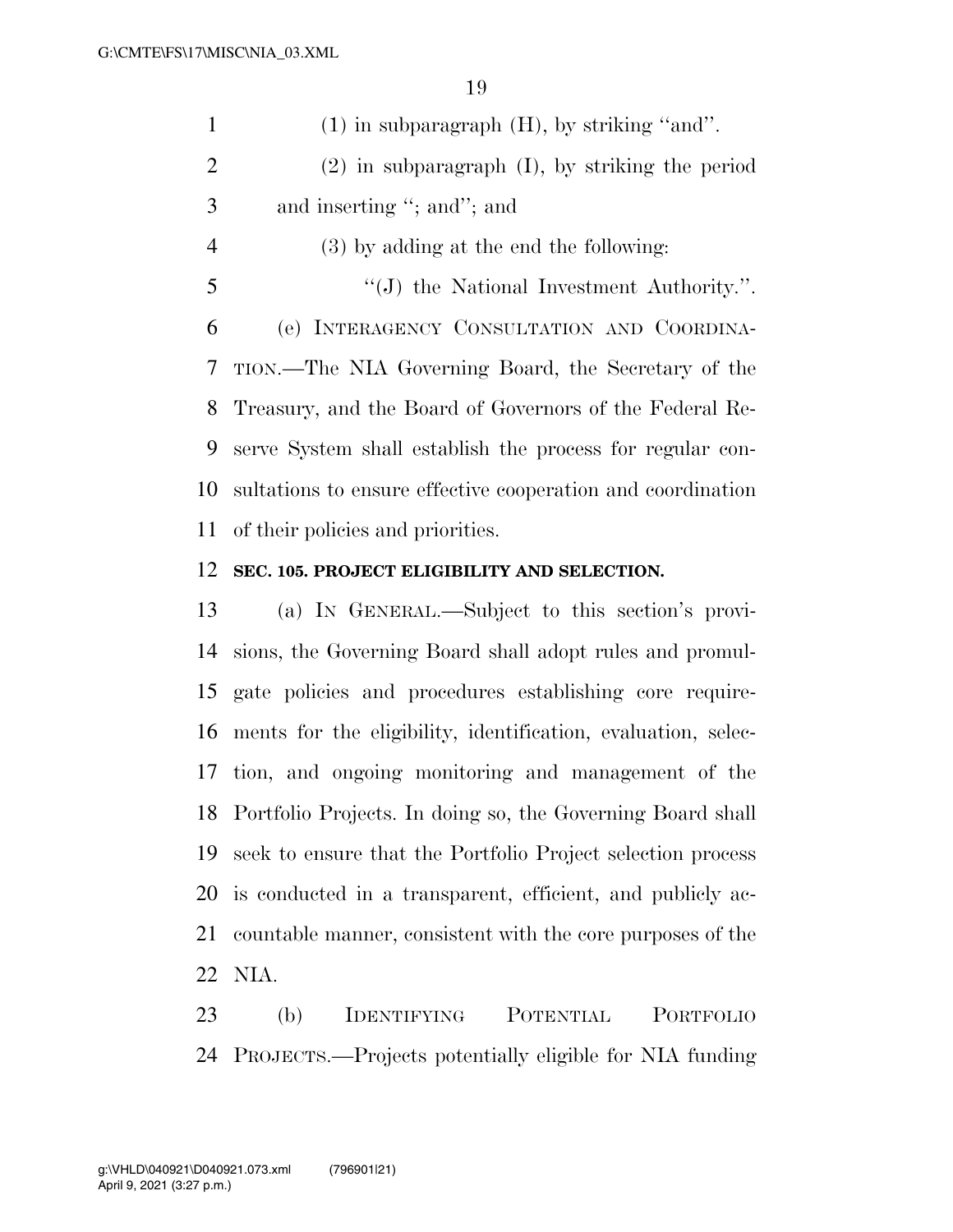shall be identified primarily through the following chan-nels:

| 3              | (1) EXTERNAL.—Projects identified by Federal,          |
|----------------|--------------------------------------------------------|
| $\overline{4}$ | State, or local agencies, public banks, or other gov-  |
| 5              | ernment-owned corporations that would benefit from     |
| 6              | NIA management or investment and meet the NIA's        |
| 7              | eligibility requirements.                              |
| 8              | (2) INTERNAL.—Prospective projects identified          |
| 9              | and proposed by the NIA staff, based on internal re-   |
| 10             | search or in collaboration with the outside scientific |
| 11             | and technology experts and communities.                |
| 12             | (3) PUBLIC AUCTION.—Projects—                          |
| 13             | (A) that meet a set of criteria identified by          |
| 14             | the NIA staff in accordance with a particular          |
| 15             | investment goal; and                                   |
| 16             | (B) are announced to the public by the                 |
| 17             | NIA in a public call for proposals (the "auc-          |
| 18             | tion") that is conducted in a transparent and          |
| 19             | fair manner, as determined by the Governing            |
| 20             | Board, in coordination with the NIA regional           |
| 21             | offices and the NIA Operating Subsidiaries.            |
| 22             | (c) PORTFOLIO PROJECT ELIGIBILITY CRITERIA.—           |
| 23             | (1) IN GENERAL.—The NIA and the NIA Oper-              |
| 24             | ating Subsidiaries shall prioritize projects and in-   |
| 25             | vestments that, in the NIA's determination, have po-   |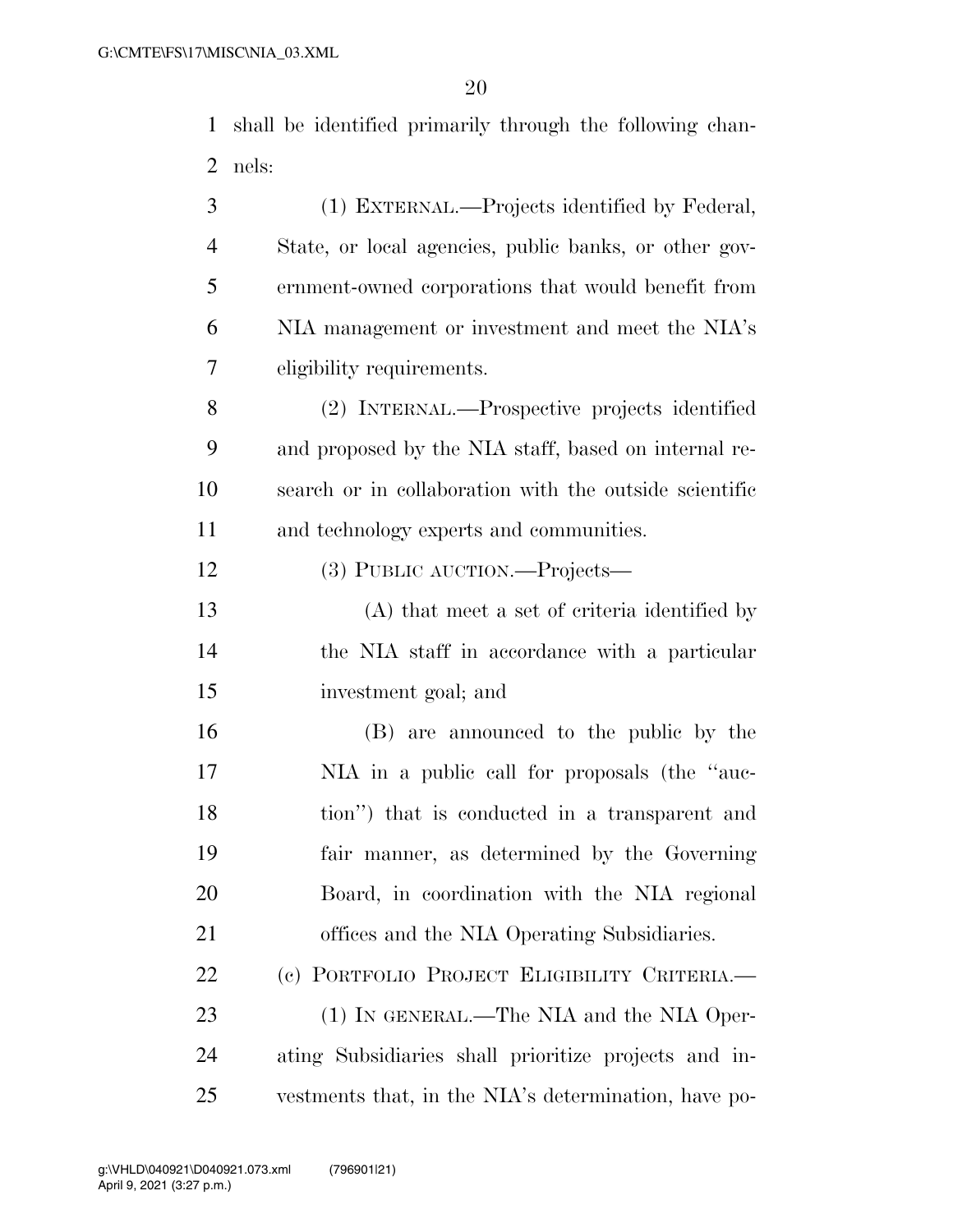| $\mathbf{1}$   | tential to generate tangible long-term public benefits                     |
|----------------|----------------------------------------------------------------------------|
| $\overline{2}$ | and advance the goals of the NIA.                                          |
| 3              | <b>SPECIFIC</b><br><sup>(2)</sup><br>PROJECT<br><b>ELIGIBILITY</b><br>CRI- |
| $\overline{4}$ | TERIA.—The NIA Operating Subsidiaries shall apply                          |
| 5              | the following criteria and balance the following fac-                      |
| 6              | tors, to determine that each Portfolio Project is eli-                     |
| 7              | gible for the NIA funding, both at the Project Fund-                       |
| 8              | ing Date and on an ongoing basis:                                          |
| 9              | (A) Financial and Economic Impact Cri-                                     |
| 10             | teria, which include—                                                      |
| 11             | (i) potential contribution to the long-                                    |
| 12             | term growth and sustainability of the na-                                  |
| 13             | tional, regional, or local economy;                                        |
| 14             | (ii) innovativeness and transformative                                     |
| 15             | technological potential;                                                   |
| 16             | (iii) potential strengthening of global                                    |
| 17             | competitiveness and resilience of the U.S.                                 |
| 18             | economy;                                                                   |
| 19             | (iv) potential for and commitment to                                       |
| 20             | domestic job creation and "Buy America";                                   |
| 21             | (v) scale, time horizons, expected costs                                   |
| 22             | and cash revenues;                                                         |
| 23             | (vi) availability or lack of superior or                                   |
| 24             | viable private or public funding alter-                                    |
| 25             | natives; and                                                               |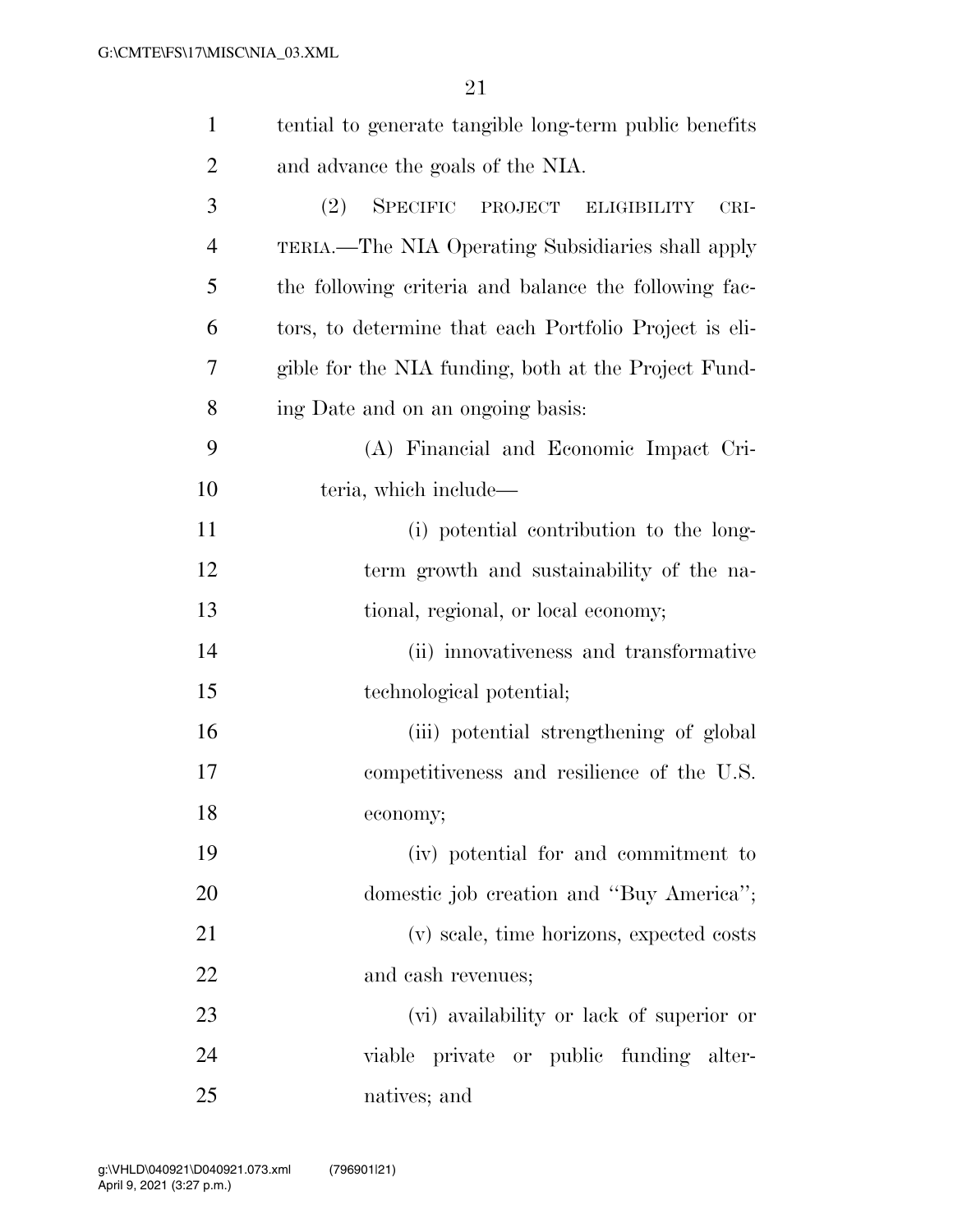| $\mathbf{1}$   | (vii) such other factors as may be ap-       |
|----------------|----------------------------------------------|
| $\overline{2}$ | propriate to consider under the cir-         |
| 3              | cumstances.                                  |
| $\overline{4}$ | (B) Environmental Impact Criteria, which     |
| 5              | include—                                     |
| 6              | (i) project participants' record of or       |
| 7              | commitment to mandatory compliance with      |
| 8              | all relevant environmental laws, regula-     |
| 9              | tions, and standards;                        |
| 10             | (ii) absence of significant climate risk     |
| 11             | or mandatory climate-risk mitigation;        |
| 12             | (iii) potential to facilitate a broader      |
| 13             | economy-wide shift to clean technologies or  |
| 14             | production; and                              |
| 15             | (iv) any additional requirements and         |
| 16             | commitments applicable to individual types   |
| 17             | of project or investment.                    |
| 18             | (C) Social and Racial Equity Impact Cri-     |
| 19             | teria, which include—                        |
| 20             | (i) potential to improve health, edu-        |
| 21             | cation, living conditions, income, and over- |
| 22             | all well-being of local, and especially dis- |
| 23             | advantaged, communities;                     |
| 24             | (ii) potential to rectify racial or socio-   |
| 25             | economic inequity;                           |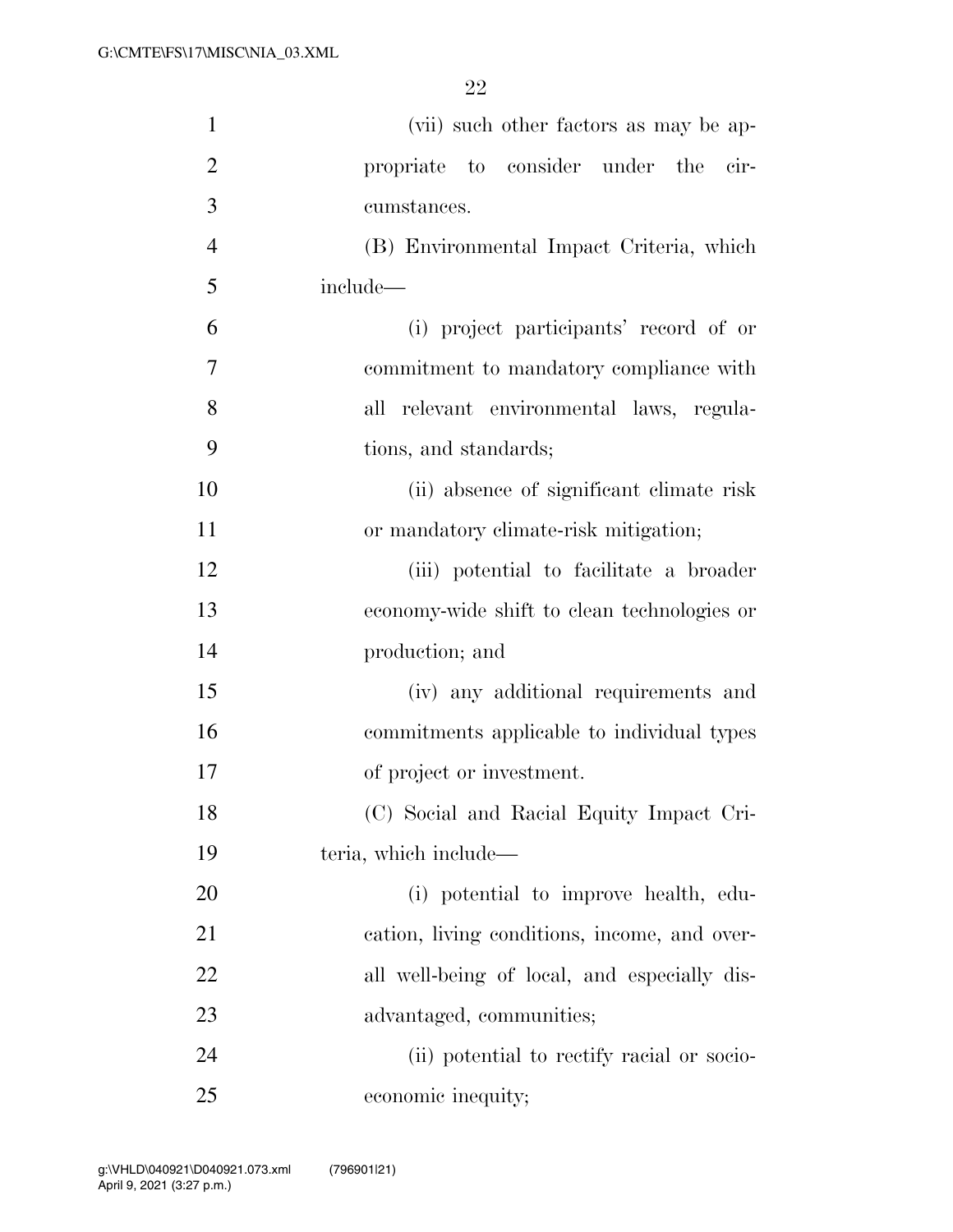| $\mathbf{1}$   | (iii) any other factors and commit-       |
|----------------|-------------------------------------------|
| $\overline{2}$ | ments appropriate or necessary under the  |
| 3              | circumstances.                            |
| $\overline{4}$ | (D) Labor and Employment Impact Cri-      |
| 5              | teria, which include—                     |
| 6              | (i) project participants' record of or    |
| 7              | commitment to mandatory compliance with   |
| 8              | all relevant labor and wage-related laws, |
| 9              | regulations and standards, including re-  |
| 10             | quirements that the participants—         |
| 11             | (I) provide written assurances            |
| 12             | prescribed by the applicable NIA Op-      |
| 13             | erating Subsidiary that any project       |
| 14             | will be performed with the require-       |
| 15             | ments of Federal laws that would oth-     |
| 16             | erwise apply to similar projects to       |
| 17             | which the United States is a party;       |
| 18             | (II) with respect to recipients of        |
| 19             | financial assistance authorized under     |
| 20             | this Act that funds public transpor-      |
| 21             | tation capital projects, as defined in    |
| 22             | section 5302 of title 49, United States   |
| 23             | Code, comply with the grant require-      |
| 24             | ments applicable to grants made           |
| 25             | under section 5309 of such title;         |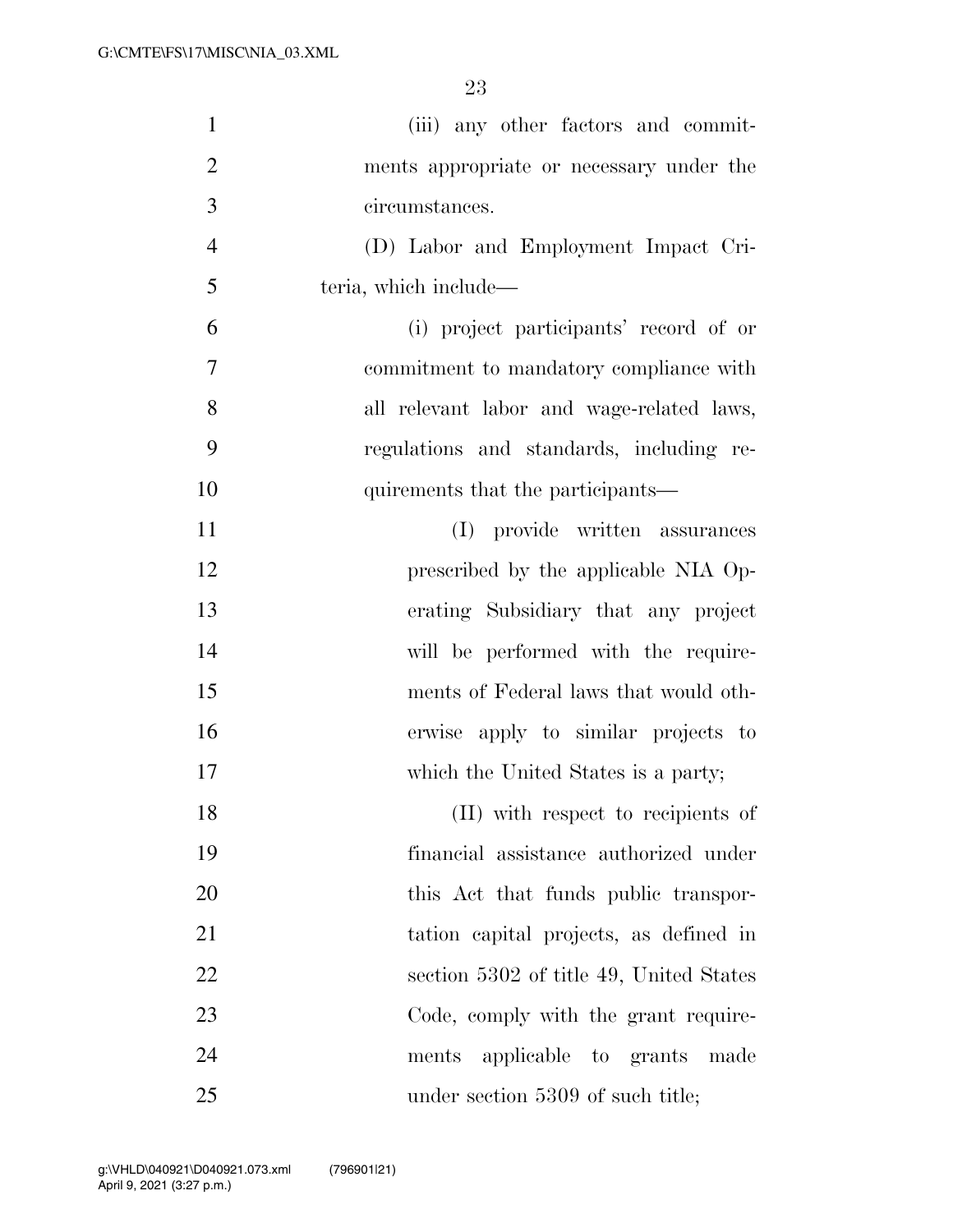| $\mathbf{1}$   | (III) with respect to recipient of       |
|----------------|------------------------------------------|
| $\overline{2}$ | financial assistance for an infrastruc-  |
| 3              | ture project involving reconstruction,   |
| $\overline{4}$ | rehabilitation, replacement, or expan-   |
| 5              | sion that may impact current public      |
| 6              | employees on the project site, shall     |
| $\overline{7}$ | protect the interests of employees af-   |
| 8              | fected by the financial assistance       |
| 9              | under arrangements the Secretary of      |
| 10             | Labor concludes are fair and equitable   |
| 11             | in accordance with section $5333(b)(2)$  |
| 12             | of title 49, United States Code;         |
| 13             | (IV) with respect to recipients of       |
| 14             | financial assistance authorized under    |
| 15             | this Act that funds freight or pas-      |
| 16             | senger rail capital projects, as defined |
| 17             | by section $22901(2)$ of title 49,       |
| 18             | United States Code, shall comply with    |
| 19             | the requirements of section 22905 of     |
| 20             | such $49$ ; and                          |
| 21             | (V) with respect to recipients of        |
| 22             | financial assistance authorized under    |
| 23             | this Act that do not involve a Federal   |
| 24             | contract or assistance in which no       |
| 25             | Federal law is controlling for contrac-  |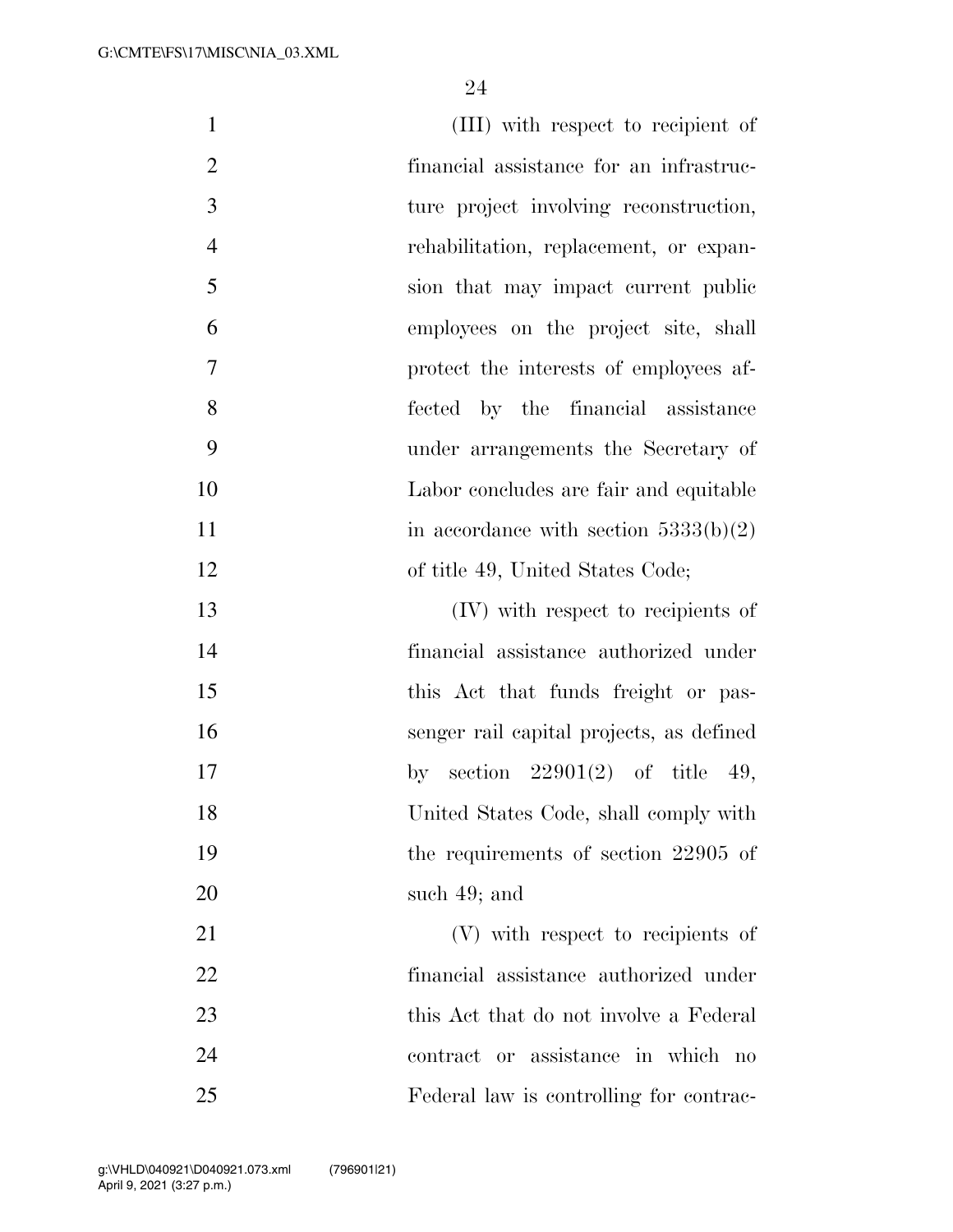| $\mathbf{1}$   | tors, shall apply Executive Order                           |
|----------------|-------------------------------------------------------------|
| $\overline{2}$ | 13658;                                                      |
| 3              | (ii) project participants' record of or                     |
| $\overline{4}$ | commitment to commitment to utilize                         |
| 5              | unionized workers and employees;                            |
| 6              | (iii) project participants' record of or                    |
| 7              | commitment to labor representation in                       |
| 8              | management structures; and                                  |
| 9              | (iv) any other factors and commit-                          |
| 10             | ments appropriate or necessary under the                    |
| 11             | circumstances.                                              |
| 12             | (3) ADDITIONAL GOVERNING BOARD AUTHOR-                      |
| 13             | ITY.—The Governing Board, in consultation with the          |
| 14             | NIA Operating Subsidiaries, may expand, interpret,          |
| 15             | adjust, or vary the context-specific application of the     |
| 16             | foregoing Portfolio Project eligibility requirements, if    |
| 17             | doing so serves the public interest, amplifies public       |
| 18             | benefits associated with the relevant NIA Projects,         |
| 19             | and facilitates the implementation of the National          |
| 20             | Investment Strategy or the broader statutory goals          |
| 21             | of the NIA.                                                 |
| 22             | (d) ENTITY ELIGIBILITY CRITERIA.—The Governing              |
| 23             | Board shall develop eligibility criteria for any external   |
| 24             | partners, participants in, or recipients of the NIA funding |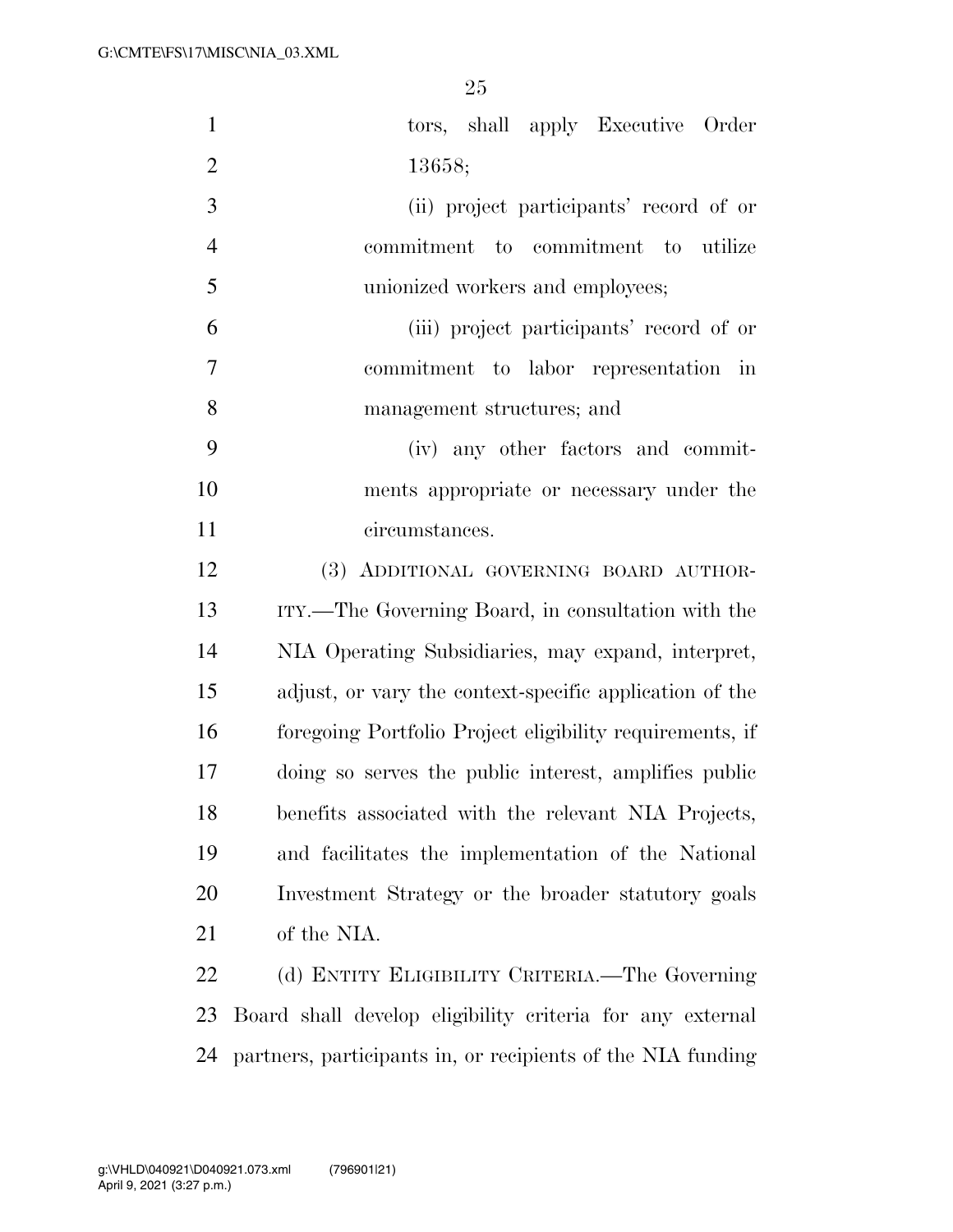for Portfolio Projects, including Eligible Private Entities and Qualifying Fund Investors.

 (e) PORTFOLIO PROJECT SELECTION BY NIA OPER-ATING SUBSIDIARIES.—

 (1) PROJECT ANALYSIS AND MONITORING COM- MITTEES.—Each NIA Operating Subsidiary, includ- ing the NIB and the NCMC, shall establish a special Project Analysis and Monitoring Committee charged with identifying and evaluating its investment pros- pects and selecting individual projects and under- takings for inclusion in such NIA Operating Subsidi- ary's asset portfolio. In performing these tasks, both the NIA Operating Subsidiary and its Project Anal- ysis and Monitoring Committee shall comply with the applicable rules, policies, and procedures promul-gated by the Governing Board.

- (2) PORTFOLIO PROJECT SELECTION.—
- (A) IN GENERAL.—In selecting Portfolio Projects, an NIA Operating Subsidiary shall— 20 (i) comply with all rules and proce- dures issued by the Governing Board 22 under this section;

 (ii) ensure fair and equitable access to NIA funding, among other things, by maintaining effective communication with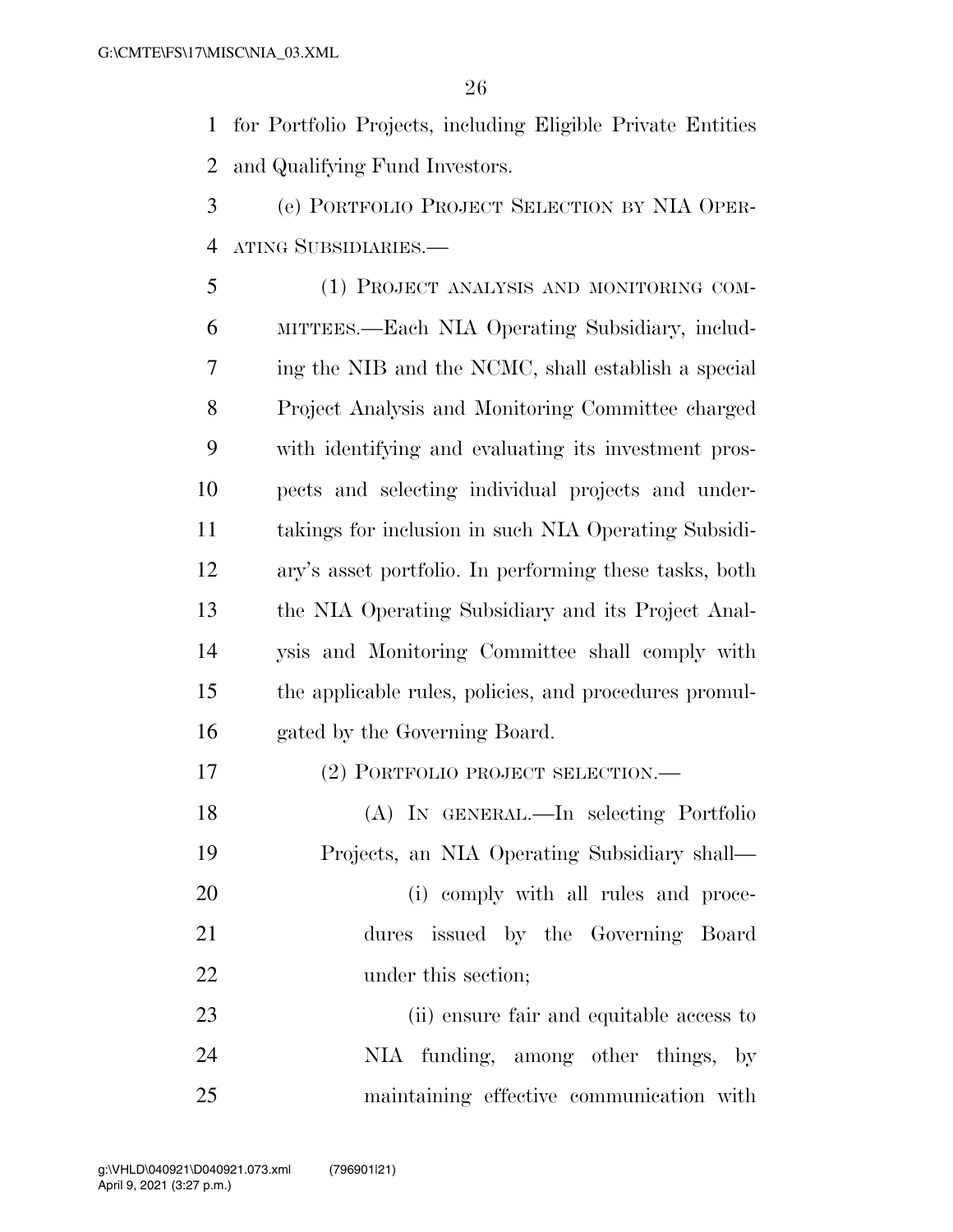| $\mathbf{1}$   | and providing technical assistance to local      |
|----------------|--------------------------------------------------|
| $\overline{2}$ | public entities, nonprofit organizations,        |
| 3              | employee- or community-owned enterprise,         |
| $\overline{4}$ | start-ups, and minority-run businesses;          |
| 5              | (iii) identify potential investment op-          |
| 6              | portunities through the project identifica-      |
| 7              | tion methods described under subsection          |
| 8              | $(b)$ ; and                                      |
| 9              | (iv) evaluate projects thoroughly, ap-           |
| 10             | plying the project eligibility criteria speci-   |
| 11             | fied in this section or established by the       |
| 12             | Governing Board.                                 |
| 13             | PROJECT ANALYSIS.—In evaluating<br>(B)           |
| 14             | and selecting potential Portfolio Projects, each |
| 15             | NIA Operating Subsidiary, acting through its     |
| 16             | Project Analysis and Monitoring Committee        |
| 17             | shall conduct the following:                     |
| 18             | (i) FINANCIAL ANALYSIS.—A financial              |
| 19             | analysis of expected direct and indirect         |
| 20             | revenues and costs associated with the           |
| 21             | project, provided, however, that such finan-     |
| 22             | cial analysis shall not constitute the sole or   |
| 23             | principal basis for the NIA Operating Sub-       |
| 24             | sidiary's decisions with respect to any          |
| 25             | project or investment.                           |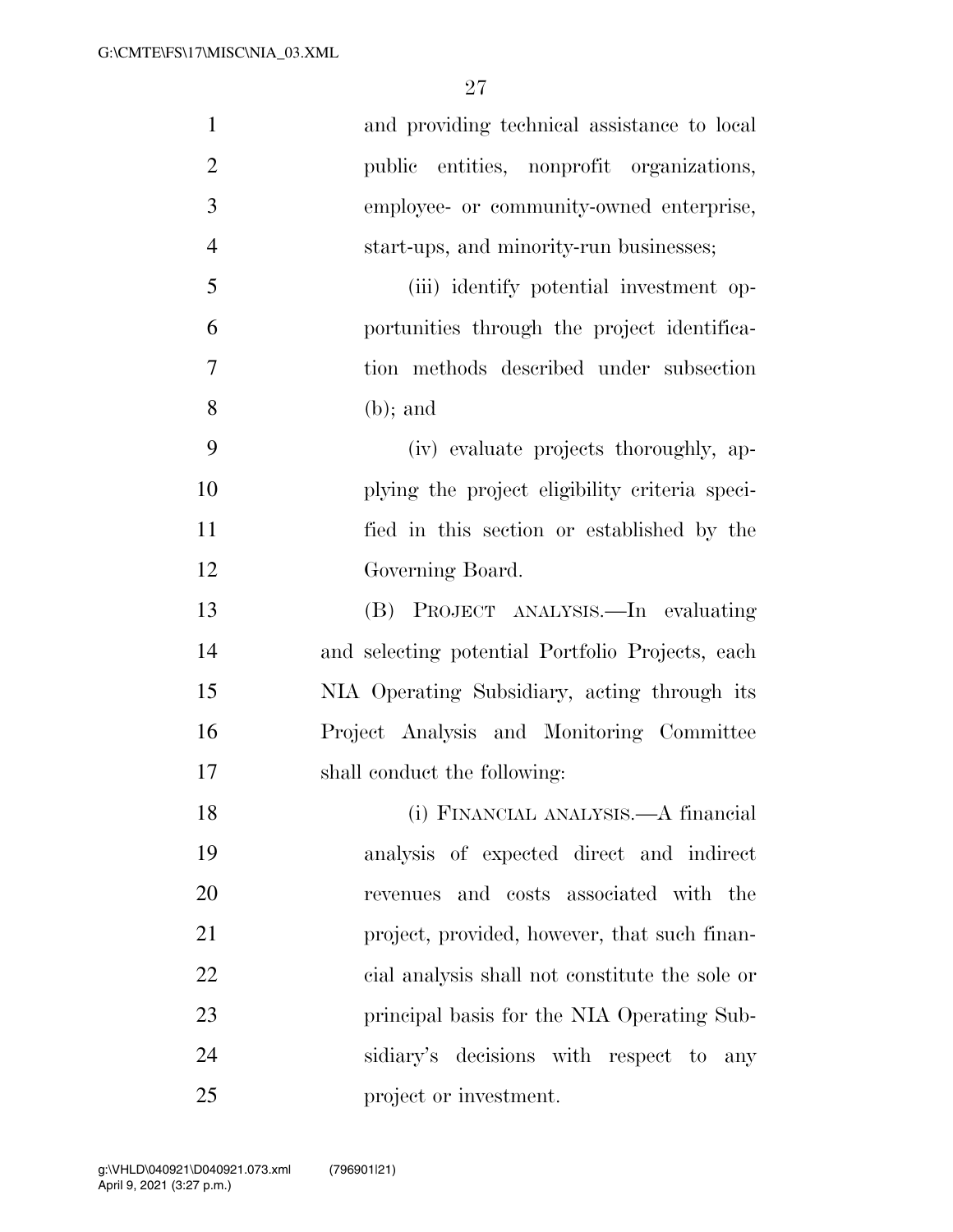| $\mathbf{1}$   | (ii) PUBLIC ECONOMIC BENEFIT             |
|----------------|------------------------------------------|
| $\overline{2}$ | ANALYSIS.—A public economic benefit      |
| 3              | analysis, including—                     |
| $\overline{4}$ | (I) the projected impact on mac-         |
| 5              | roeconomic growth, employment, and       |
| 6              | similar metrics applied on local, State, |
| 7              | regional, or national levels; and        |
| 8              | (II) potential measurable benefits       |
| 9              | to affected communities, businesses,     |
| 10             | and other economic actors.               |
| 11             | (iii) ENVIRONMENTAL AND<br><b>SOCIAL</b> |
| 12             | BENEFITS ANALYSIS. An environmental      |
| 13             | and social benefits analysis, including- |
| 14             | reductions in emissions, in-<br>(I)      |
| 15             | creased environmental sustainability,    |
| 16             | and related metrics;                     |
| 17             | (II) long-term contribution to an        |
| 18             | environmentally sustainable and resil-   |
| 19             | ient economic growth;                    |
| 20             | (III) increased access to housing        |
| 21             | (including through reduced costs of      |
| 22             | living), employment (including           |
| 23             | through reduced commute times and        |
| 24             | costs), educational, and other opportu-  |
| 25             | nities for communities; and              |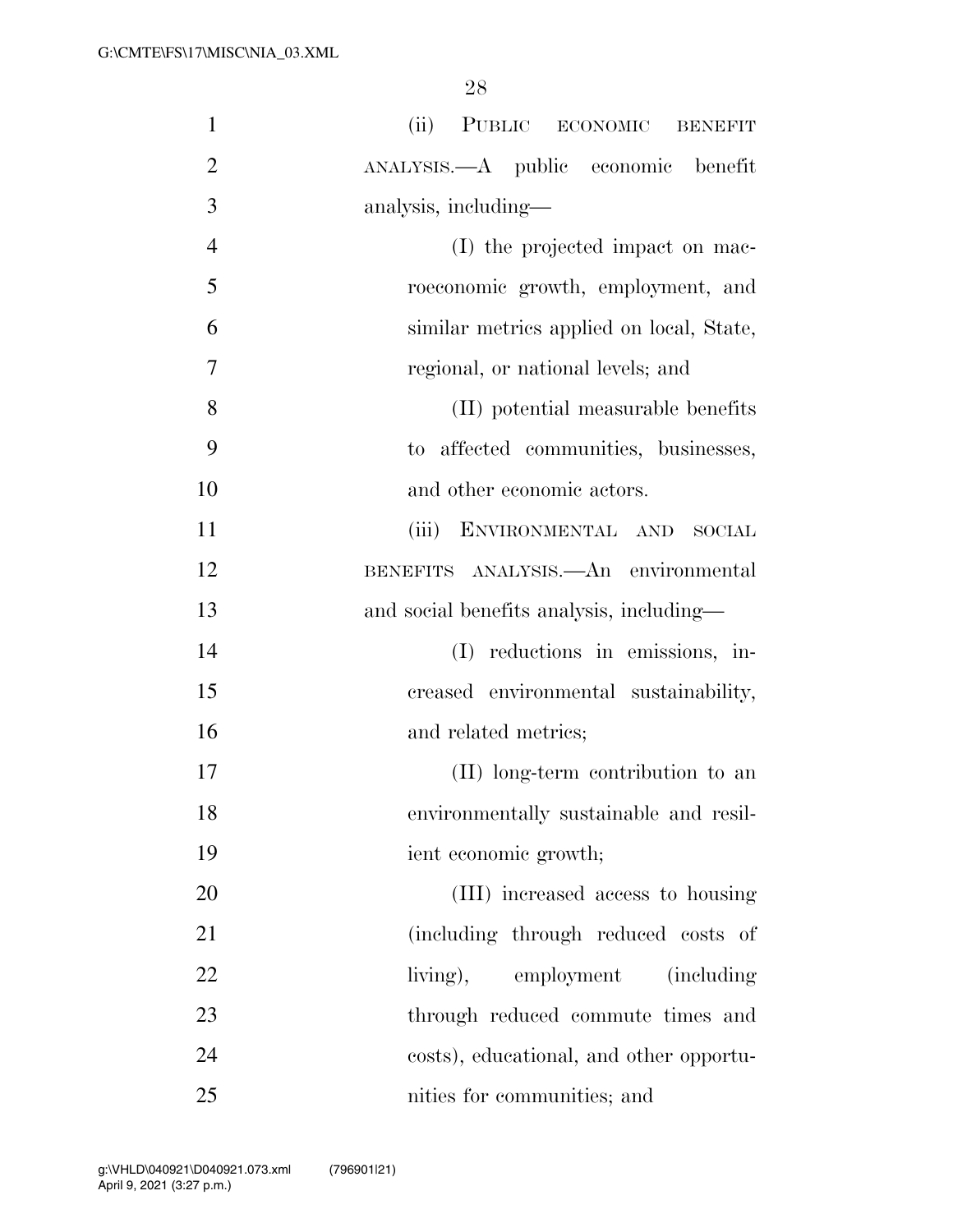| $\mathbf{1}$   | (IV) health benefits (including                        |
|----------------|--------------------------------------------------------|
| $\overline{2}$ | through better or more equitable ac-                   |
| 3              | cess to healthcare and wellness amen-                  |
| $\overline{4}$ | ities).                                                |
| 5              | STAKEHOLDER IMPACT ANAL-<br>(iv)                       |
| 6              | YSIS.—A stakeholder impact analysis, in-               |
| 7              | $cluding$ —                                            |
| 8              | targeted benefits for dis-<br>(I)                      |
| 9              | advantaged communities and groups;                     |
| 10             | and                                                    |
| 11             | (II) identification of potential for                   |
| 12             | cooperation and coordination with                      |
| 13             | public and private constituencies.                     |
| 14             | (f) INVESTMENT ADVISORY COUNCIL.—                      |
| 15             | (1) IN GENERAL.—To assist and advise the               |
| 16             | NIA Operating Subsidiaries on technical matters re-    |
| 17             | lated to their respective investment and portfolio     |
| 18             | management strategies, the Governing Board shall       |
| 19             | establish and appoint the Investment Advisory Coun-    |
| 20             | cil, a consultative body comprising individuals widely |
| 21             | recognized for their expertise and experience in fi-   |
| 22             | nancial management, investment banking, infra-         |
| 23             | structure finance, macroeconomic analysis, urban       |
| 24             | planning, and related fields.                          |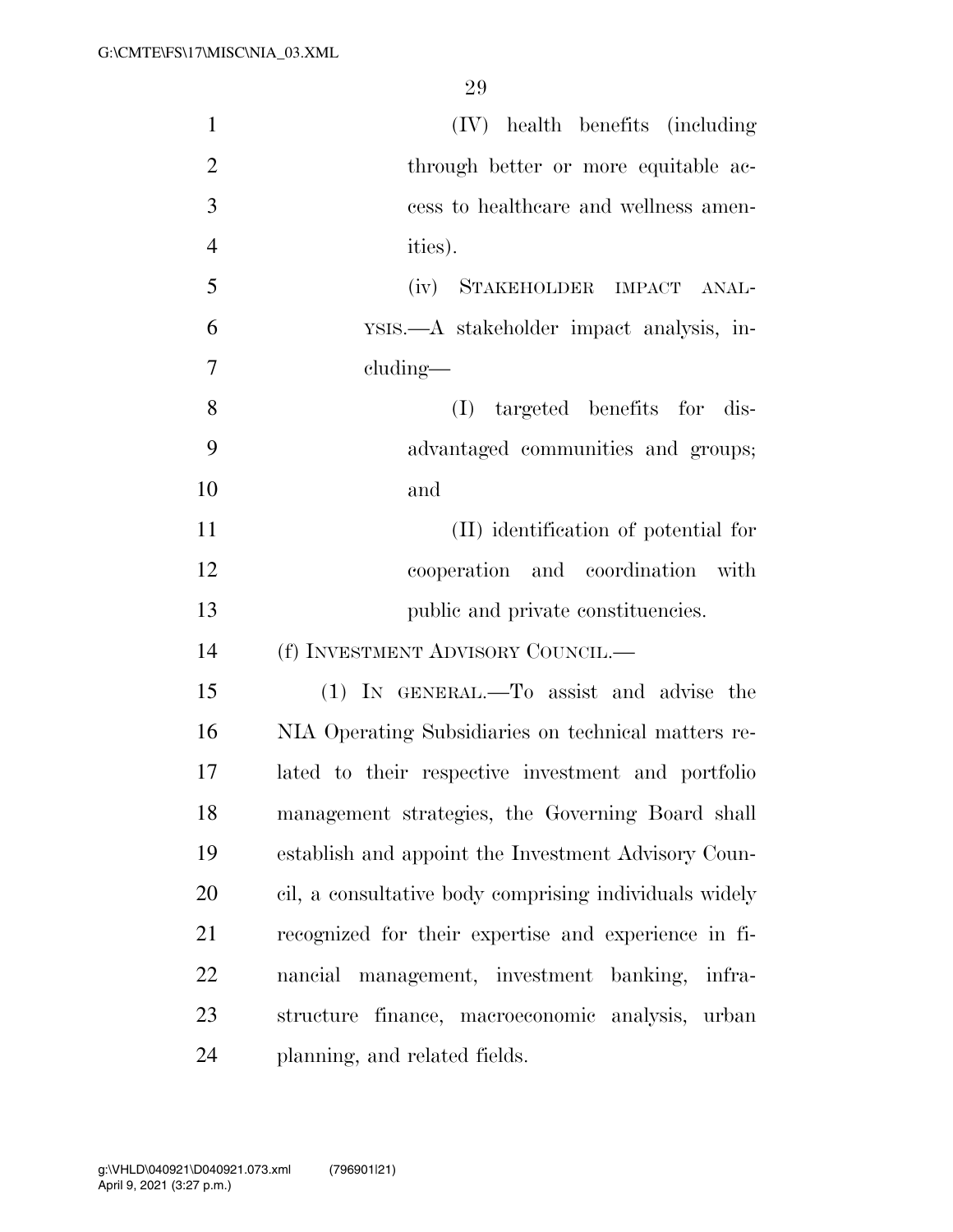| $\mathbf{1}$   | (2) DUTIES.—The Investment Advisory Council         |
|----------------|-----------------------------------------------------|
| $\overline{2}$ | shall provide technical advice to the NIA Operating |
| 3              | Subsidiaries in order to assist with a more com-    |
| $\overline{4}$ | prehensive assessment of investment opportunities   |
| 5              | and performance. The Investment Advisory Council's  |
| 6              | powers and duties shall be exclusively of advisory  |
| 7              | and consultative character.                         |
| 8              | (3) MEMBERSHIP; CONFLICTS OF INTEREST.              |
| 9              | The Governing Board shall—                          |
| 10             | (A) determine the number, qualifications,           |
| 11             | selection and appointment procedures, terms of      |
| 12             | service, and rights and responsibilities of the     |
| 13             | Investment Advisory Council members;                |
| 14             | (B) establish rules and procedures gov-             |
| 15             | erning the activities of the Investment Advisory    |
| 16             | Council, including rules and procedures for         |
| 17             | recusal or removal of individual members of the     |
| 18             | Investment Advisory Council whose personal or       |
| 19             | professional interests may conflict, or appear to   |
| 20             | conflict, with the NIA's interests and objectives;  |
| 21             | and                                                 |
| 22             | (C) oversee the operation of the Invest-            |
| 23             | ment Advisory Council on an ongoing basis.          |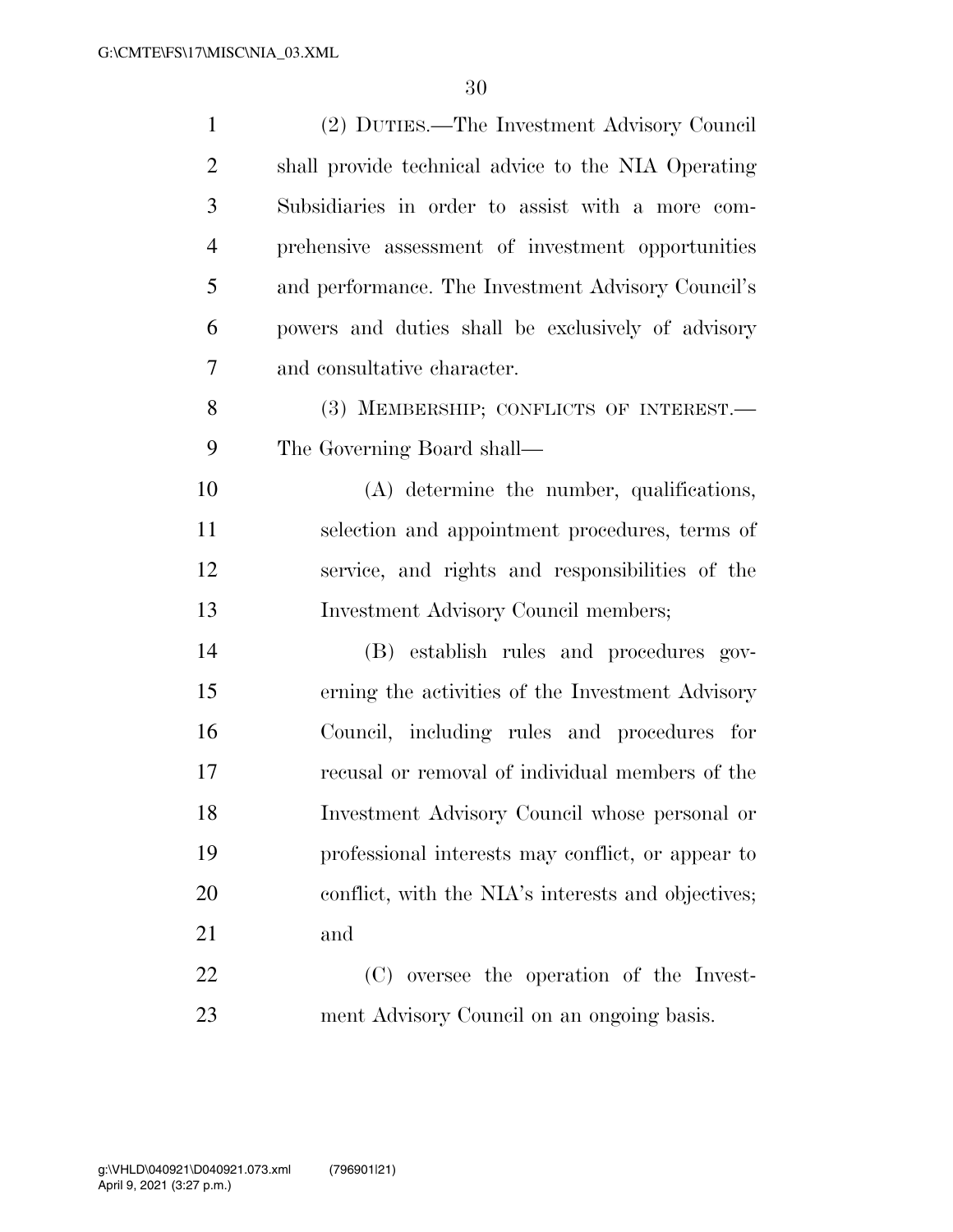# **SEC. 106. PUBLIC ACCOUNTABILITY.**

 (a) PERIODIC REPORTS AND CONGRESSIONAL TESTI-MONY.—

| $\overline{4}$ | (1) REPORTS.—The Governing Board shall sub-         |
|----------------|-----------------------------------------------------|
| 5              | mit to the President and Congress, within 90 days   |
| 6              | after the last day of each fiscal year, a completed |
| 7              | and detailed NIA Annual Report with respect to the  |
| 8              | preceding fiscal year, setting forth—               |
| 9              | (A) the core principles, objectives, and im-        |
| 10             | plementation priorities of the National Invest-     |
| 11             | ment Strategy over different time horizons;         |
| 12             | (B) any changes, revisions, or adjustments          |
| 13             | to the National Investment Strategy and the         |
| 14             | NIA's developmental goals and priorities since      |
| 15             | the date of the last NIA Annual Report;             |
| 16             | (C) the Governing Board's discussion and            |
| 17             | analysis of the NIA's financial results and con-    |
| 18             | dition, overall performance of the NIA's statu-     |
| 19             | tory duties and public policy objectives, and ac-   |
| 20             | tions undertaken in pursuit of such objectives;     |
| 21             | (D) the discussion and analysis of the envi-        |
| 22             | ronmental impact, social and racial equity im-      |
| 23             | pact, and labor and employment impact of the        |
| 24             | NIA's activities; and                               |
| 25             | (E) any other information Congress may              |

request.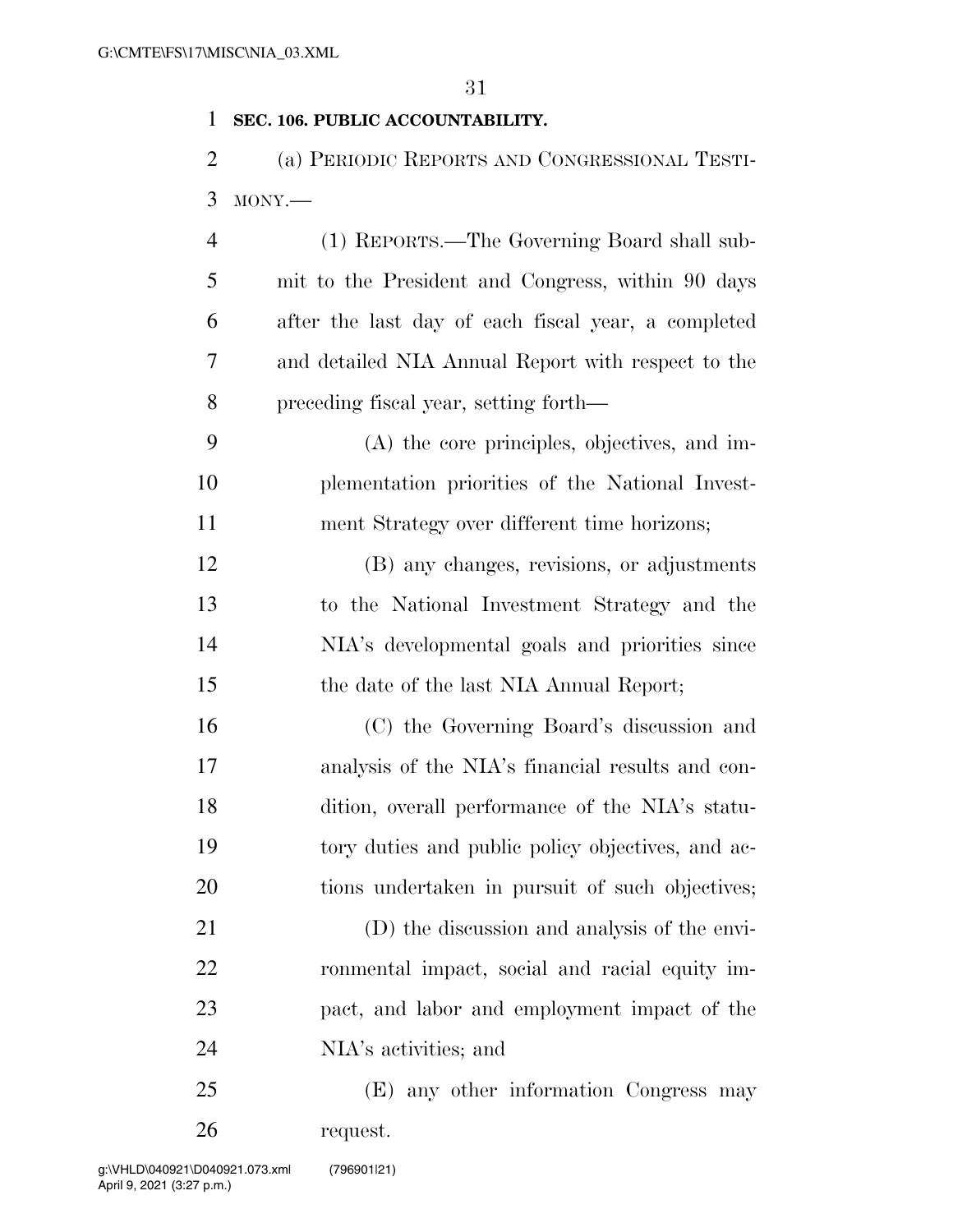| $\mathbf{1}$   | (2) TESTIMONY.—In conjunction with the sub-          |
|----------------|------------------------------------------------------|
| $\overline{2}$ | mission of the NIA Annual Report, the Chair of the   |
| 3              | Governing Board, along with the Presidents of the    |
| $\overline{4}$ | NIB and NCMC, shall provide written and oral tes-    |
| 5              | timony in Congress on matters covered in the NIA     |
| 6              | Annual Report and related matters.                   |
| 7              | (b) ANNUAL AUDITS.—                                  |
| 8              | (1)<br>RECORDKEEPING REQUIREMENT.—The                |
| 9              | NIA and each NIA Operating Subsidiary shall main-    |
| 10             | tain adequate books and records that correctly re-   |
| 11             | flect the financial transactions, condition, and re- |
| 12             | sults of operation of the NIA or NIA Operating       |
| 13             | Subsidiary.                                          |
| 14             | $(2)$ AUDITS.—                                       |
| 15             | (A) GAO AUDIT OF NIA.—The Comptroller                |
| 16             | General of the United States shall perform an        |
| 17             | annual audit of the NIA's consolidated books of      |
| 18             | account.                                             |
| 19             | (B) SPECIAL NIA AUDIT PANEL.—                        |
| 20             | IN GENERAL.—The Comptroller<br>(i)                   |
| 21             | General of the United States shall, annu-            |
| 22             | ally, establish a Special NIA Audit Panel            |
| 23             | to perform an independent audit of the fi-           |
| 24             | nancial performance of each NIA Oper-                |
| 25             | ating Subsidiary.                                    |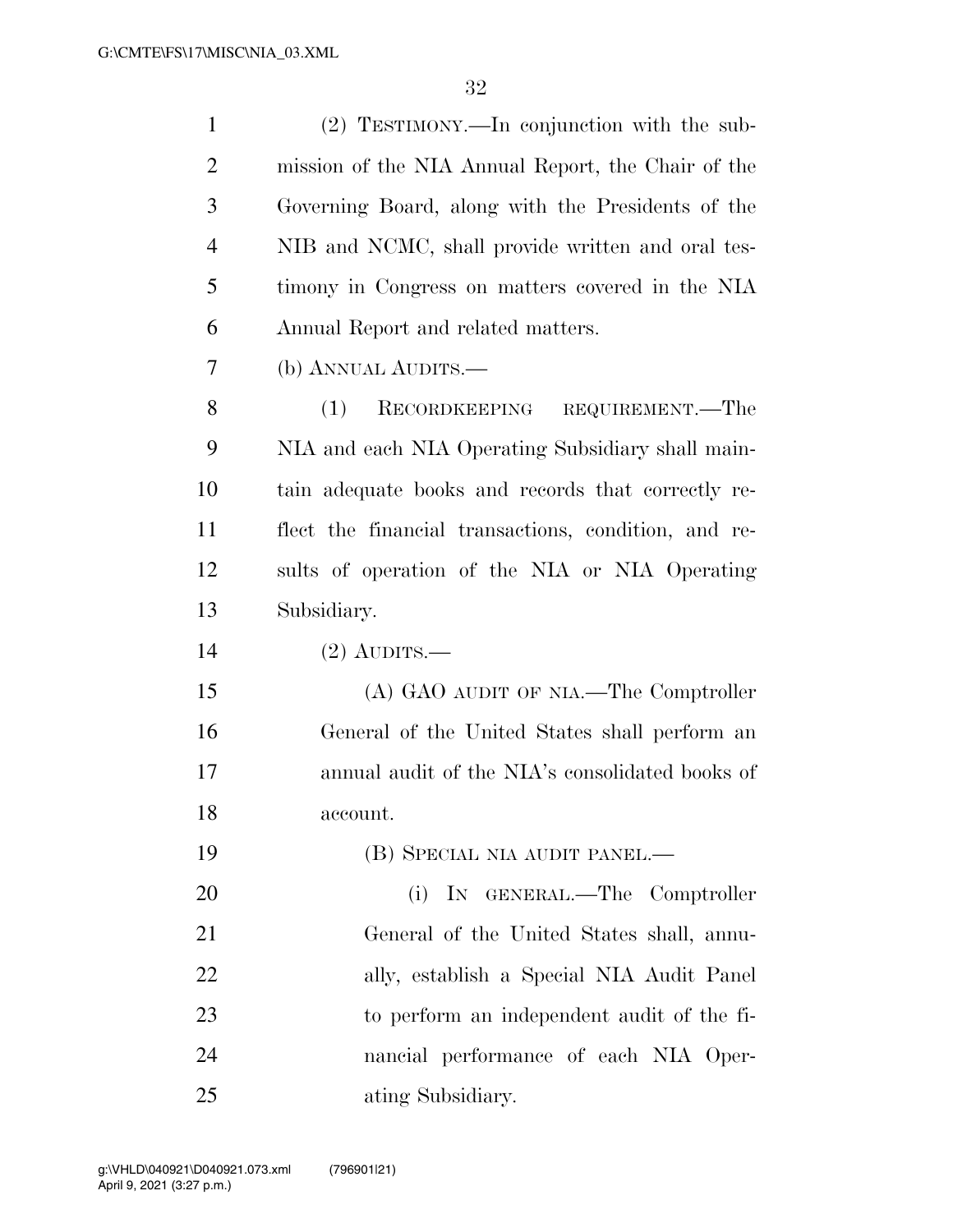| $\mathbf{1}$   | MEMBERS.—The Comptroller<br>(ii)                      |
|----------------|-------------------------------------------------------|
| $\overline{2}$ | General shall ensure that each Special NIA            |
| 3              | Audit Panel consists of-                              |
| $\overline{4}$ | (I) representatives of the Govern-                    |
| 5              | ment Accountability Office; and                       |
| 6              | (II) representatives of each U.S.                     |
| 7              | public accounting firm of nationally                  |
| 8              | recognized standing.                                  |
| 9              | $(3)$ ACCOUNTING STANDARDS.—The NIA and               |
| 10             | NIA Operating Subsidiaries shall use generally ac-    |
| 11             | cepted accounting practices or such other rec-        |
| 12             | ommended accounting practices as the Governing        |
| 13             | Board determines appropriate.]                        |
| 14             | (c) PUBLIC INTEREST COUNCIL.—                         |
| 15             | (1) ESTABLISHMENT.—There is established the           |
| 16             | Public Interest Council (the "Council"), an inde-     |
| 17             | pendent advisory and consultative body, which shall   |
| 18             | safeguard the effective representation and incorpora- |
| 19             | tion of the interests of the American people in the   |
| 20             | formulation and implementation of the National In-    |
| 21             | vestment Strategy and other activities of the NIA     |
| 22             | and the NIA Operating Subsidiaries.                   |
| 23             | MEMBERS.-The Public Interest Council<br>(2)           |
| 24             | shall consist of 7 members, appointed by the Presi-   |
| 25             | dent from among individuals who—                      |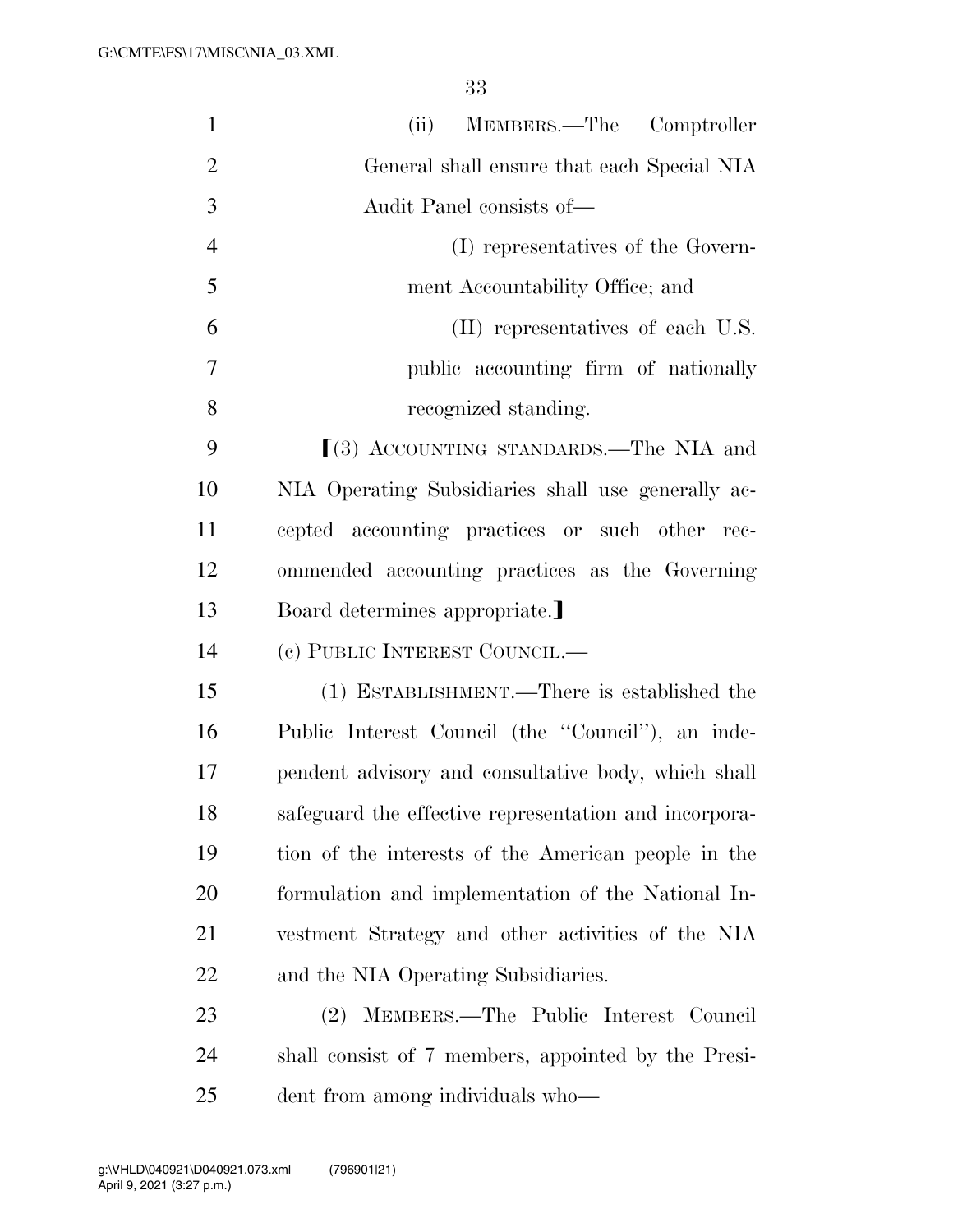| $\mathbf{1}$   | (A) are academics, community leaders,             |
|----------------|---------------------------------------------------|
| $\overline{2}$ | consumer advocates, etc.;                         |
| 3              | (B) have demonstrated expertise in various        |
| $\overline{4}$ | areas relevant to the NIA's overall mission, ex-  |
| 5              | perience in community representation, and rep-    |
| 6              | utation for integrity; and                        |
| 7              | (C) do not have a conflict of interest.           |
| 8              | (3) FUNCTIONS AND POWERS.—The Public In-          |
| 9              | terest Council shall—                             |
| 10             | (A) advise the Governing Board on matters         |
| 11             | of public policy and public well-being arising in |
| 12             | the course of the activities of the NIA and NIA   |
| 13             | Operating Subsidiaries;                           |
| 14             | (B) provide an independent public interest-       |
| 15             | based perspective on substantive policy issues    |
| 16             | faced, and strategic decisions made, by the NIA   |
| 17             | and NIA Operating Subsidiaries in the course      |
| 18             | of fulfilling their statutory functions and re-   |
| 19             | sponsibilities;                                   |
| 20             | (C) inform and advise Congress on matters         |
| 21             | of special public concern or significance, as re- |
| 22             | lated to the operations of the NIA and NIA Op-    |
| 23             | erating Subsidiaries;                             |
| 24             | (D) recommend to Congress and the Gov-            |
| 25             | erning Board specific measures to-                |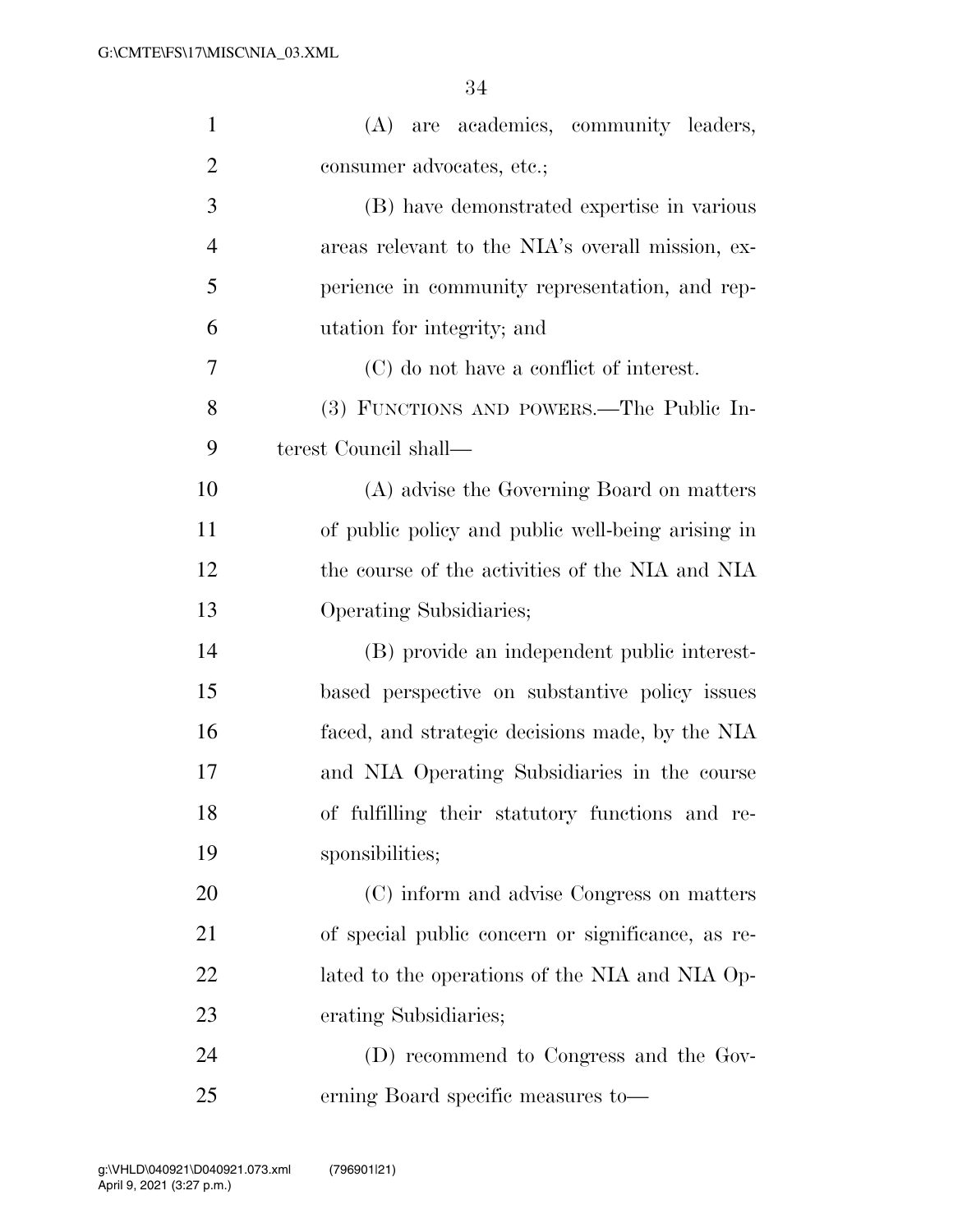| $\mathbf{1}$   | (i) correct or improve the performance              |
|----------------|-----------------------------------------------------|
| $\overline{2}$ | and impact of the NIA and NIA Operating             |
| 3              | Subsidiaries on the well-being of the Amer-         |
| $\overline{4}$ | ican public; or                                     |
| 5              | (ii) enhance the transparency of the                |
| 6              | actions and decisions of the NIA and NIA            |
| $\overline{7}$ | Operating Subsidiaries;                             |
| 8              | (E) have broad rights to request access to          |
| 9              | the books and records of the NIA and NIA Op-        |
| 10             | erating Subsidiaries and such other information     |
| 11             | necessary or helpful to the Council in the per-     |
| 12             | formance of its duties;                             |
| 13             | (F) engage in an ongoing discussion and             |
| 14             | dialogue with communities, public interest          |
| 15             | groups, mass media, and other public stake-         |
| 16             | holders, for the purpose of keeping the Amer-       |
| 17             | ican public informed about, and collecting pub-     |
| 18             | lic feedback with respect to, the activities and    |
| 19             | plans of the NIA and NIA Operating Subsidi-         |
| 20             | aries; and                                          |
| 21             | (G) take any other actions necessary or in-         |
| 22             | cidental to any of the foregoing.                   |
| 23             | (4) CONGRESSIONAL REPORTS.—Annually, the            |
| 24             | Public Interest Council shall prepare and submit to |
| 25             | Congress and the President a full report, outlining |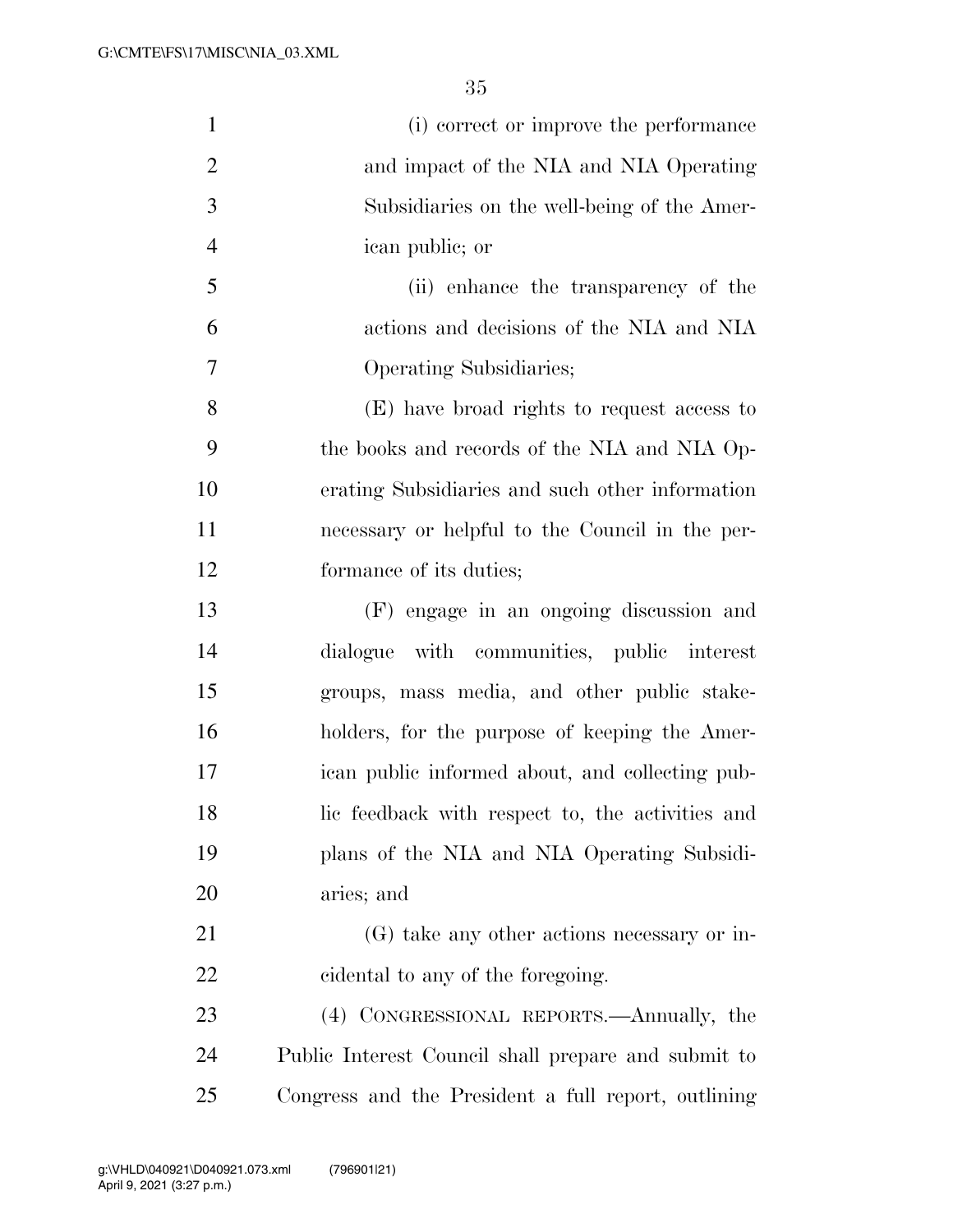the Council's independent assessment of, and rec- ommendations related to, the performance and the impact of the NIA and NIA Operating Subsidiaries on issues of public policy significance. (5) STAFF.—The Public Interest Council shall

 have full-time dedicated exclusively to supporting the Council's performance of its powers and duties.

8 (6) FUNDING.—*TBD: Permanent appropria- tion vs. initial appropriation and then have NIA fund the Council* 

# **TITLE II—NIA REGIONAL OFFICES**

## **SEC. 201. ESTABLISHMENT.**

 The Governing Board shall establish regional offices 15 of the NIA in each of  $\lceil \text{To be added} \rceil$ .

### **SEC. 202. ORGANIZATION AND STRUCTURE.**

 (a) LEADERSHIP.—Subject to the rules and proce- dures established under section 102(d), each regional of- fice shall be headed by a Director, who shall be appointed by the Governing Board and be directly accountable to it.

 (b) NIA STAFF.—The Director of each regional office shall appoint staff to provide regional support to the Gov- erning Board in carrying out the duties of the Governing Board.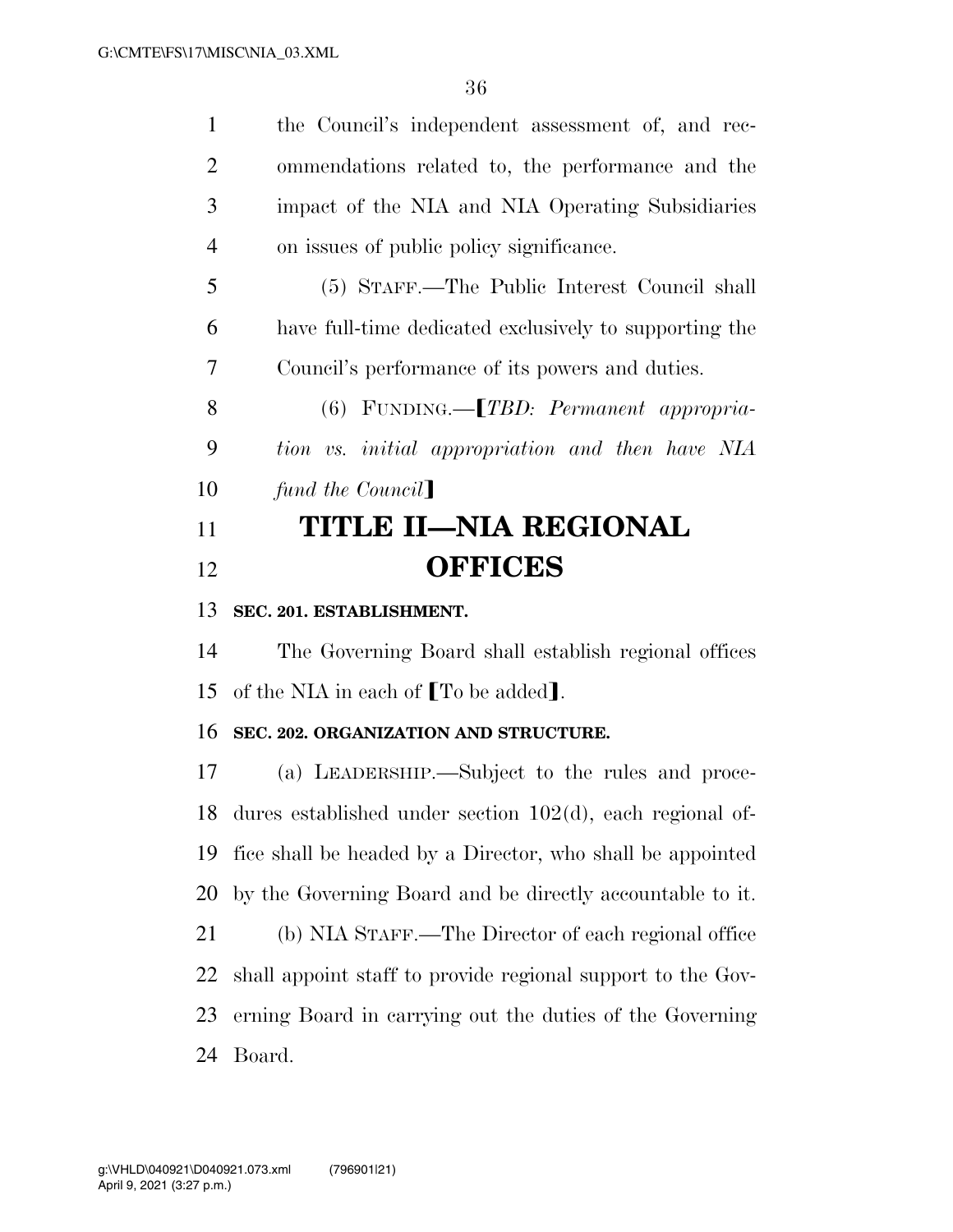(c) NIA OPERATING SUBSIDIARIES.—The head of each NIA Operating Subsidiary shall locate staff within each regional office to provide the subsidiary with regional support in carrying out the duties of the subsidiary.

## **SEC. 203. FUNCTIONS.**

 In addition to the functions described under section 202, the regional offices shall—

 (1) serve as the key liaison between the NIA and State and local public authorities, businesses, and communities;

 (2) participate in Portfolio Project identifica- tion, selection, and management, in order to ensure effective representation of local and regional eco- nomic and community needs and interests and to provide an additional source of public accountability for the NIA;

 (3) cooperate and coordinate the NIA's regional operations with the activities of regional Federal re-serve banks and other Federal agencies; and

 (4) encourage the creation of, and cooperate with, State and local public banks, development banks, ''green'' banks, and other public finance in-stitutions.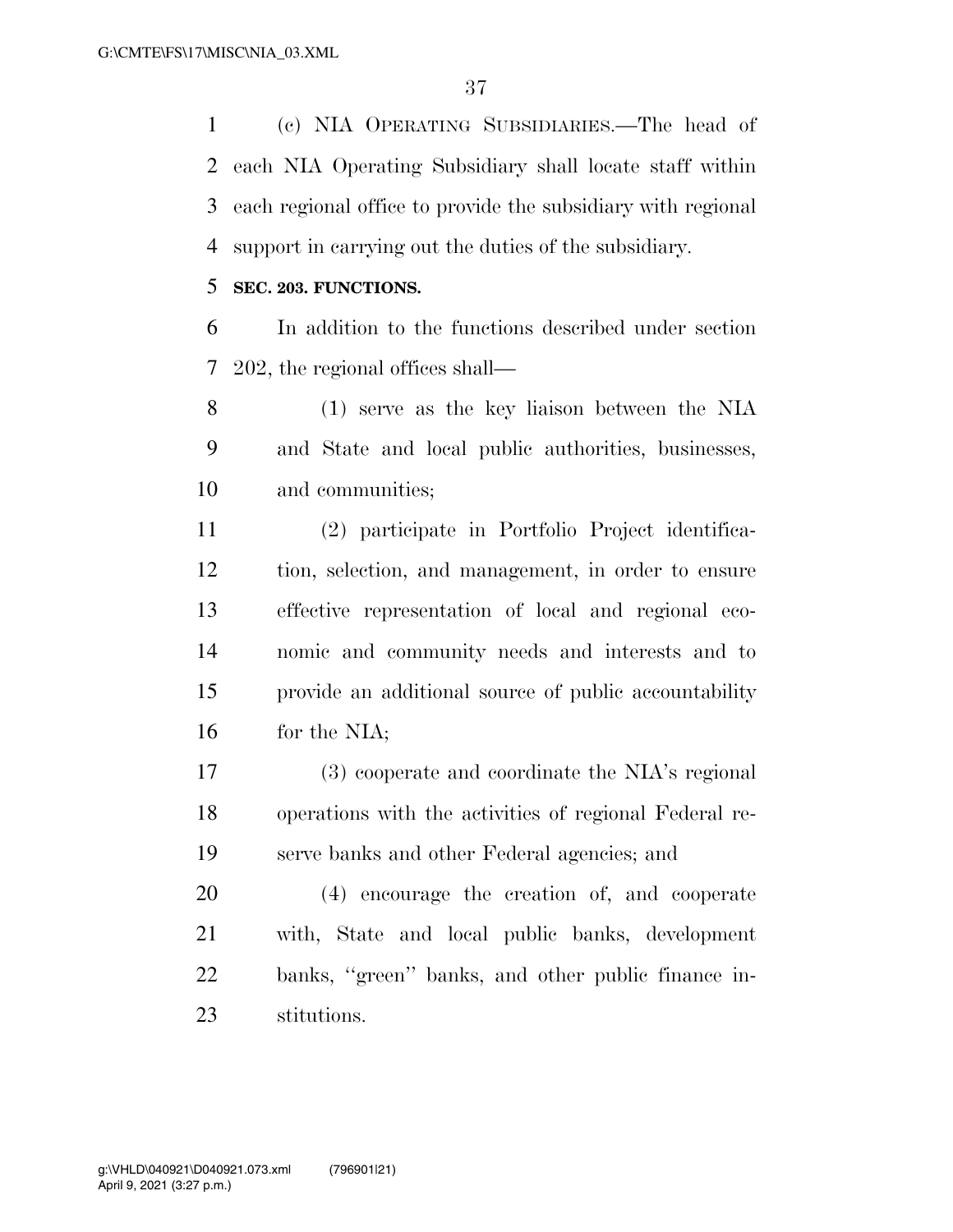# **TITLE III—NATIONAL INFRASTRUCTURE BANK**

## **SEC. 301. ESTABLISHMENT.**

 There is established, as a Government corporation subject to chapter 91 of title 31, United States Code, the National Infrastructure Bank (''NIB'').

## **SEC. 302. FUNCTIONS.**

 (a) NIB MANDATE.—The mandate of the NIB shall be to implement the National Investment Strategy by en- gaging in credit market activities supporting public and private investment in Critical Public Infrastructure projects.

 (b) POWERS.—The NIB shall have the following pow-ers:

 (1) To make senior or subordinated loans, pur- chase senior or subordinated debt securities, or to enter into a binding commitment to do any of the foregoing, the proceeds of which are to be used to finance or refinance the development of one or more Critical Public Infrastructure projects.

21 (2) To issue guarantees.

 (3) To issue and sell debt obligations of the NIB, on secured or unsecured basis, of such matu-24 rities and on such terms as the NIB Board shall de-termine from time to time.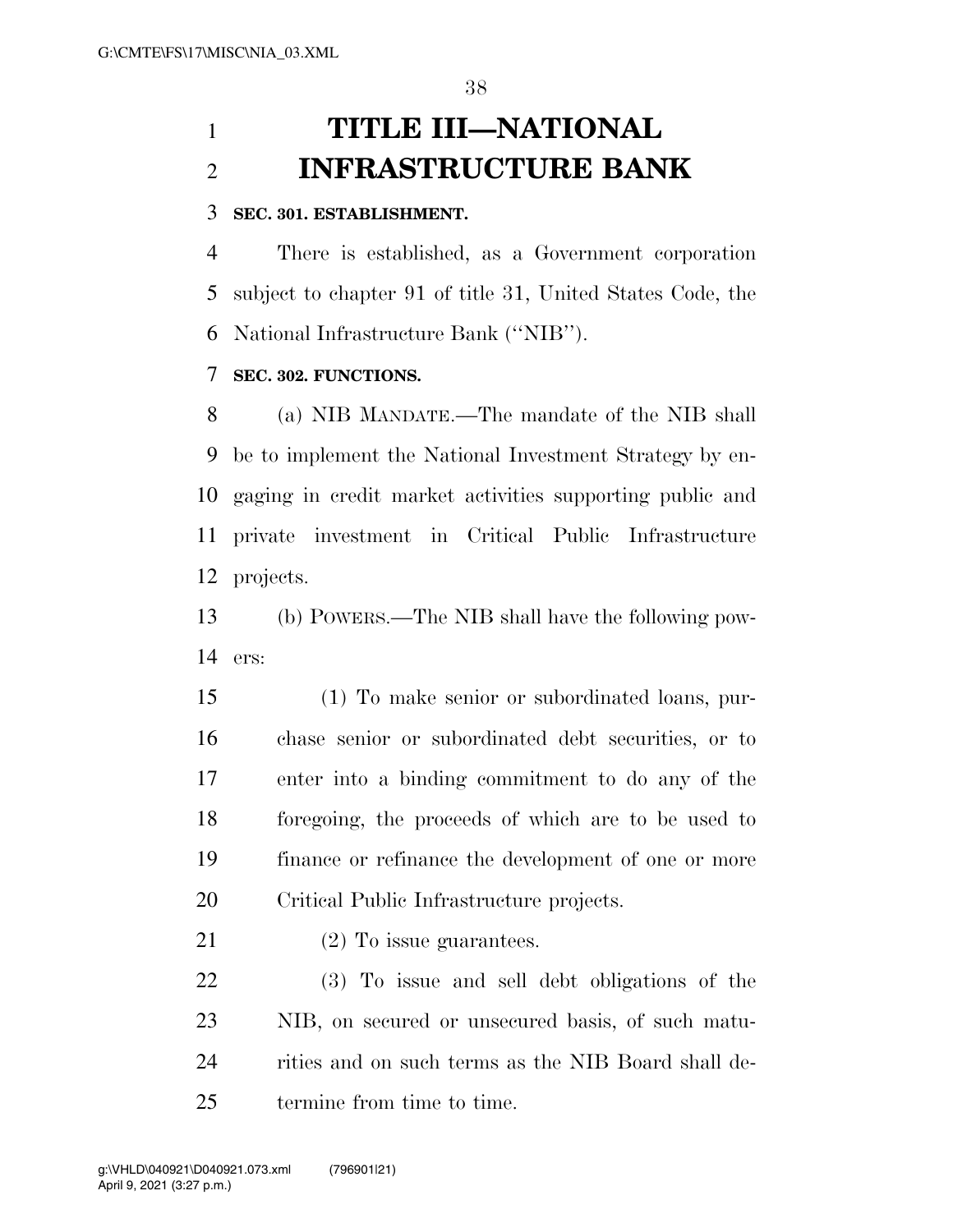| $\mathbf{1}$   | (4) To purchase in the open market any of               |
|----------------|---------------------------------------------------------|
| $\overline{2}$ | NIB's outstanding obligations at any time and at        |
| 3              | any price the NIB Board determines appropriate          |
| $\overline{4}$ | under the circumstances.                                |
| 5              | (5) To monitor and oversee Portfolio Projects           |
| 6              | financed, in whole or in part, by the NIB.              |
| 7              | (6) To exercise all other lawful powers which           |
| 8              | are necessary or appropriate to carry out, and are      |
| 9              | consistent with, the purposes of the NIB.               |
| 10             | (c) INVESTMENT PRIORITIES.—In carrying out the          |
| 11             | mandate of the NIB, the NIB Board shall, subject to the |
| 12             | rules established by the Governing Board under section  |
| 13             | $105-$                                                  |
| 14             | (1) conduct risk analysis and manage portfolio          |
| 15             | risk;                                                   |
| 16             | (2) target investments based on their potential         |
| 17             | to produce long-term public benefits and have a         |
| 18             | long-term economic impact and not based solely on       |
| 19             | anticipated revenues or profit considerations;          |
| 20             | (3) in carrying out direct lending activities, tar-     |
| 21             | get and prioritize projects that have some national     |
| 22             | socioeconomic significance but face difficulty in se-   |
| 23             | curing low-cost financing in traditional markets; and   |
| 24             | (4) in carrying out secondary market-making             |
| 25             | activities, prioritize municipal bonds supporting pub-  |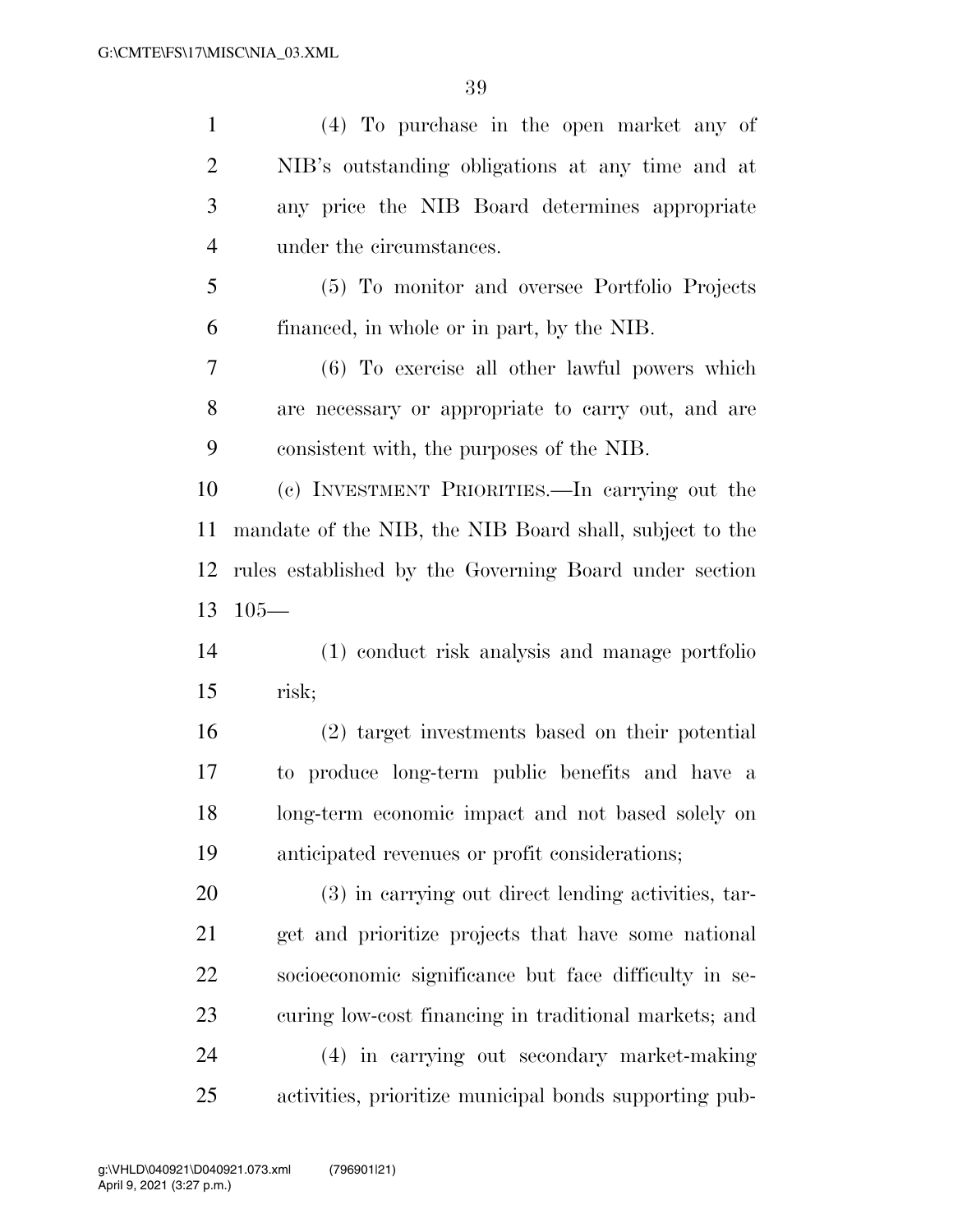| $\mathbf{1}$ | lic goods and projects, by purchasing such bonds di- |
|--------------|------------------------------------------------------|
| 2            | rectly from State and local public issuers at favor- |
| 3            | able rates.                                          |
| 4            | SEC. 303. NIB GOVERNANCE.                            |
| 5            | (a) BOARD OF DIRECTORS.—                             |
| 6            | (1) IN GENERAL.—There is established the             |
| 7            | Board of Directors of the NIB, which shall, subject  |
| 8            | to the rules of the NIA established under section    |
| 9            | $102(c)$ , serve as the head of the NIB.             |
| 10           | (2) MEMBERSHIP.—The NIB Board shall con-             |
| 11           | sist of the following 9 members:                     |
| 12           | (A) CLASS A DIRECTORS.—Three class A                 |
| 13           | directors, to be appointed by the President by       |
| 14           | and with the advice and consent of the Sen-          |
| 15           | $\text{ate}$ —                                       |
| 16           | (i) one of which shall be designated by              |
| 17           | the President as the President of the NIB;           |
| 18           | and                                                  |
| 19           | (ii) one of which shall be designated                |
| <b>20</b>    | by the President as the Vice President of            |
| 21           | the NIB.                                             |
| 22           | (B) CLASS B DIRECTORS.—Three class B                 |
| 23           | directors, to be appointed by the President, by      |
| 24           | and with the advice and consent of the Senate,       |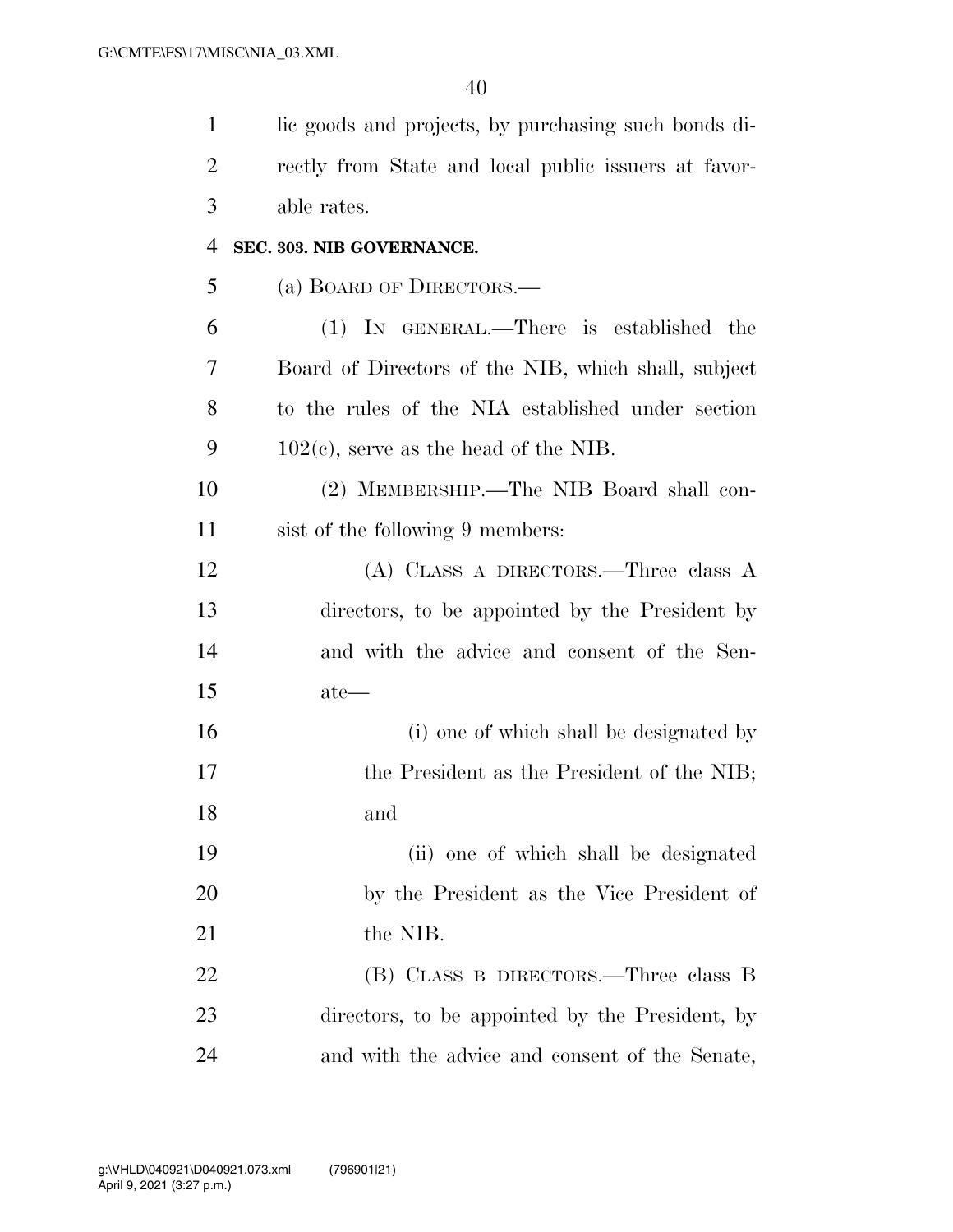from among a pool of candidates nominated by 2 the private sector.

 (C) CLASS C DIRECTORS.—Three class C directors, to be appointed by the President, by and with the advice and consent of the Senate, from among a pool of candidates nominated by labor, environmental, and other public interest organizations.

 (3) QUALIFICATIONS.—Class A and B directors shall be appointed from among individuals with proven technical expertise and experience in core fields, including infrastructure finance, banking, public finance, macroeconomics, environmental science or engineering, and such other non-financial disciplines as the Governing Board may determine appropriate.

 (4) CONFLICTS OF INTEREST.—The Governing Board shall establish strict conflicts-of-interest pro-hibitions applicable to class A and B directors.

20 (5) SELECTION OF ENTITIES NOMINATING CAN- DIDATES.—The Governing Board shall establish policies and procedures for selecting which entities may nominate directors for the position of Class B 24 and C directors.

25 (6) TERMS OF SERVICE.—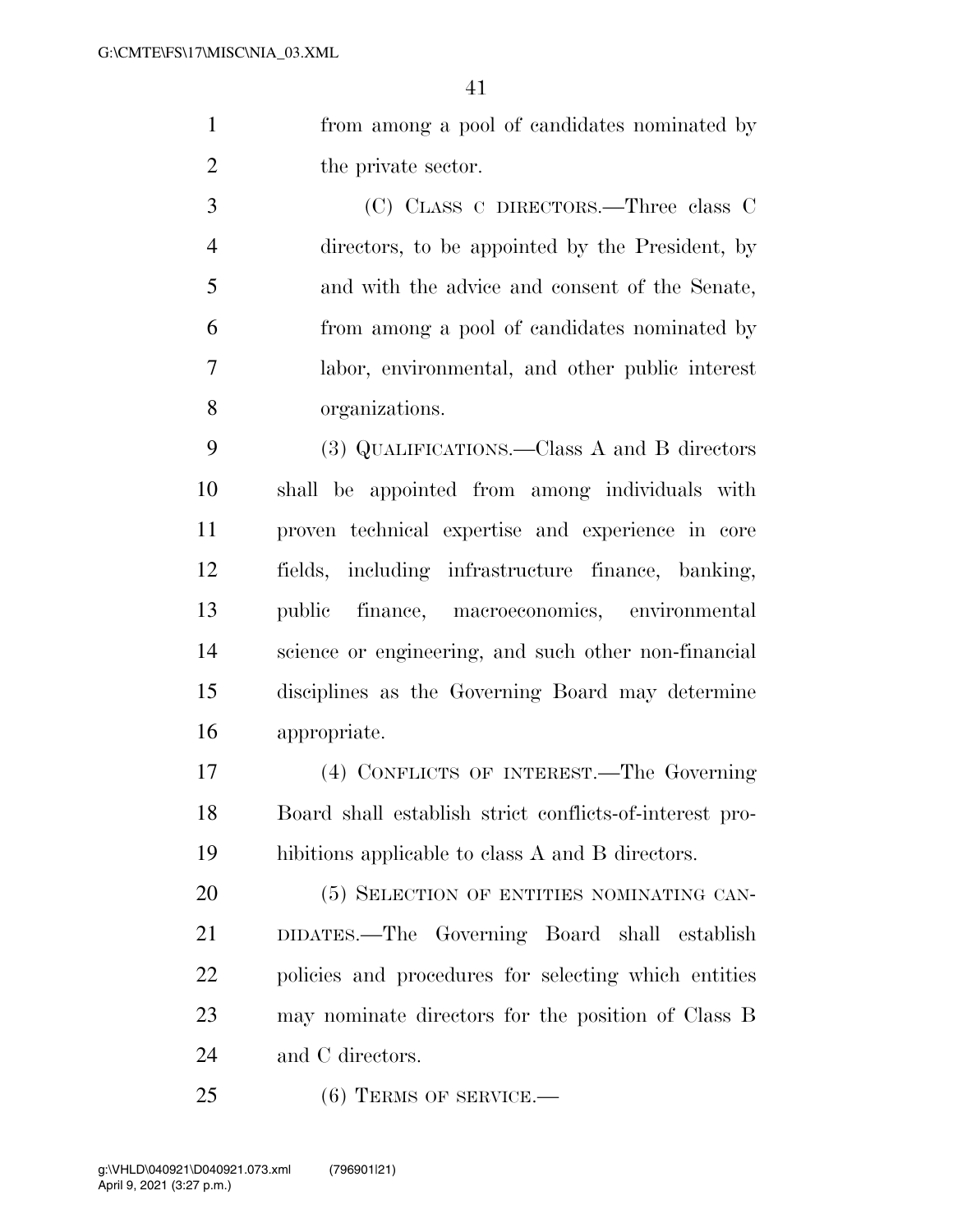| $\mathbf{1}$   | (A) IN GENERAL.—The members of the                 |
|----------------|----------------------------------------------------|
| $\overline{2}$ | NIB Board shall serve a 10-year term, and          |
| 3              | members may not serve more than one term.          |
| $\overline{4}$ | (B) STAGGERED TERMS.—Notwithstanding               |
| 5              | subparagraph $(A)$ —                               |
| 6              | (i) in appointing the initial members              |
| 7              | of the NIB Board, the President shall              |
| 8              | stagger the terms of the initial members           |
| 9              | such that no more than one member's term           |
| 10             | ends in any one year; and                          |
| 11             | (ii) the initial members of the NIB                |
| 12             | Board may be appointed to a second term.           |
| 13             | $[(7)$ COMPENSATION.—                              |
| 14             | $(A)$ PRESIDENT.—The President of the              |
| 15             | NIB shall be compensated at the rate of pay        |
| 16             | payable for a position at level I of the Executive |
| 17             | Schedule under section 5312 of title 5, United     |
| 18             | States Code.]                                      |
| 19             | $\lfloor$ (B) OTHER MEMBERS.—The members of        |
| 20             | the NIB Board other than the President shall       |
| 21             | be compensated at the rate of pay payable for      |
| 22             | a position at level II of the Executive Schedule   |
| 23             | under section 5313 of title 5, United States       |
| 24             | Code.                                              |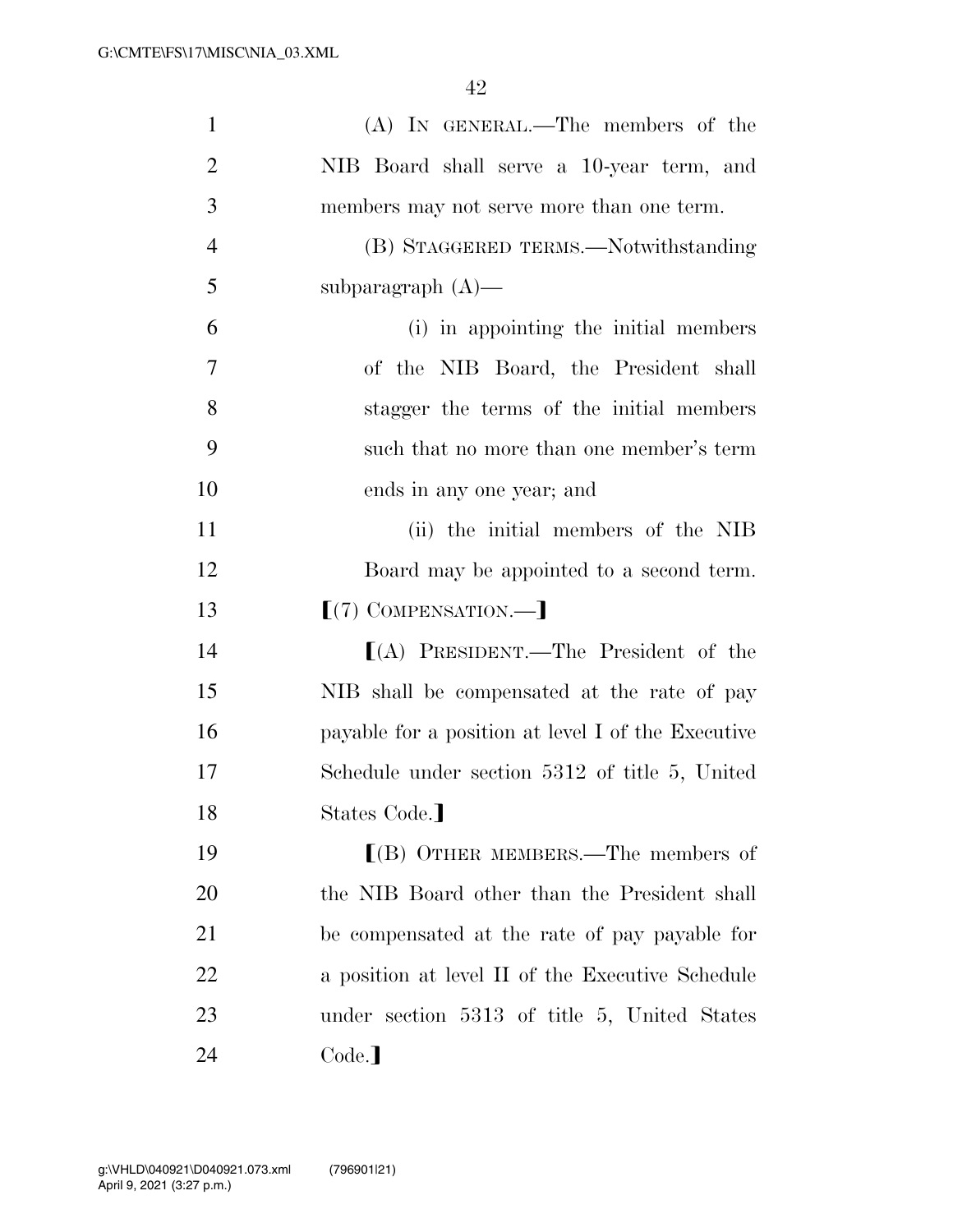| 1  | (b) COMMITTEES.—The NIB shall have the following         |
|----|----------------------------------------------------------|
| 2  | committees:                                              |
| 3  | (1) The Executive Committee, which shall be              |
| 4  | comprised of the President of the NIB, the Vice          |
| 5  | President of the NIB, and the executive officers de-     |
| 6  | scribed under subsection (c).                            |
| 7  | (2) The Risk Management Committee.                       |
| 8  | (3) The Project Analysis and Monitoring Com-             |
| 9  | mittee.                                                  |
| 10 | (4) The Audit and Compliance Committee.                  |
| 11 | (5) The Policy Impact Committee, which shall             |
| 12 | focus on macroeconomic analysis and policy, commu-       |
| 13 | nity impact, and labor-related standards.                |
| 14 | (6) Such other committees as the NIB Board               |
| 15 | determines necessary.                                    |
| 16 | (c) EXECUTIVE OFFICERS.—The NIB Board shall              |
| 17 | appoint, remove, fix the compensation, and define duties |
|    | 18 of the NIB's executive officers, who shall include—   |
| 19 | (1) the Chief Financial Officer;                         |
| 20 | $(2)$ the Chief Compliance Officer;                      |
| 21 | (3) the Chief Risk Officer;                              |
| 22 | (4) the Chief Operations Officer;                        |
| 23 | (5) the General Counsel; and                             |
| 24 | $(6)$ such other executive officers as the NIB           |
| 25 | Board determines necessary.                              |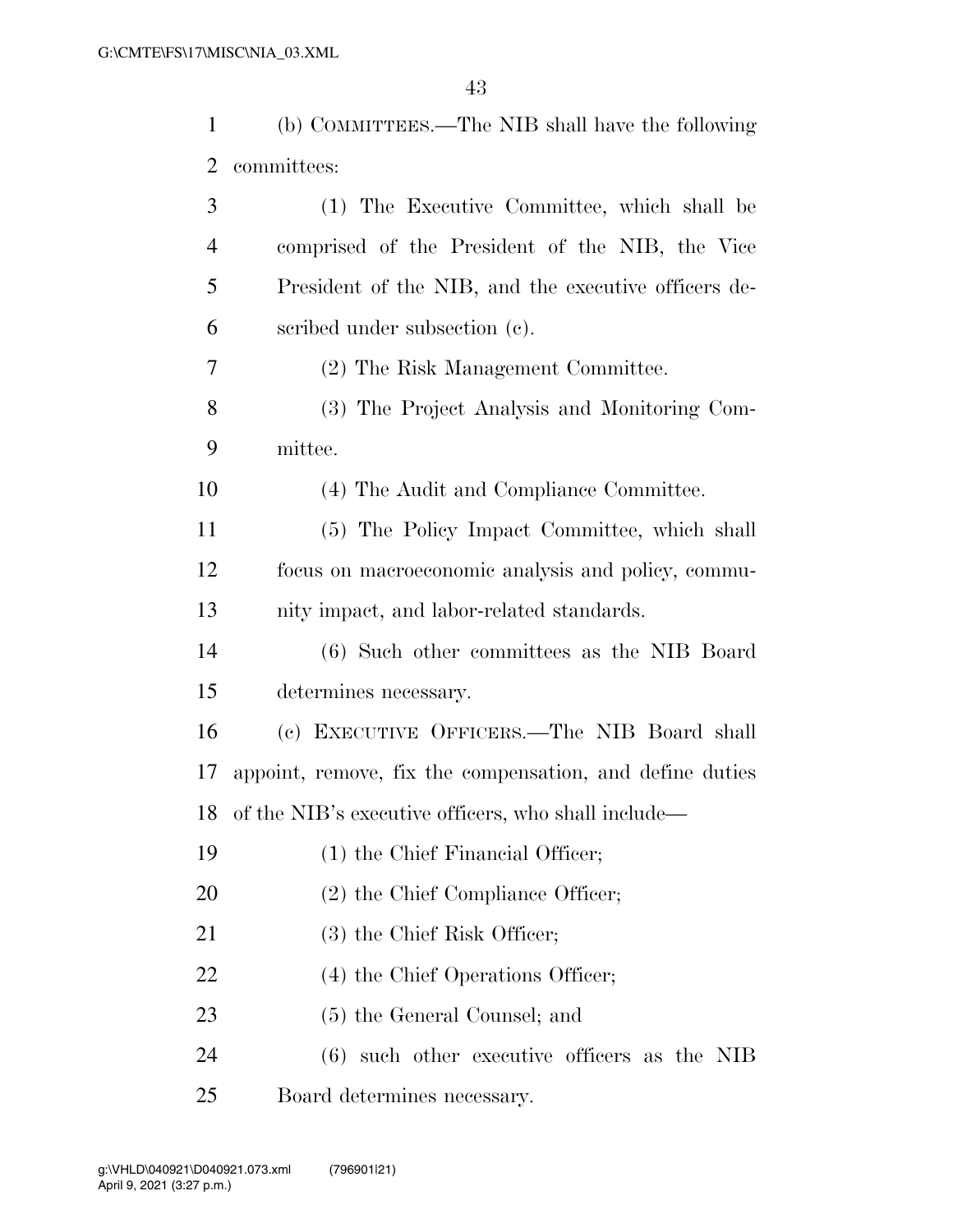(d) BYLAWS.—The NIB Board shall adopt bylaws and such other rules as are necessary for the proper man-agement and functioning of the NIB.

### **SEC. 304. PROJECT ELIGIBILITY AND SELECTION.**

 (a) IN GENERAL.—The NIB Board shall establish eligibility and selection criteria for the NIB Portfolio Projects, subject to the provisions of section 105 and the policies and procedures for project selection and perform- ance established by the Governing Board under section 105(e)(2).

 (b) SPECIFIC CRITERIA.—In establishing the criteria required under subsection (a), the NIB Board shall prioritize providing credit support and technical assistance to State, Tribal, and local authorities and other public en- tities, for purposes of financing Critical Public Infrastruc-ture.

# **TITLE IV—NATIONAL CAPITAL**

# **MANAGEMENT CORPORATION**

### **SEC. 401. ESTABLISHMENT.**

 There is established, as a Government corporation subject to chapter 91 of title 31, United States Code, the National Capital Management Corporation.

### **SEC. 402. PURPOSE AND FUNCTIONS.**

 (a) NCMC MANDATE.—The mandate of the NCMC shall be to implement the National Investment Strategy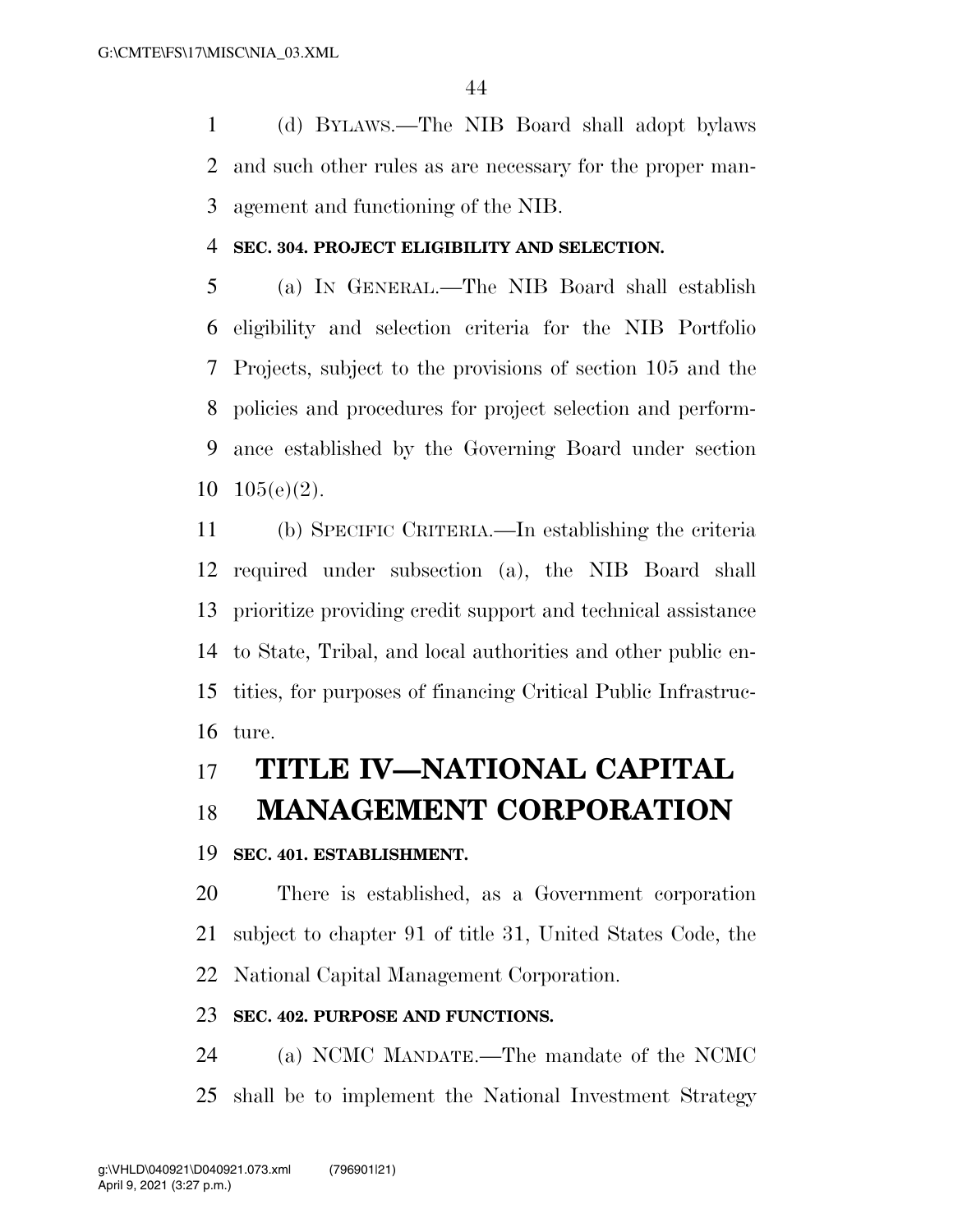by engaging in capital market activities that support pub- lic and private investment in Critical Public Infrastructure projects.

 (b) GENERAL POWERS.—The NCMC shall have the following powers:

 (1) To organize, sponsor, invest in, and manage collective investment funds, or NCMC Funds, for the purpose of financing the development of Critical Public Infrastructure.

 (2) To purchase, make commitments to pur- chase, or otherwise acquire, hold, and manage equity or equity-like instruments issued by, or interests in, in any entity, both on its own behalf (including in its role as the agent of the U.S. Government) and on behalf of any NCMC Fund.

 (3) To exercise any rights and powers necessary or incidental to equity ownership, fund or asset man- agement, and other functions performed by the NIA in accordance with this Act.

 (c) TARGET INVESTMENTS AND PRIORITIES.—In carrying out its mandate, the NCMC shall, subject to the rules established by the Governing Board under section 105, prioritize investments and projects that exhibit one or more of the following target characteristics: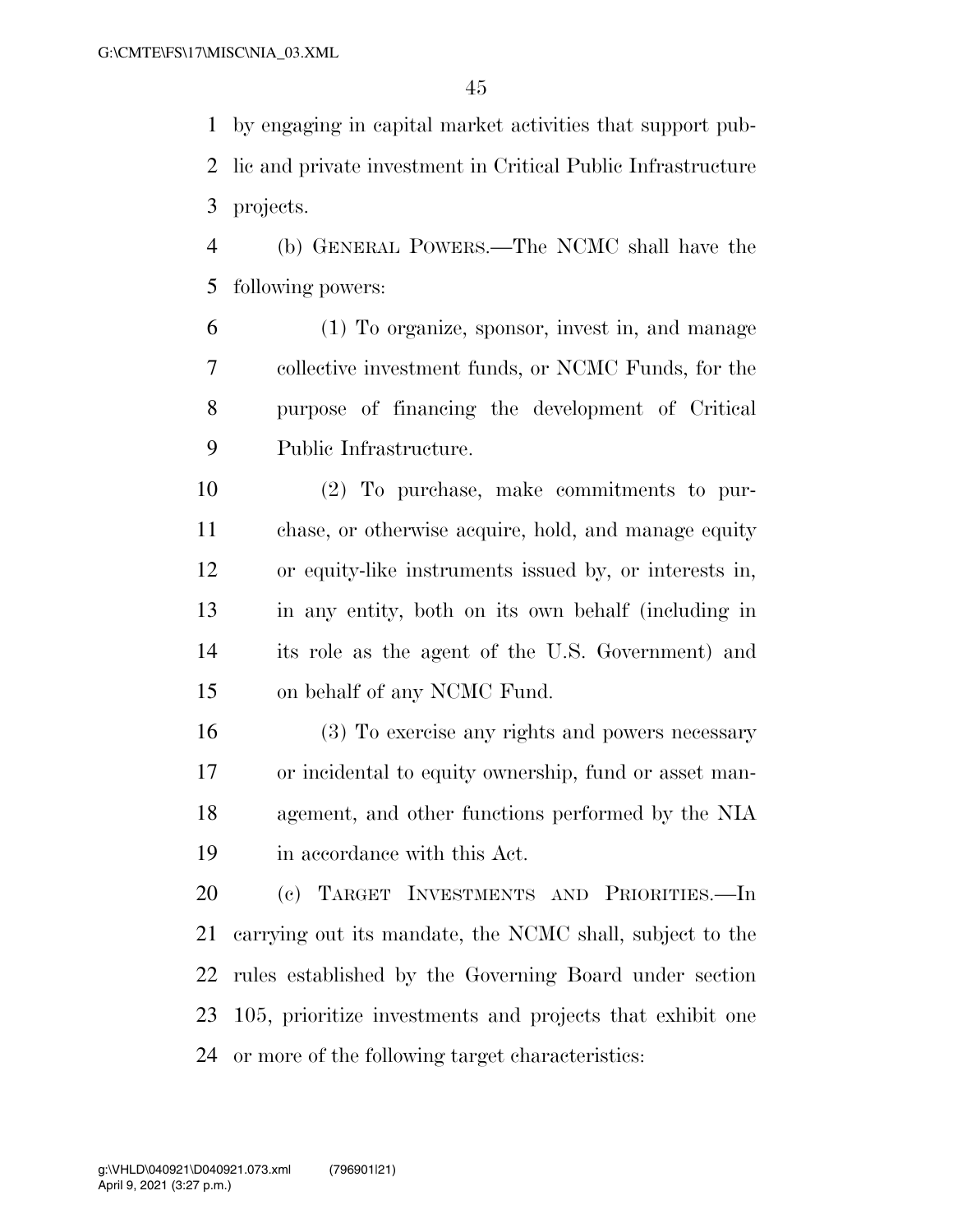(1) INNOVATION AND SCALE.—The NCMC shall target and prioritize Critical Infrastructure Projects that are potentially transformative, innovative, re- quire long-term capital commitments, require multi- jurisdictional coordination, have national or multi-re- gional scale or impact, or otherwise would both ben- efit from the NIA funding and advance the NIA's goals.

 (2) PUBLIC STANDARD-SETTING; CATALYTIC SIGNIFICANCE.—The NCMC shall prioritize Critical Infrastructure Projects that, individually or together with other NIA Portfolio Projects, can catalyze pub- licly beneficial change in the relevant industry or market standards, particularly with respect to boost- ing the growth of domestic manufacturing, creating American jobs, strengthening labor, revitalizing eco- nomically disadvantaged communities or regions, and reducing wealth gaps among different groups.

 (3) RESCUE AND TRANSFORMATION OF TROU- BLED FIRMS OR INDUSTRIES.—The NCMC shall manage Federal financial assistance to distressed private firms or other entities, as provided in the rel- evant Acts of Congress or determined by the Gov- erning Board in accordance with this Act, with the goal of preventing potential harm to the local, re-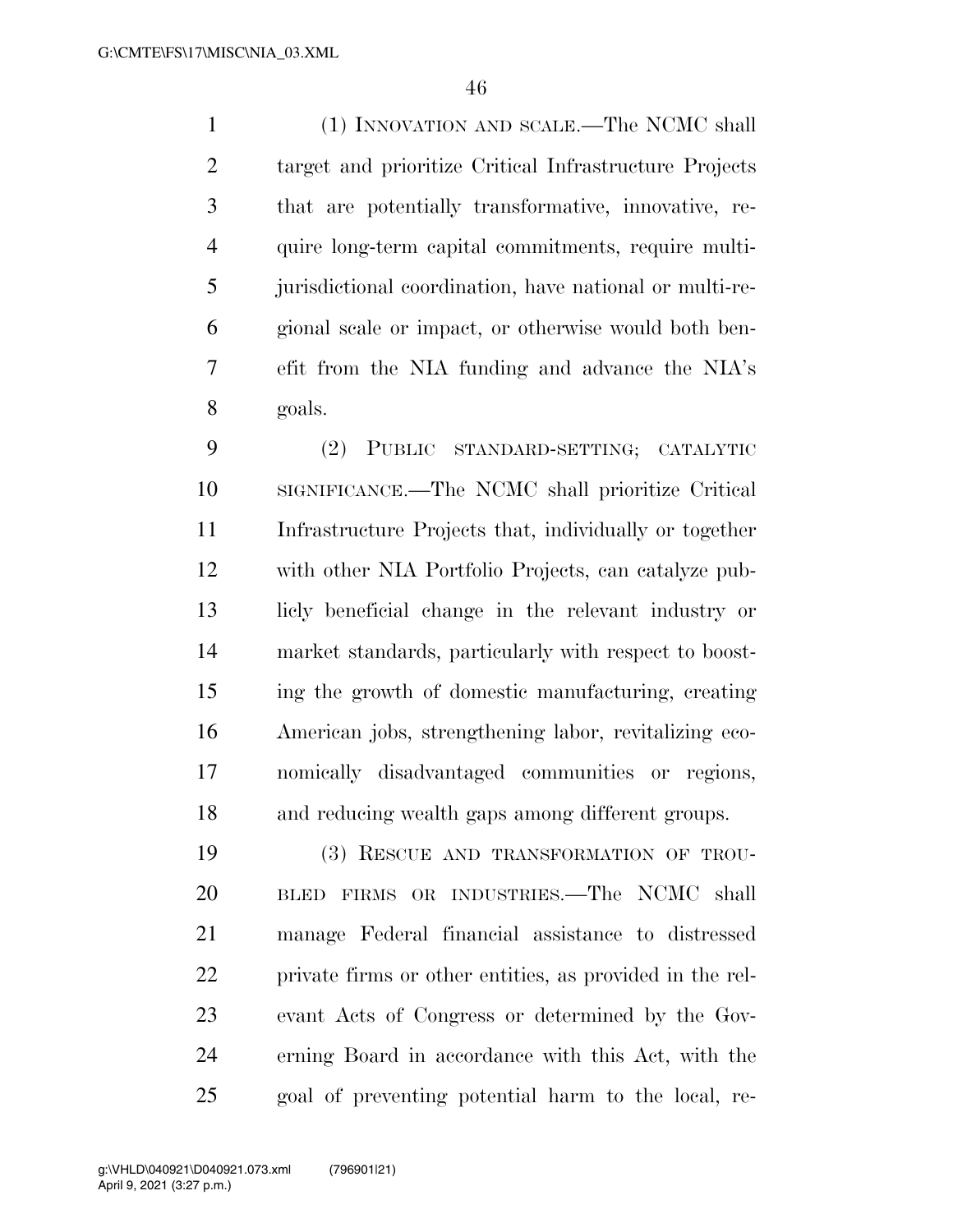| $\mathbf{1}$   | gional, or national economy and the American peo-       |
|----------------|---------------------------------------------------------|
| $\overline{2}$ | ple, including potential loss of domestic jobs, erosion |
| 3              | of the U.S. productive capacity and global competi-     |
| $\overline{4}$ | tiveness, and environmental damage.                     |
| 5              | SEC. 403. NCMC FUNDS.                                   |
| 6              | <b>[To be added]</b>                                    |
| 7              | SEC. 404. PUBLIC ASSET MANAGER POWERS.                  |
| 8              | [To be added]                                           |
| 9              | SEC. 405. NCMC GOVERNANCE.                              |
| 10             | (a) BOARD OF DIRECTORS.—                                |
| 11             | (1) IN GENERAL.—There is established the                |
| 12             | Board of Directors of the NCMC, which shall, sub-       |
| 13             | ject to the rules of the Governing Board established    |
| 14             | under section $102(c)$ , serve as the head of the       |
| 15             | NCMC.                                                   |
| 16             | (2) MEMBERSHIP.-The NCMC Board shall                    |
| 17             | consist of the following 9 members:                     |
| 18             | $(A)$ CLASS A DIRECTORS.—Three class A                  |
| 19             | directors, to be appointed by the President by          |
| 20             | and with the advice and consent of the Sen-             |
| 21             | ate—                                                    |
| 22             | (i) one of which shall be designated by                 |
| 23             | President as the President of the<br>the                |
| 24             | NCMC; and                                               |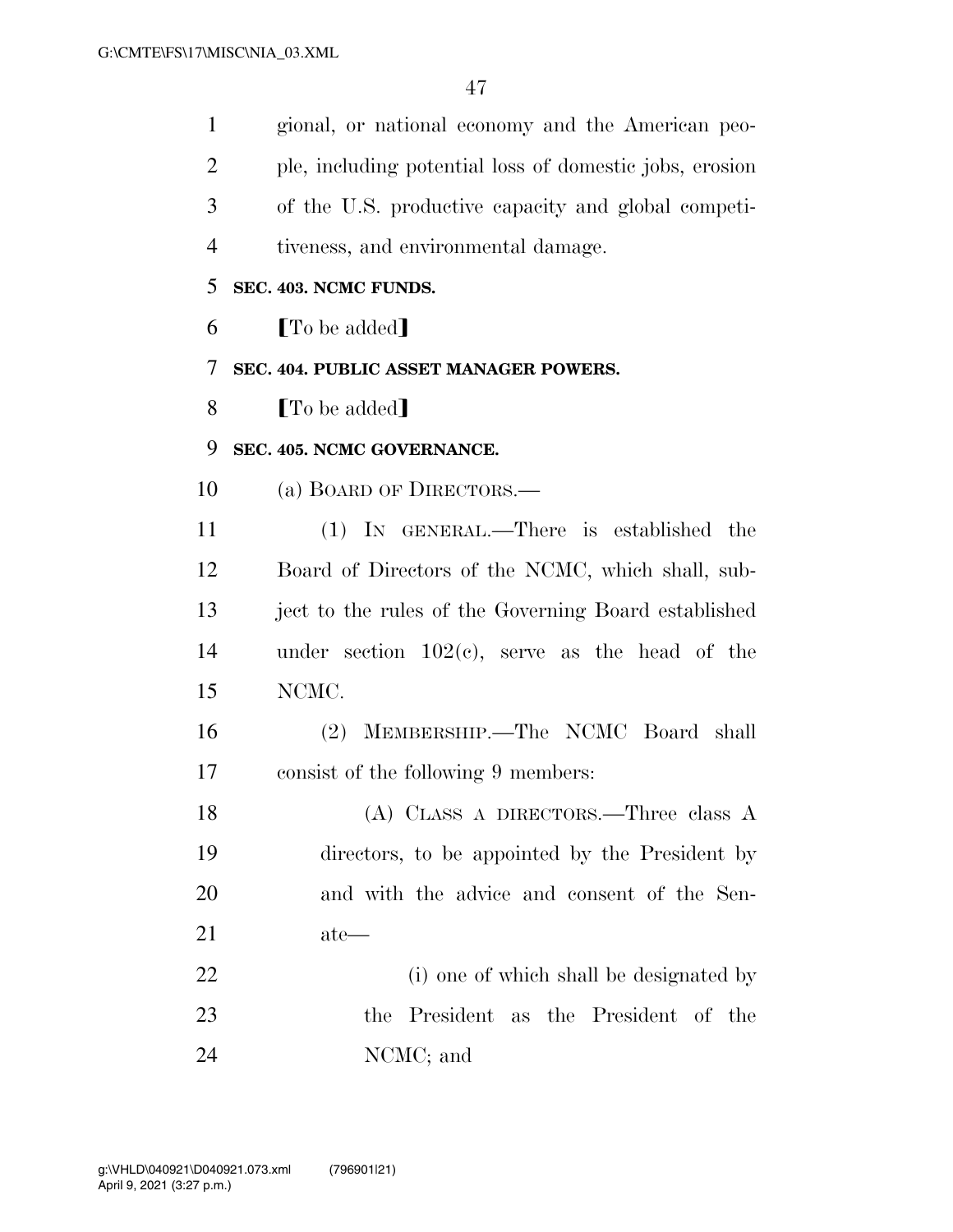| $\mathbf{1}$   | (ii) one of which shall be designated                   |
|----------------|---------------------------------------------------------|
| $\overline{2}$ | by the President as the Vice President of               |
| 3              | the NCMC.                                               |
| $\overline{4}$ | (B) CLASS B DIRECTORS.—Three class B                    |
| 5              | directors, to be appointed by the President, by         |
| 6              | and with the advice and consent of the Senate,          |
| $\overline{7}$ | from among a pool of candidates nominated by            |
| 8              | the private sector.                                     |
| 9              | (C) CLASS C DIRECTORS.—Three class C                    |
| 10             | directors, to be appointed by the President, by         |
| 11             | and with the advice and consent of the Senate,          |
| 12             | from among a pool of candidates nominated by            |
| 13             | labor, environmental, and other public interest         |
| 14             | organizations.                                          |
| 15             | (3) QUALIFICATIONS.—Class A and B directors             |
| 16             | shall be appointed from among individuals with          |
| 17             | proven technical expertise and experience in core       |
| 18             | fields, including infrastructure finance, investment    |
| 19             | management, law, macroeconomics, environmental          |
| 20             | science or engineering, and such other non-financial    |
| 21             | disciplines as the Governing Board may determine        |
| 22             | appropriate.                                            |
| 23             | (4) CONFLICTS OF INTEREST.—The Governing                |
| 24             | Board shall establish strict conflicts-of-interest pro- |
| $25\,$         | hibitions applicable to class A and B directors.        |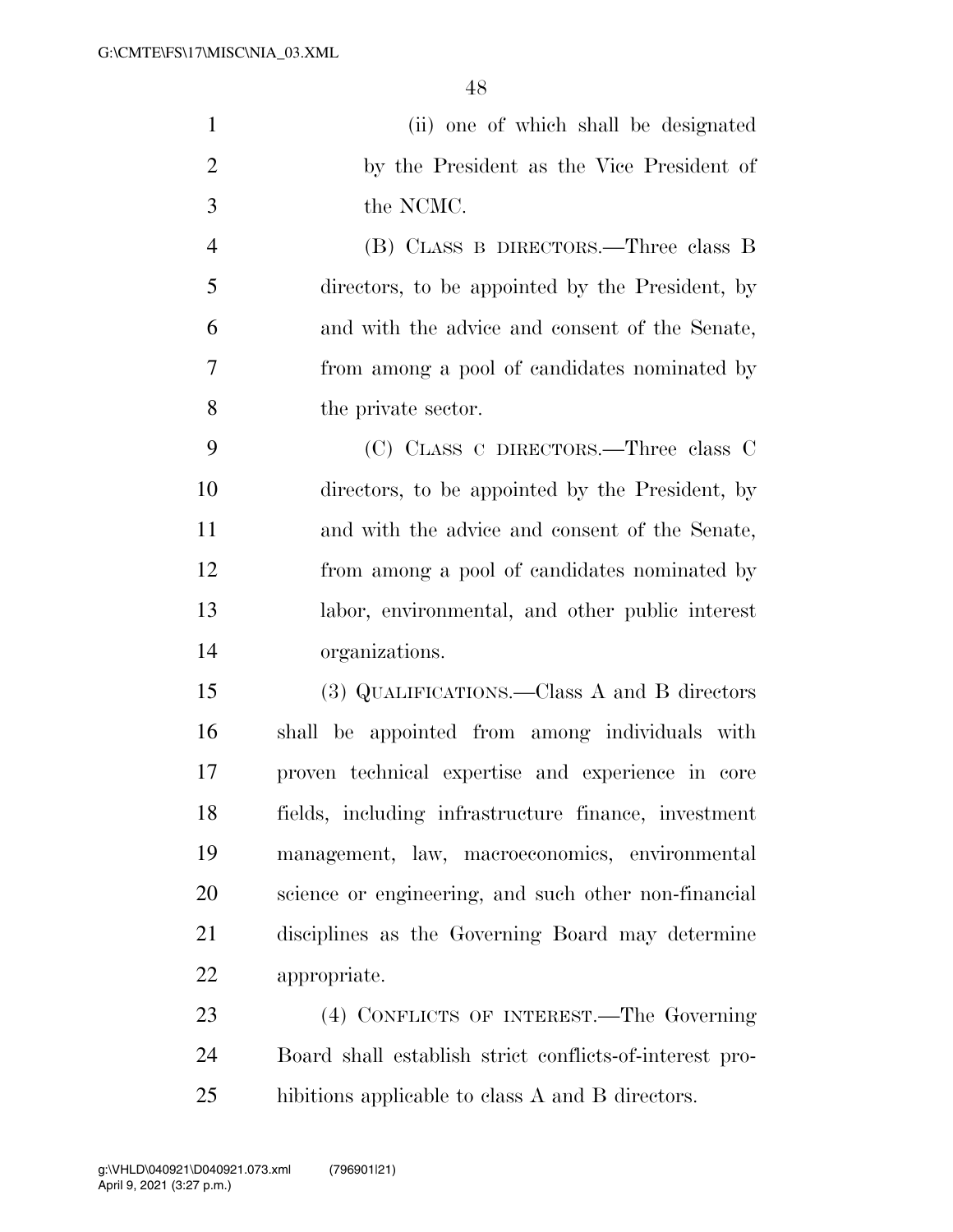| $\mathbf{1}$   | (5) SELECTION OF ENTITIES NOMINATING CAN-            |
|----------------|------------------------------------------------------|
| $\overline{2}$ | DIDATES.-The Governing Board shall establish         |
| 3              | policies and procedures for selecting which entities |
| $\overline{4}$ | may nominate directors for the position of Class B   |
| 5              | and C directors.                                     |
| 6              | $(6)$ TERMS OF SERVICE.—                             |
| 7              | (A) IN GENERAL.—The members of the                   |
| 8              | NCMC Board shall serve a 10-year term, and           |
| 9              | members may not serve more than one term.            |
| 10             | (B) STAGGERED TERMS.—Notwithstanding                 |
| 11             | subparagraph $(A)$ —                                 |
| 12             | (i) in appointing the initial members                |
| 13             | of the NCMC Board, the President shall               |
| 14             | stagger the terms of the initial members             |
| 15             | such that no more than one member's term             |
| 16             | ends in any one year; and                            |
| 17             | (ii) the initial members of the NCMC                 |
| 18             | Board may be appointed to a second term.             |
| 19             | $[(7)$ COMPENSATION.—                                |
| 20             | $[(A)$ PRESIDENT.—The President of the               |
| 21             | NCMC shall be compensated at the rate of pay         |
| 22             | payable for a position at level I of the Executive   |
| 23             | Schedule under section 5312 of title 5, United       |
| 24             | States Code.]                                        |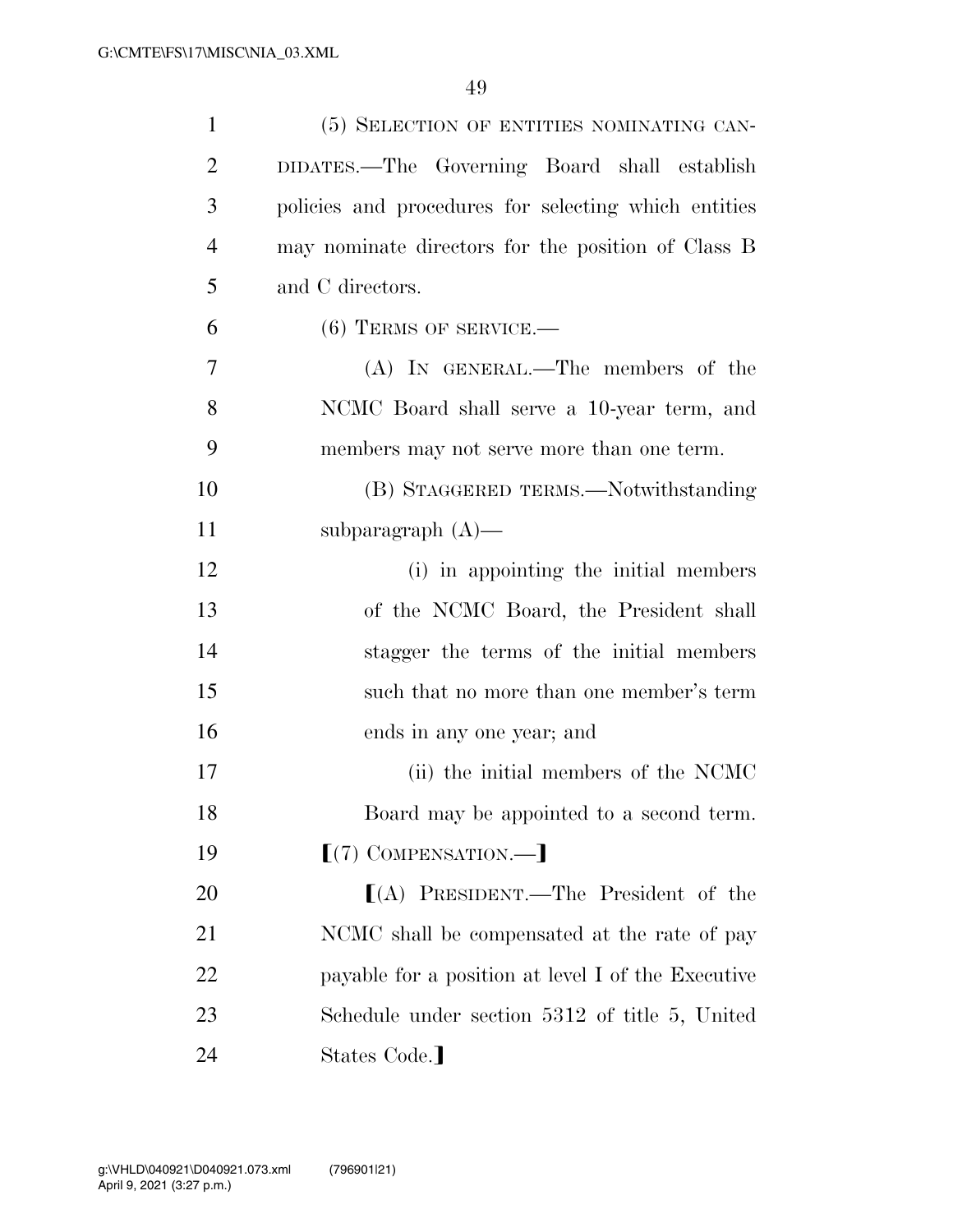| $\mathbf{1}$   | $[(B)$ OTHER MEMBERS.—The members of                     |
|----------------|----------------------------------------------------------|
| $\overline{2}$ | the NCMC Board other than the President                  |
| 3              | shall be compensated at the rate of pay payable          |
| $\overline{4}$ | for a position at level II of the Executive Sched-       |
| 5              | ule under section 5313 of title 5, United States         |
| 6              | Code.]                                                   |
| $\overline{7}$ | (b) COMMITTEES.—The NCMC shall have the fol-             |
| 8              | lowing committees:                                       |
| 9              | (1) The Executive Committee, which shall be              |
| 10             | comprised of the President of the NCMC, the Vice         |
| 11             | President of the NCMC, and the executive officers        |
| 12             | described under subsection (c).                          |
| 13             | (2) The Risk Management Committee.                       |
| 14             | (3) The Audit and Compliance Committee.                  |
| 15             | (4) The Policy Impact Committee, which shall             |
| 16             | focus on macroeconomic analysis and policy, commu-       |
| 17             | nity impact, and labor-related standards.                |
| 18             | (5) Such other committees as the NCMC Board              |
| 19             | determines necessary.                                    |
| 20             | (c) EXECUTIVE OFFICERS.—The NCMC Board shall             |
| 21             | appoint, remove, fix the compensation, and define duties |
| 22             | of the NCMC's executive officers, who shall include—     |
| 23             | $(1)$ the Chief Financial Officer;                       |
| 24             | $(2)$ the Chief Compliance Officer;                      |
| 25             | (3) the Chief Risk Officer;                              |